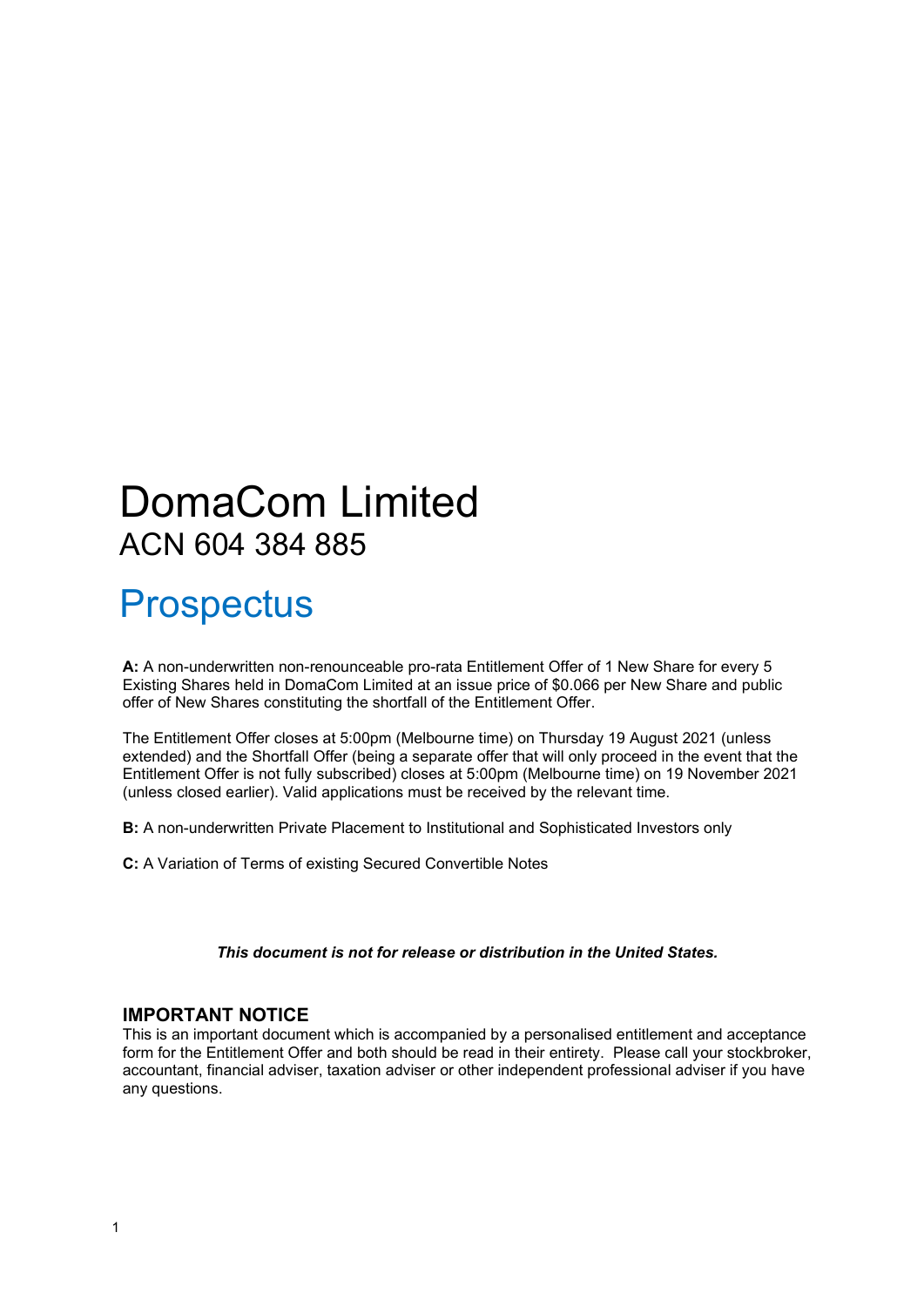## <span id="page-1-0"></span>Important information

#### **Entitlement Offer**

This Prospectus relates to the offer of shares by DomaCom Limited (ABN 69 604 384 885) ("**DomaCom**" or "**Company**") comprised of:

- a 1 for 5 non-underwritten non-renounceable pro-rata entitlement offer ("**Entitlement Offer**"); and
- an offer of the number of New Shares constituting the shortfall of the Entitlement Offer ("**Shortfall Offer**").

#### **Private Placement**

This Prospectus also relates to the issue of up to 30,506,852 shares by DomaCom through a non-underwritten Private Placement to Sophisticated and Institutional Investors only ("**Private Placement**").

#### **Variation of Terms of Secured Convertible Notes**

This Prospectus also relates to the variation of the terms of 2,950,000 existing Secured Convertible Notes ("**Variation of Terms of Secured Convertible Notes**").

This Prospectus is issued by the Company.

#### **Lodgement and listing**

This Prospectus is dated 30 July 2021 ("**Prospectus Date**") and a copy was lodged with the Australian Securities and Investments Commission ("**ASIC**") on that date.

The Company will apply to ASX Limited ("**ASX"**) on the Prospectus Date for official quotation of the shares to be issued pursuant to this Prospectus. Neither ASIC, ASX nor their officers take any responsibility for the contents of this Prospectus or for the merits of the investment to which this Prospectus relates.

#### **Expiry Date**

No Shares will be issued or sold on the basis of this Prospectus after expiry date, being the date 13 months after the Prospectus Date ("**Expiry Date**").

#### **About this Prospectus**

This Prospectus is a transaction specific prospectus for an offer of continuously quoted securities (as defined in the Corporations Act) and has been prepared in accordance with section 713 of the Corporations Act. It does not contain the same level of disclosure as an initial public offering prospectus. In preparing this Prospectus, regard has been had to the fact that DomaCom is a disclosing entity for the purposes of the Corporations Act and that certain matters may reasonably be expected to be known to investors and professional advisers whom investors may consult. Investors should therefore have regard to the other information disclosed to ASX in relation to DomaCom before deciding whether to invest.

Applicants should read this Prospectus in its entirety and seek professional advice where necessary.

#### **Defined words and expressions**

Some words and expressions used in this Prospectus have defined meanings. These words and expressions are capitalised and are defined in the Glossary in section [10](#page-50-0) of this Prospectus.

#### **This Prospectus does not contain financial product or investment advice - you should seek your own professional investment advice**

The information in this Prospectus is not financial product advice or investment advice and does not take into account your investment objectives, financial situation or particular needs (including financial and taxation issues).

It is important that you read this Prospectus carefully and in its entirety before deciding whether to apply for shares. In particular, you should consider all of the risks that could affect the value or performance of shares issued or DomaCom. Risks identified in relation to investing in shares that you should consider include those described in sectio[n 7.](#page-34-0) There may be risk factors in addition to these that should be considered in light of your personal circumstances. You should carefully consider these risks and your investment objectives, financial situation or particular needs (including financial and taxation issues) and seek professional guidance from your stockbroker, solicitor, accountant or other independent professional adviser before deciding whether to apply for shares. You should also consider the assumptions underlying the pro forma financial information.

The potential tax effects of the Entitlement Offer, Private Placement and Variation of Terms of Secured Convertible Notes will vary between investors. All investors should satisfy themselves of any possible tax consequences by consulting their own professional advisers.

#### **Financial amounts and times**

A reference to dollars, (\$) or cents in this Prospectus is a reference to Australian currency unless otherwise indicated. A reference to time in this Prospectus is a reference to the time in Melbourne, Australia.

#### **Future performance and forward-looking statements**

This Prospectus contains certain "forward looking statements" which can generally be identified by words such as "may", "could", "believes", "estimates", "expects", "intends", "likely", "should", "predict", "propose", "will", "forecast", "target", "outlook", "guidance" and other similar expressions within the meaning of securities laws of applicable jurisdictions and include, but are not limited to, indications of, or guidance or outlook on, future earnings or financial position or performance of DomaCom, the outcome and effects of the Entitlement Offer and the use of proceeds. To the extent that certain statements contained in this Prospectus may constitute "forward looking statements" or statements about "future matters", the information reflects DomaCom's intent, belief or expectations as at the date of this Prospectus. Any forward looking statements are provided as a general guide only and should not be relied upon as an indication or guarantee of future performance. Forward-looking statements are subject to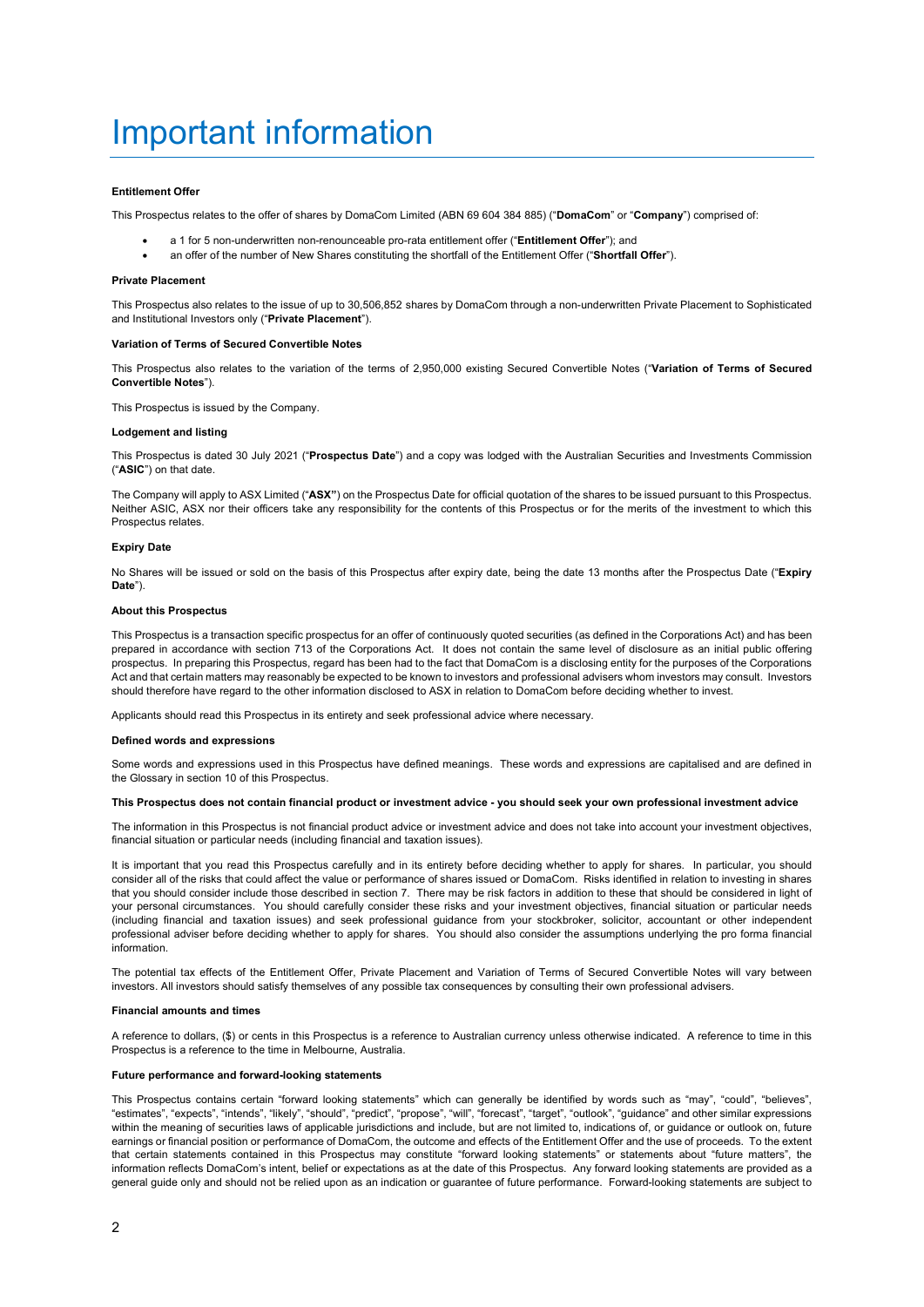various risk factors that could cause DomaCom's actual results, performance or achievements to differ materially from the results, performance or achievements expressed or anticipated in these statements. Forward-looking statements involve known and unknown risks, uncertainties, assumptions and other important factors, many of which are beyond the control of DomaCom, the Directors of DomaCom and management of DomaCom. A number of important factors could cause actual results or performance to differ materially from the forward-looking statements. Investors should consider the forward-looking statements contained in this Prospectus in light of those disclosures and not place reliance on such statements. Any forward looking statements, opinions and estimates in this Prospectus are based on assumptions and contingencies which are subject to change without notice, as are statements about market and industry trends, which are based on interpretations of current market conditions.

Neither DomaCom, nor their respective related bodies corporate or affiliates nor their respective directors, officers, partners, employees and agents give any warranty, representation, assurance or guarantee that the occurrence of the events expressed or implied in any of the forward-looking statements in this Prospectus will actually occur. In addition, please note that past performance should not be relied upon as (and is not) an indication or guarantee of future performance.

Except as required by law or regulation (including the Listing Rules), DomaCom undertakes no obligation to provide any additional or updated information whether as a result of new information, future events or results or otherwise. Indications of, or guidance or outlook on, future earnings or financial position or performance are also forward-looking statements.

#### **Non-IFRS financial measures**

Certain financial data or measures included in, or incorporated by reference into, this Prospectus is non-IFRS financial information under ASIC Regulatory Guide 230 (*Disclosing non-IFRS financial information).* These measures may include fee revenue, EBIT, EBITDA, EBITDA margin, gross margin and working capital. These non-IFRS financial measures do not have a standardised meaning prescribed by Australian Accounting Standards and therefore may not be comparable to similarly titled measures presented by other entities and should not be construed as an alternative to other financial measures determined in accordance with Australian Accounting Standards. Although DomaCom believes these non-IFRS financial measures provide useful information to users in measuring the financial performance and condition of its business, investors are cautioned not to place undue reliance on any non-IFRS financial measures included in this Prospectus.

#### **Pro forma financial information**

This Prospectus contains pro forma financial information showing the proposed application of the proceeds of the Entitlement Offer, the Private Placement and the impact of the Variation of Terms of the Secured Convertible Notes. The pro forma financial information provided is for illustrative purposes only and should not be relied upon as, and is not represented as being indicative of, DomaCom's future financial condition and/or performance.

#### **Restrictions applicable to foreign Shareholders**

The distribution of this Prospectus in jurisdictions outside Australia may be restricted by law. If you are a Shareholder in any jurisdiction outside Australia or New Zealand and you come into possession of this Prospectus, then you should observe any such restrictions. Please see section [9.14](#page-49-0) on Foreign Selling Restrictions. Any failure to comply with such restrictions may constitute a violation of applicable securities laws. This Prospectus does not constitute an offer or invitation in any place in which, or to any person to whom, it would not be lawful to make such an offer or invitation. No action has been taken to register or qualify the shares issued under the Entitlement Offer and the Private Placement or to otherwise permit a public offering of these shares, in any jurisdiction outside Australia and New Zealand. The Entitlement Offer is not being extended to any Shareholder outside Australia and New Zealand.

#### *New Zealand*

The shares issued under the Entitlement Offer are not being offered to the public within New Zealand other than to existing shareholders of DomaCom with registered addresses in New Zealand to whom the offer of these securities is being made in reliance on the transitional provisions of the Financial Markets Conduct Act 2013 (New Zealand) and the Financial Markets Conduct (Incidental Entitlement Offers) Exemption Notice 2016 (New Zealand).

This Prospectus has been prepared in compliance with Australian law and has not been registered, filed with or approved by any New Zealand regulatory authority. This Prospectus is not a product disclosure statement under New Zealand law and is not required to, and may not, contain all the information that a product disclosure statement under New Zealand law is required to contain.

#### *United States*

This Prospectus, any investor presentation, any accompanying ASX announcements relating to the Entitlement Offer and the Entitlement and Acceptance Form, the Private Placement or Variation in the Terms of Secured Convertible Notes do not constitute an offer to sell, or a solicitation of an offer to buy, any securities in the United States or to any person who is acting for the account or benefit of any person in the United States (to the extent such person holds ordinary shares in DomaCom and is acting for the account or benefit of a person in the United States).

The shares issued under the Entitlement Offer and the entitlements, the Private Placement and the Secured Convertible Notes have not been, and will not be, registered under the US Securities Act or the securities laws of any state of the United States or other jurisdiction of the United States. Accordingly, the shares issued under the Entitlement Offer and the entitlements, the Private Placement or Secured Convertible Notes may not be offered, sold, resold or otherwise transferred, directly or indirectly, in the United States or to persons acting for the account or benefit of a person in the United States (to the extent such persons hold ordinary shares in DomaCom and are acting for the account or benefit of a person in the United States. The shares issued under the Entitlement Offer and the entitlements and the Private Placement may only be offered and sold to certain investors that are outside of the United States, in selected jurisdictions in reliance on Regulation S under the US Securities Act and the applicable laws of the jurisdiction in which the shares issued under the Entitlement Offer and entitlements and the Private Placement are being offered and sold.

#### **This Prospectus may not be distributed or released to any person in the United States.**

#### **Application for Shares under the Entitlement Offer**

An application for shares through the Entitlement Offer by Eligible Shareholders will only be accepted by following the instructions on the Entitlement and Acceptance Form accompanying this Prospectus as described in section 2 of this Prospectus.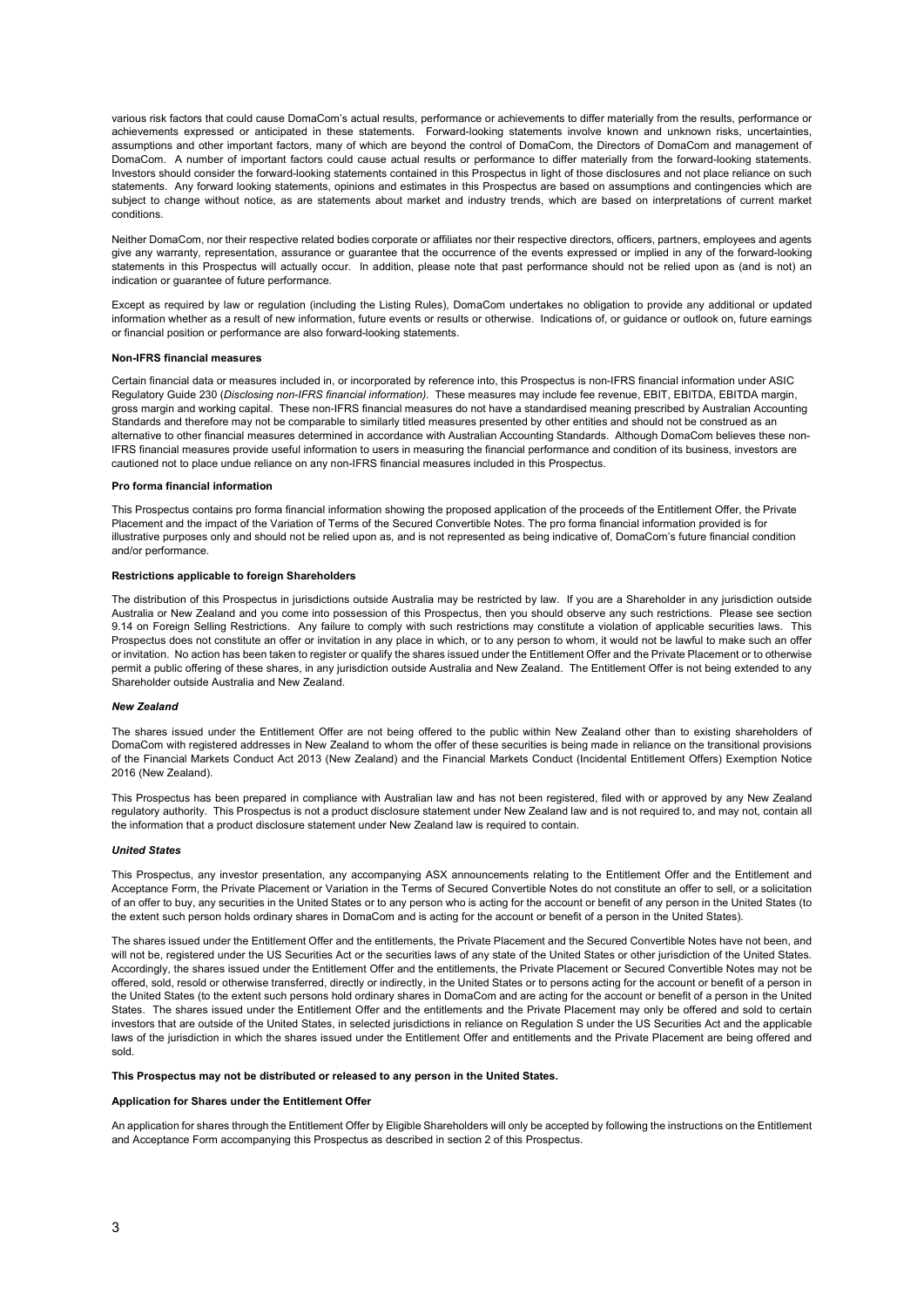#### **Disclaimer**

No person is authorised to give any information or to make any representation in connection with the Entitlement Offer, the Private Placement or Variation in the Terms of Secured Convertible Notes which is not contained in this Prospectus. Any information not so contained may not be relied upon as having been authorised by the Company, related bodies corporate and affiliates, nor any of their respective directors, officers, partners, employees and agents in connection with the Entitlement Offer, the Private Placement or Variation in the Terms of Secured Convertible Notes. You should rely only on information in this Prospectus.

Determination of eligibility of investors for the purposes of the Entitlement Offer is determined by reference to a number of matters, including legal requirements and regulatory requirements, logistical and registry constraints and the discretion of DomaCom. To the maximum extent permitted by law, DomaCom, respective related bodies corporate and affiliates, and their respective directors, officers, partners, employees and agents expressly disclaim any duty or liability (including for negligence) in respect of that determination and the exercise or otherwise of that discretion.

This disclaimer does not purport to disclaim any warranties or liability which cannot be disclaimed by law.

#### **Photographs and Diagrams**

Photographs and diagrams used in this Prospectus that do not have descriptions are for illustration only and should not be interpreted to mean that any person shown in them endorses this Prospectus or its contents or that the assets shown in them are owned by DomaCom. Diagrams used in this Prospectus are illustrative only and may not be drawn to scale. Unless otherwise stated, all data contained in charts, graphs and tables is based on information available at the date of this Prospectus. Photographs in this Prospectus may be used under licence. The downloading, republication, retransmission, reproduction or other use of such photographs other than in this Prospectus is prohibited.

#### **Privacy**

Please read the privacy statement located under sectio[n 9.11.](#page-48-0)

It is important you understand that by submitting an Entitlement and Acceptance Form in or accompanying this Prospectus and applying for shares under the Entitlement Offer, you consent to the matters outlined in that statement.

#### **Enquiries**

If you would like more information or have any questions in relation to the Entitlement Offer, please contact your stockbroker, accountant, solicitor or other professional adviser to determine whether it meets your objectives, financial situation and needs or call the DomaCom Entitlement Offer Information Line on 1300 737 760 between 9:00am and 5:30am (Melbourne time) Monday to Friday during the period from and including the date on which the Entitlement Offer opens until and including the date on which it closes on Thursday 19 August 2021 (within Australia), unless closed earlier.

If you have any questions on how to:

- (a) complete the personalised Entitlement and Acceptance Form accompanying this Prospectus which Eligible Shareholders may use to apply for Shares Issued under the Entitlement Offer;
- (b) take up all or part of your Entitlement;
- (c) apply under the Shortfall Offer,

please call the DomaCom Entitlement Offer Information Line between 9:00am and 5:30am (Melbourne time) Monday to Friday during the period from and including the date on which the Entitlement Offer opens until and including the date on which it closes on 19 August 2021 (unless closed earlier).

If you are an Eligible Shareholder and take no action or your application is not supported by cleared funds, your Entitlement will lapse and you will not be issued Shares Issued under the Entitlement Offer. You should note that if you do not take up all or part of your Entitlement, then your percentage shareholding in DomaCom will be diluted by your non-participation in the Entitlement Offer. Eligible Shareholders who do not take up their Entitlement in full will not receive any payment or value for that part of their Entitlement they do not take up.

If you are an Eligible Shareholder and have misplaced your Entitlement and Acceptance Form and would like a replacement form, please call the applicable number above.

If you would like more information or have any questions in relation to the Private Placement and Variation of Terms of Secured Convertible Notes, please contact the DomaCom Company Secretary on (03) 8609 7077.

#### **This document is important and should be read in its entirety.**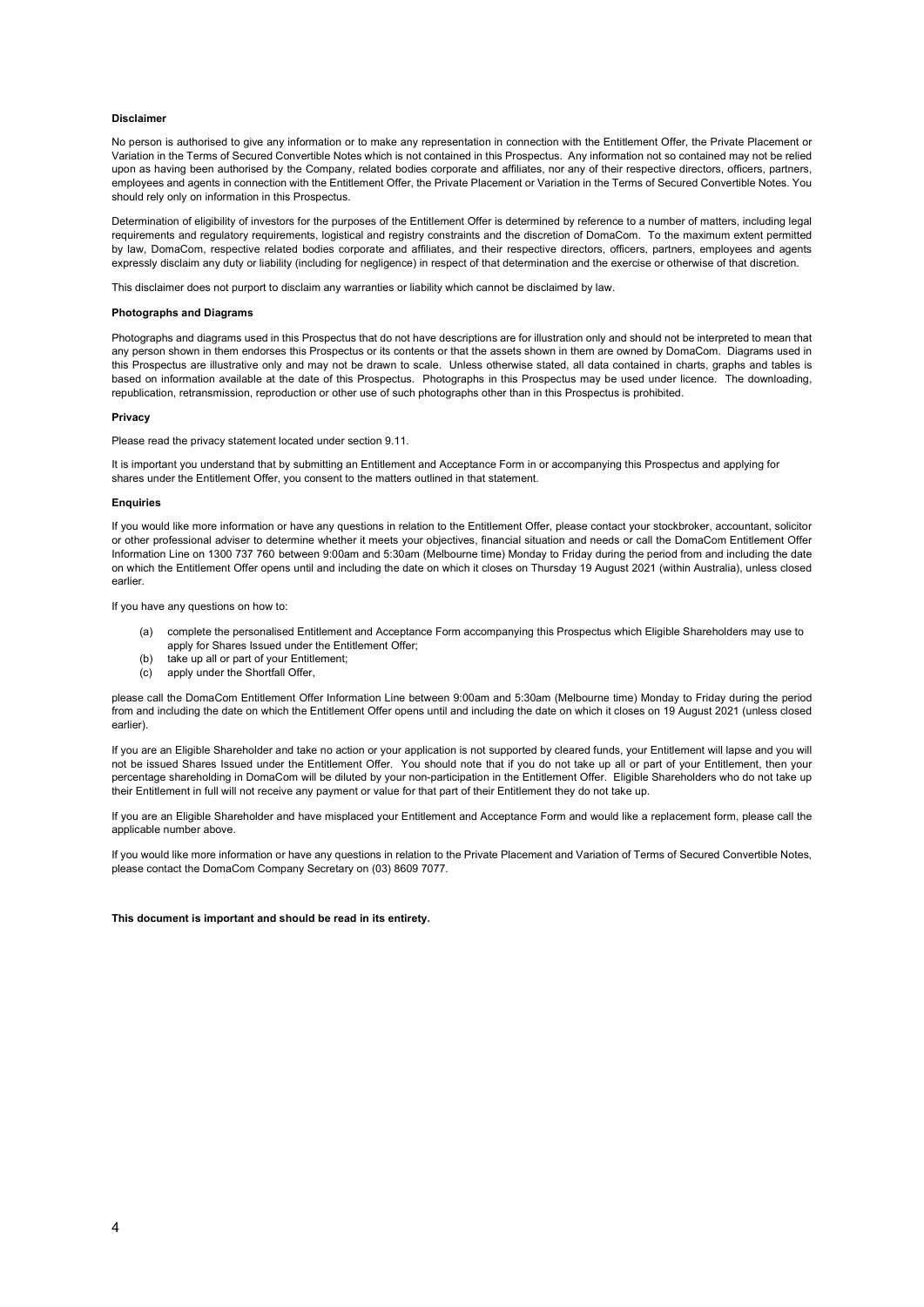## <span id="page-4-0"></span>**Contents**

|      | Summary of Variation of Terms of Secured Convertible Notes and key dates 11 |  |
|------|-----------------------------------------------------------------------------|--|
|      |                                                                             |  |
|      |                                                                             |  |
| 1.   |                                                                             |  |
| 1.1. |                                                                             |  |
| 1.2. |                                                                             |  |
| 1.3. |                                                                             |  |
| 1.4. |                                                                             |  |
| 1.5. |                                                                             |  |
| 1.6. |                                                                             |  |
| 1.7. |                                                                             |  |
| 1.8. |                                                                             |  |
|      |                                                                             |  |
|      |                                                                             |  |
|      |                                                                             |  |
|      |                                                                             |  |
|      |                                                                             |  |
| 2.   |                                                                             |  |
| 2.1. |                                                                             |  |
| 2.2. |                                                                             |  |
| 2.3. |                                                                             |  |
| 2.4. |                                                                             |  |
| 2.5. |                                                                             |  |
| 2.6. |                                                                             |  |
| 2.7. |                                                                             |  |
| 3.   |                                                                             |  |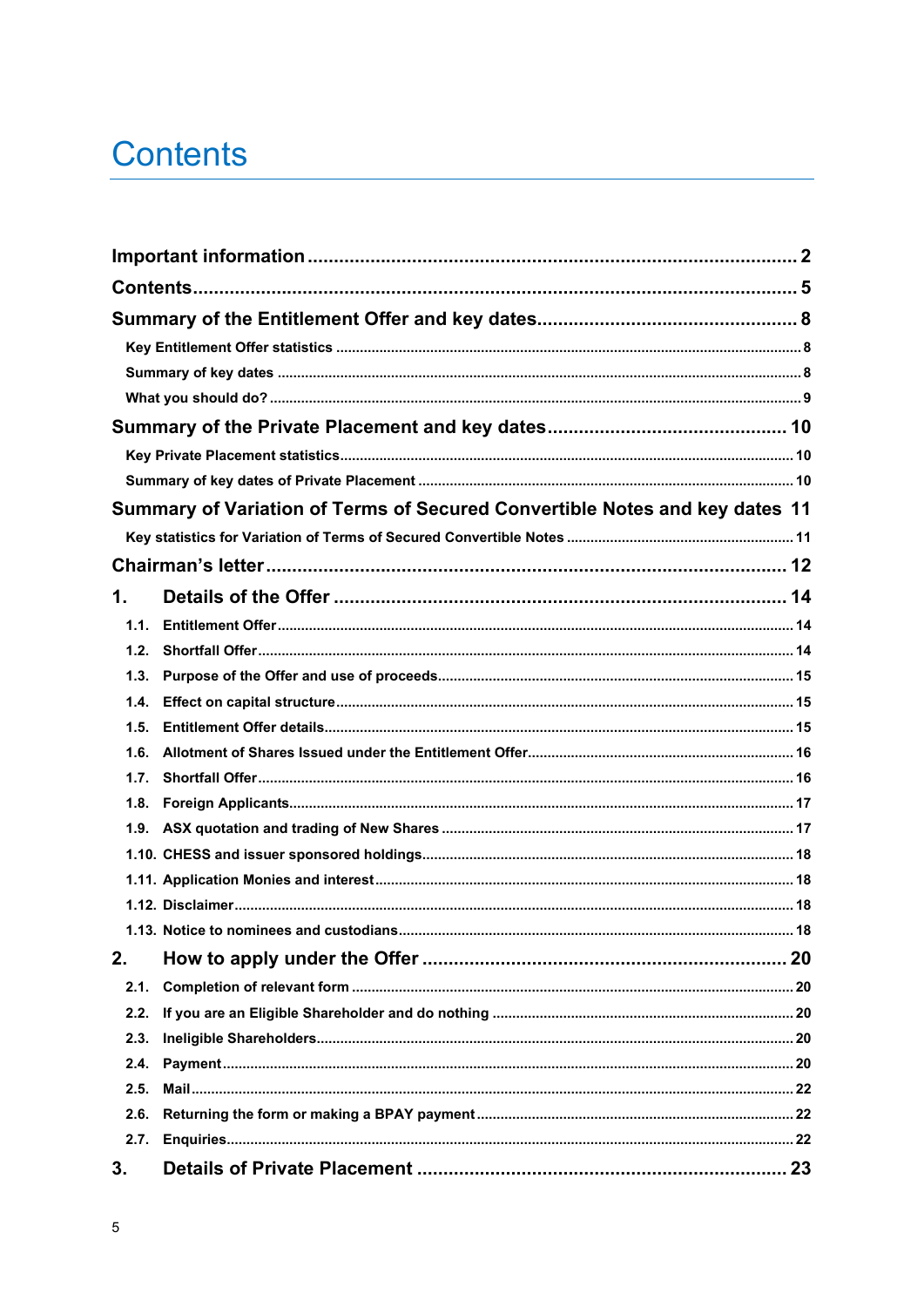| 3.1. |                                                                                            |  |
|------|--------------------------------------------------------------------------------------------|--|
| 3.2. |                                                                                            |  |
| 3.3. |                                                                                            |  |
| 4.   |                                                                                            |  |
| 4.1. |                                                                                            |  |
| 4.2. |                                                                                            |  |
| 4.3. |                                                                                            |  |
| 5.   |                                                                                            |  |
| 5.1. |                                                                                            |  |
| 5.2. |                                                                                            |  |
| 5.3. |                                                                                            |  |
| 5.4. |                                                                                            |  |
| 6.   |                                                                                            |  |
| 6.1. |                                                                                            |  |
| 6.2. | Impact of the Offer: Historical and Pro forma Statement of Financial Position  31          |  |
|      | Table 2 - Impact of the Offer: Historical and Pro forma Statement of Financial Position 31 |  |
|      |                                                                                            |  |
| 1)   |                                                                                            |  |
|      |                                                                                            |  |
| 2)   |                                                                                            |  |
| 3)   |                                                                                            |  |
| 4)   |                                                                                            |  |
|      |                                                                                            |  |
| 5)   |                                                                                            |  |
| 7.   | Key risks ………………………………………………………………………………………… 35                                            |  |
| 7.1. |                                                                                            |  |
| 7.2. |                                                                                            |  |
| 7.3. |                                                                                            |  |
| 8.   |                                                                                            |  |
| 8.1. |                                                                                            |  |
| 8.2. |                                                                                            |  |
| 8.3. |                                                                                            |  |
| 9.   |                                                                                            |  |
| 9.1. |                                                                                            |  |
| 9.2. |                                                                                            |  |
| 9.3. |                                                                                            |  |
| 9.4. |                                                                                            |  |
| 9.5. |                                                                                            |  |
| 9.6. |                                                                                            |  |
| 9.7. |                                                                                            |  |
| 9.8. |                                                                                            |  |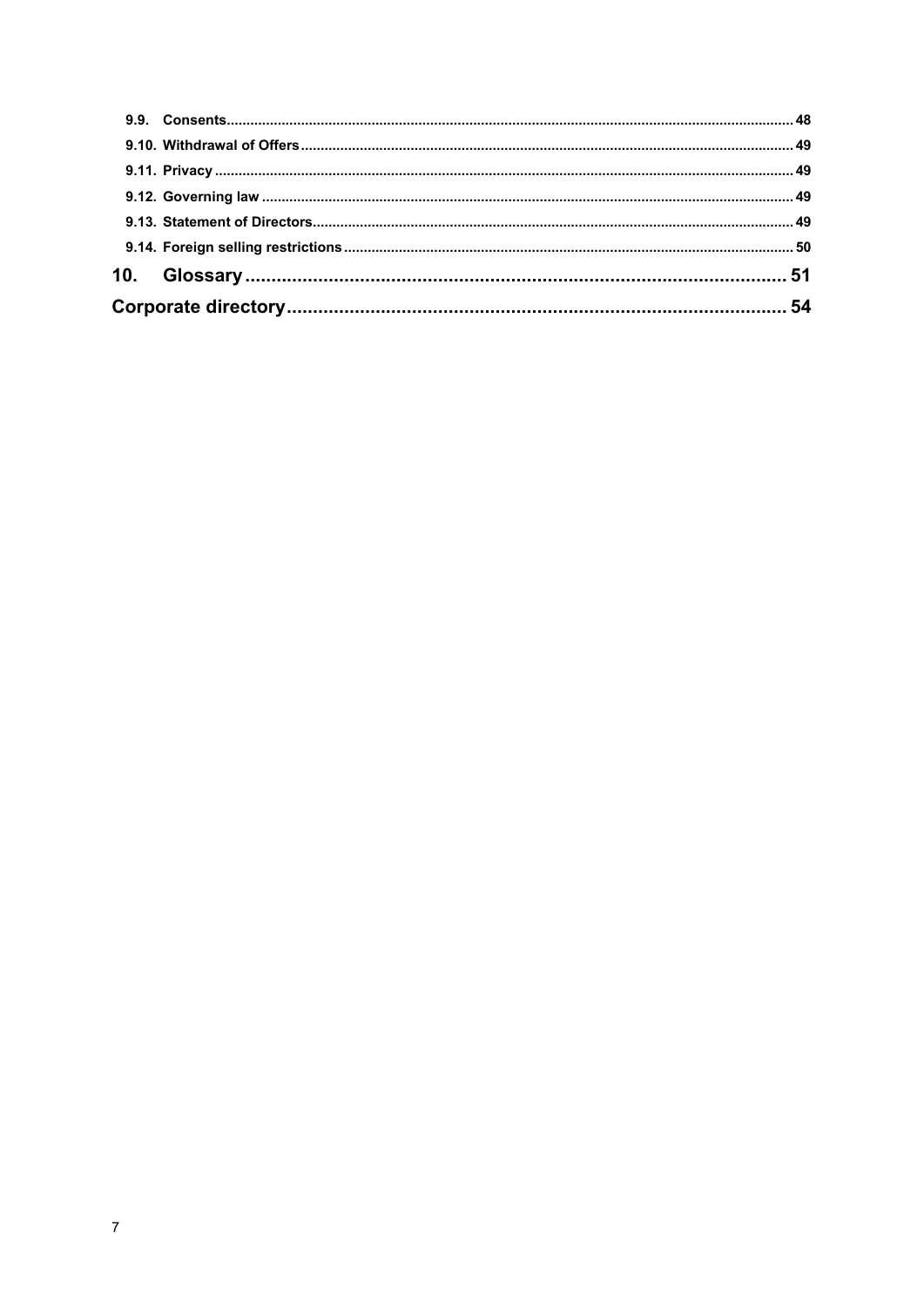## <span id="page-7-0"></span>Summary of the Entitlement Offer and key dates

## <span id="page-7-1"></span>**Key Entitlement Offer statistics**

| <b>Entitlement Offer Ratio</b><br><b>Entitlement Offer Price</b>                                  | 1 New Share for<br>every 5 Existing<br>Shares held at the<br>Record Date |
|---------------------------------------------------------------------------------------------------|--------------------------------------------------------------------------|
|                                                                                                   | \$0.066 per New<br>Share                                                 |
| Shares on issue as at the date of this Prospectus                                                 | 305,793,814                                                              |
| <b>Effect if 10% of shares are issued under the non-underwritten Entitlement Offer</b>            |                                                                          |
| Number of Shares Issued under the Entitlement Offer                                               | 6,115,876                                                                |
| Number of Shares on issue at completion of the Entitlement Offer                                  | 311,909,690                                                              |
| Entitlement Offer proceeds (before Entitlement Offer costs)                                       | \$403,648                                                                |
| <b>Effect if 100% of shares are issued under the non-underwritten Entitlement</b><br><u>Offer</u> |                                                                          |
| Number of Shares Issued under the Entitlement Offer                                               | 61,158,762                                                               |
| Number of Shares on issue at completion of the Entitlement Offer                                  | 366,952,576                                                              |
| Entitlement Offer proceeds (before Entitlement Offer costs)                                       | \$4,036,478                                                              |

## <span id="page-7-2"></span>**Summary of key dates**

| Prospectus lodged and Entitlement Offer announcement                         | Friday 30 July 2021             |
|------------------------------------------------------------------------------|---------------------------------|
| Entitlement Offer Record Date                                                | 7:00pm, Thursday 5 August 2021  |
| Prospectus dispatched                                                        | Friday 6 August 2021            |
| Entitlement Offer opens                                                      | 9:00am, Friday 6 August 2021    |
| Entitlement Offer closes                                                     | 5:00pm, Thursday 19 August 2021 |
| Announcement of Entitlement Offer results                                    | Friday 20 August 2021           |
| Entitlement Offer settlement                                                 | Tuesday 24 August 2021          |
| Issue of Shares under Entitlement Offer                                      | Wednesday 25 August 2021        |
| Quotation of New Shares issued under the Entitlement Offer on ASX            | Thursday 26 August 2021         |
| Despatch of updated CHESS notices and issuer sponsored holding<br>statements | Thursday 26 August 2021         |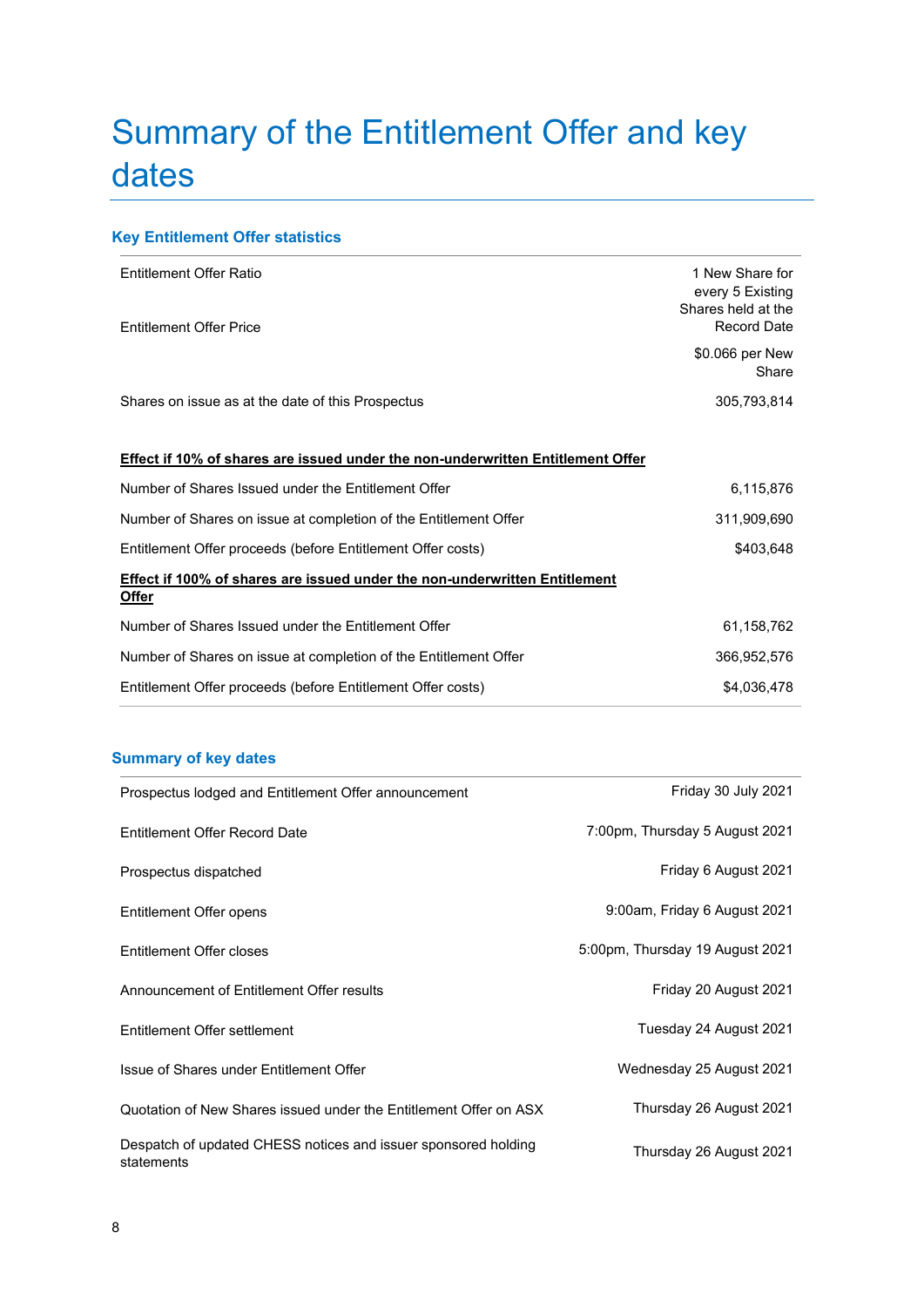## Expected reinstatement of Shares to trading on ASX<sup>(1)</sup> Thursday 26 August 2021

Close of Shortfall Offer period (unless closed earlier, at DCL's

**(1): Note**: DCL's shares will remain suspended for the duration of the Entitlement Offer and accordingly there will be no trading during this period. Although the timetable refers to quotation and re-instatement of trading of Shares on ASX on 26 August 2021, reinstatement is subject to ASX's discretion and therefore subject to change. Please refer to Section 1.9 ASX quotation and trading of New Shares.

The timetable above is indicative only and may be subject to change. Unless otherwise indicated, all times are stated in Melbourne time. DomaCom reserves the right to vary any and all of the above dates and times without prior notice subject to the Listing Rules, the Corporations Act and other Applicable Laws. In particular, DomaCom reserves the right to extend the Closing Date with respect to the Entitlement Offer, to accept late applications under the Entitlement Offer (either generally or in particular cases) and to withdraw the Entitlement Offer (or any part of it) without prior notice. Any extension of the Closing Date with respect to the Entitlement Offer will have a consequential effect on the issue date of Shares Issued under the Entitlement Offer and the availability of New Shares under the Shortfall Offer.

The commencement of quotation of New Shares is subject to confirmation from ASX.

Cooling off rights do not apply to an investment in New Shares. You cannot withdraw your application once it has been accepted. Eligible Shareholders wishing to participate in the Entitlement Offer are encouraged to submit their Entitlement and Acceptance Form as soon as possible after the Entitlement Offer opens.

## <span id="page-8-0"></span>**What you should do?**

This Prospectus contains important information in relation to the Entitlement Offer. You should read all of this Prospectus carefully, including section [7](#page-34-0) which identifies the key risks associated with an investment in DomaCom and New Shares.

It is also important for you to read carefully and understand the information on DomaCom and the Entitlement Offer made publicly available, including the information lodged by DomaCom with the ASX as part of its continuous disclosure obligations, prior to deciding whether to take up all or part of your Entitlement or do nothing in respect of your Entitlement, or to apply for New Shares. In particular, please refer to the other announcements made available at www.asx.com.au (search by reference to DomaCom's ASX ticker, which is DCL) including announcements which may be made by DomaCom after publication of this Prospectus and announcements relevant to the Entitlement Offer.

If you are in doubt as to the course of action you should follow, you should consult your broker, legal, financial or other professional adviser before making an investment decision.

Friday 26 November 2021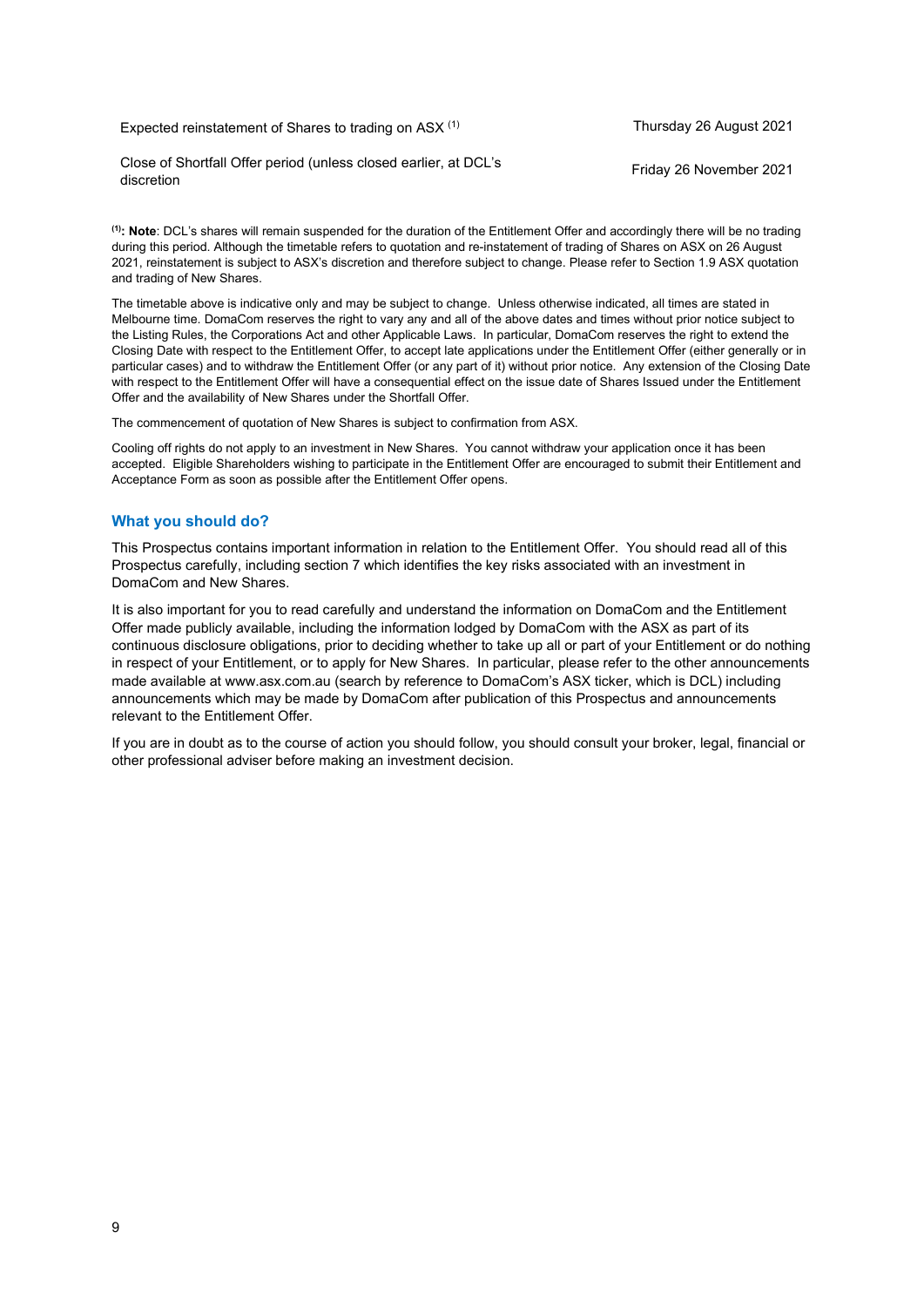## <span id="page-9-0"></span>Summary of the Private Placement and key dates

## <span id="page-9-1"></span>**Key Private Placement statistics**

| <b>Private Placement Price</b>                                   | \$0.06551 per Share |
|------------------------------------------------------------------|---------------------|
| Shares on issue as at the date of this Prospectus                | 305,793,814         |
| Issue of Shares under Private Placement                          | Up to 30,506,852    |
| Number of Shares on issue at completion of the Private Placement | Up to 336,300,666   |
| Placement Offer proceeds (before Placement Offer costs)          | Up to \$1,999,503   |

## <span id="page-9-2"></span>**Summary of key dates of Private Placement**

| Private Placement Announcement and Appendix 3B                    | Tuesday 13 July 2021    |
|-------------------------------------------------------------------|-------------------------|
| Prospectus lodged                                                 | Friday 30 July 2021     |
| Issue of Shares under Private Placement (1)                       | Monday 16 August 2021   |
| Expected reinstatement of Shares to trading on ASX <sup>(2)</sup> | Thursday 26 August 2021 |

 $(1)$ : The Company reserves the right to extend the proposed issue date to allow the completion the Offer.

**(2) : Note**: Although the timetable refers to expected reinstatement of Shares to trading on ASX on 26 August 2021, reinstatement is subject to ASX's discretion and therefore subject to change. Please refer to Section 1.9 ASX quotation and trading of New Shares.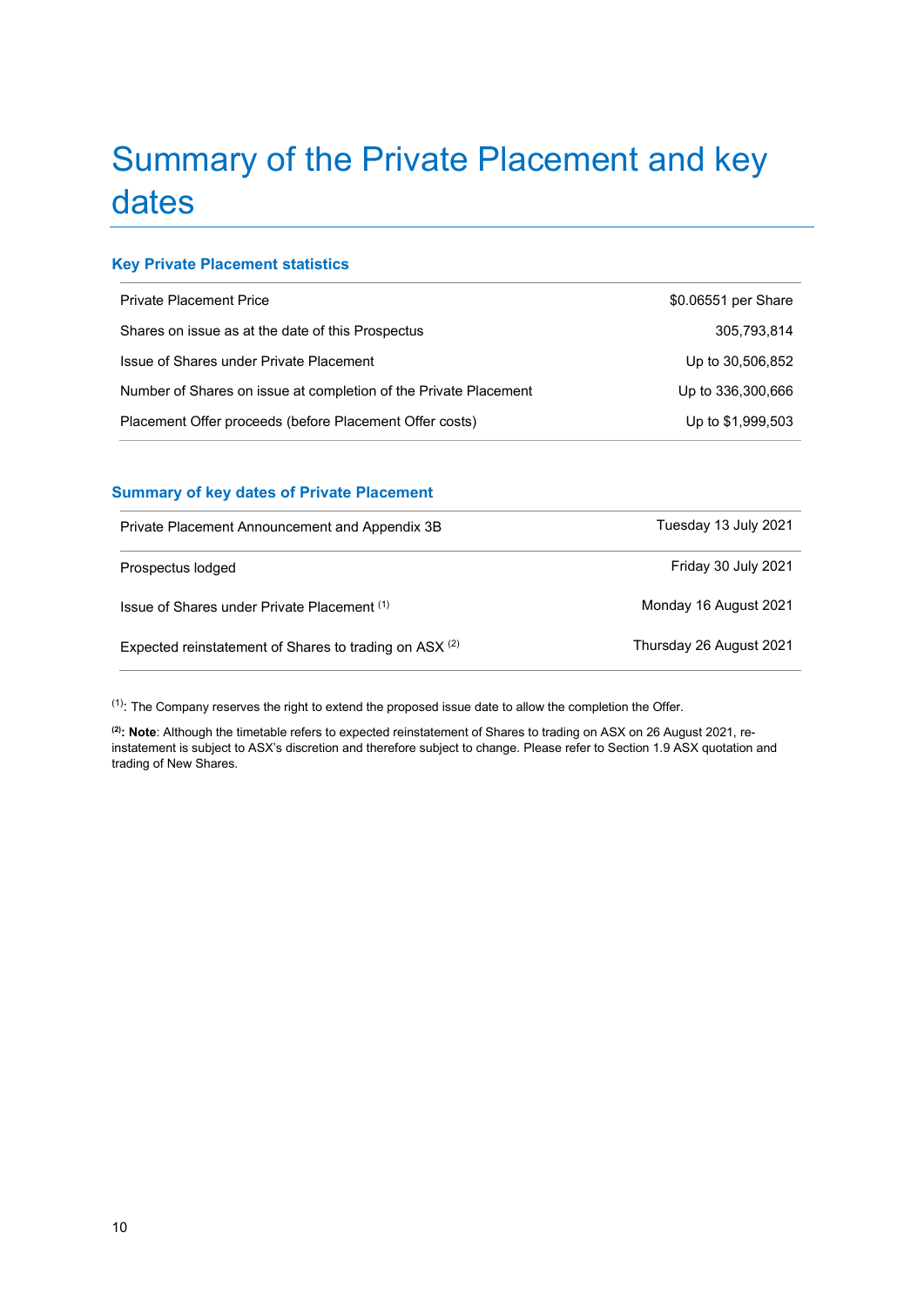## <span id="page-10-0"></span>Summary of Variation of Terms of Secured Convertible Notes and key dates

## <span id="page-10-1"></span>**Key statistics for Variation of Terms of Secured Convertible Notes**

| Revised Conversion Price of existing Secured Convertible Notes                    | \$0.06551   |
|-----------------------------------------------------------------------------------|-------------|
| Existing Secured Notes on issue as at the date of this Prospectus                 | 2,950,000   |
| Maximum Number of Shares issued if all existing Secured Convertible Notes Convert | 45,031,293  |
| Shares on issue as at the date of this Prospectus                                 | 305.793.814 |
| Maximum Number of Shares if all existing Secured Convertible Notes Convert        | 350,825,107 |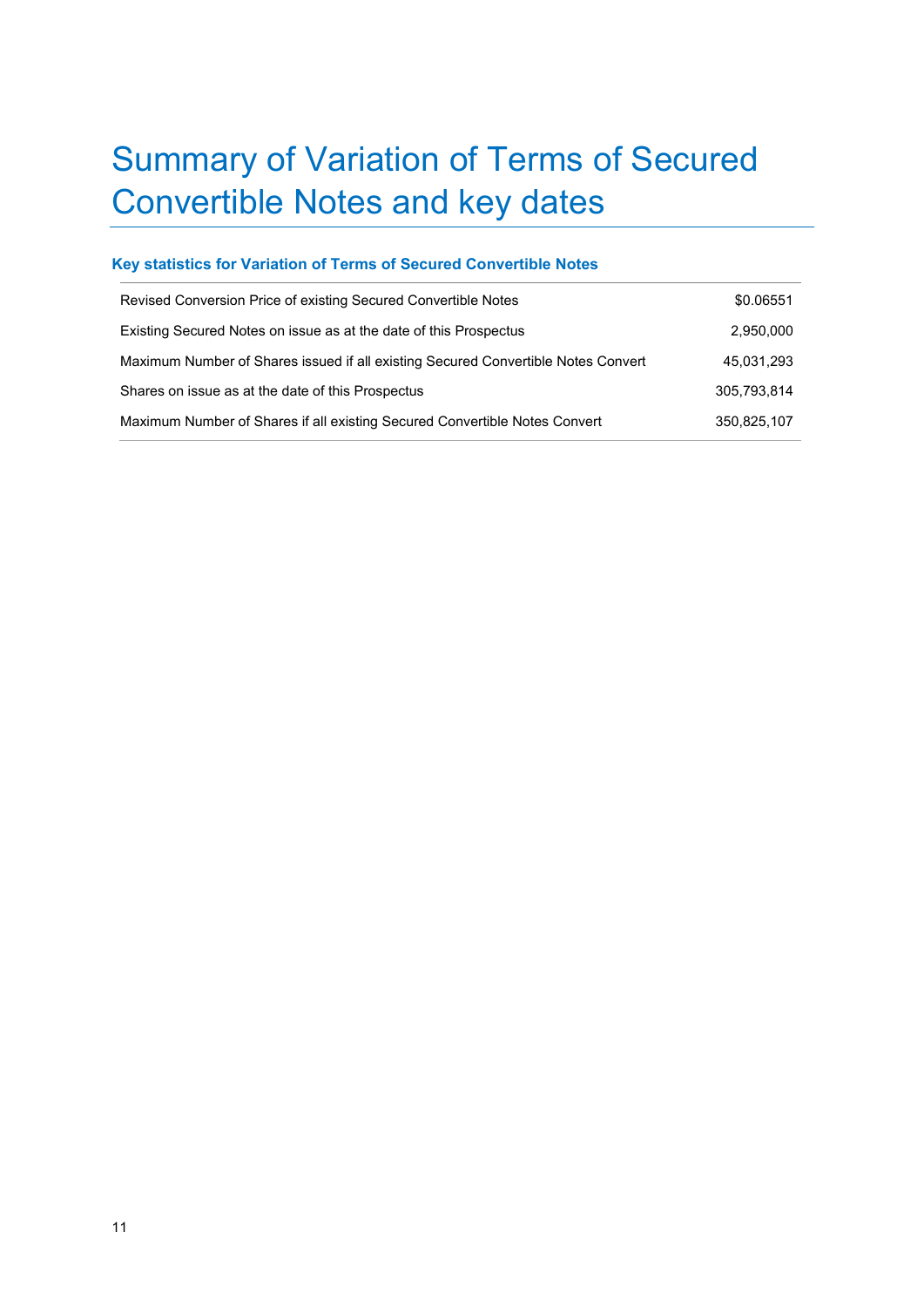## <span id="page-11-0"></span>Chairman's letter

30 July 2021

#### **Dear Investor,**

On behalf of the Board, I'm pleased to advise that at the date of the Prospectus the Company has received \$1,128,010 from Sophisticated and Institutional Investors to subscribe for 17,218,898 New Shares at an issue price of \$0.06551 per Share. It is proposed that the Private Placement Offer remains open until Monday 16 August 2021 to allow the Company to complete the proposed capital raise of approximately \$2.0 million before costs (**Private Placement**). The issue price represents a 2% discount to the 10 Volume Weighted Average Price (**VWAP**) of the Company's Shares on ASX prior to entering a trading halt and subsequent voluntary suspension on 7 May 2021.

As an existing shareholder, I also invite you to participate in DomaCom's non-underwritten offer of Shares at the issue price of \$0.066 per Share to raise up to approximately \$4.0 million before costs (**Entitlement Offer**).

The proceeds raised under the Private Placement and Entitlement Offer will be used to strengthen the Company's balance sheet and provide additional funding to further develop DomaCom's existing product offerings and new product initiatives.

This prospectus also contains further details of the conditional agreement announced to ASX on 23 July 2021 to vary the terms of the existing Secured Convertible Notes that will extend the maturity date to 1 July 2022 and the Conversion Price to \$0.06551 (**Variation of Terms of Secured Convertible Notes**).

#### **Company Update**

DomaCom continues to be at the forefront of developing and providing solutions for investors seeking to enter into fractional investments of properties and other large assets. Our unique technology platform and legal structures offer a solution to investors looking for an alternative method of investing, offering choice, liquidity and security. DomaCom continues to create exciting new methods of investing into areas of Affordable Housing, Disability Housing, housing for Essential Workers and Renewable Energy projects. We are also very pleased to be working in partnership to provide a unique Shariah compliant equity mortgage solution. Please refer to Section 5 for further details.

As previously announced (please refer to the initial announcement to the ASX dated on 4 September 2020), DomaCom has been focusing on a particular significant transaction to bring a planned series of agricultural businesses into a sub-Fund on the DomaCom Platform (AustAgri Transaction). Under the Revised Revenue Recognition Agreement with AustAgri, a newly-established DomaCom sub-fund (to be managed by DomaCom) proposes to acquire at least 75% of the issued shares in AustAgri by way of an exchange of AAGL shares for units in the sub-Fund

If the Transaction completes (which is expected by 15 September 2021), DomaCom will act as the investment manager of the sub-Fund and will be entitled to earn fees as a result. The AustAgri Transaction is subject to a number of conditions precedent (including DomaCom completing the necessary due diligence to its satisfaction) which may or may not be fulfilled. No assurance can be given that the AustAgri Transaction and establishment of the sub-Fund will complete. DomaCom will continue to provide updates on the status of the AustAgri Transaction.

An investment in the Company involves significant risks and should be considered highly speculative. In particular, key risks include:

- **Failure to achieve reinstatement of ASX trading**: trading in the Company's shares on ASX has been suspended (at the Company's request) since 11 May 2021.In order to achieve re-instatement of trading, ASX requires to be satisfied that the Company's financial condition (including operating results) are sufficient to warrant the continued quotation of its shares and its continued listing. On completion of the Placement and the Entitlement Offer (assuming a minimum 10% take up) and assuming the proposed AustAgri sub-Fund is operational by 15 September 2021, the Board considers that the Company will have sufficient funding to meet the cash requirements of a minimum two quarters of net operating cash outflows.
- **Solvency Risk:** the ability of the Company to continue meet its cash requirements to maintain its operations and meet its financial obligations as they fall due depends on the following key factors: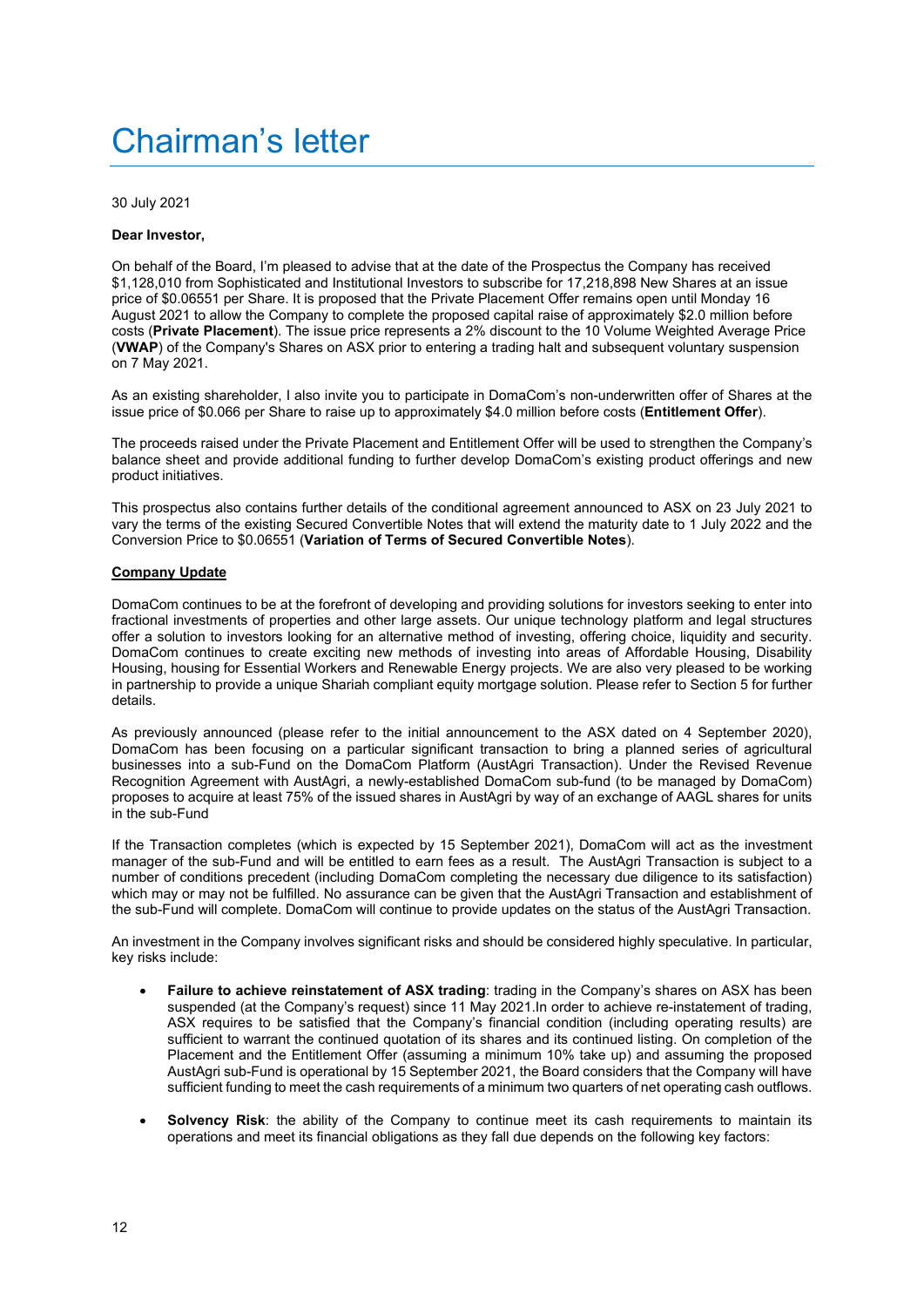- o achieving reinstatement of trading on ASX by no later than 30 September 2021, which is a condition precedent to the waiver of the default under the Convertible Notes (refer to Section 4). If that condition precedent is not fulfilled (or waived), there is a risk that the Company would be subject to an insolvency event which would have a material adverse effect on the Company's financial position, prospects and share price;
- o inability to achieve reinstatement of trading on ASX is likely to materially and adversely impact the ability of the Company to raise further capital in order to continue to meet its cash flow requirements. If this eventuates, alternative funding sources may be available to the Company. Any such capital raising may be on less favourable terms or may not be available at all.

Other key risks of investing in the Company include failure to attract customers and grow assets under management, competition and reliance on third party suppliers. You should read and consider the risk factors in section 7 of this Prospectus, which contains a summary of some of the other key risks associated with an investment in DomaCom.

#### **Details of the Offer**

The comprises:

- A non-underwritten pro-rata non-renounceable entitlement offer (**Entitlement Offer**) of 1 New Share for every 5 Existing Shares at the price of \$0.066 per New Share (**Offer Price**), to raise up to \$4.0 million; and
- an offer of the number of New Shares constituting the shortfall of the Entitlement Offer at the Offer Price (**Shortfall Offer**).

Shares issued under the Offer will rank equally with Existing Shares in all respects. For the purposes of participating in the Entitlement Offer, the shareholding of Eligible Shareholders will be determined by the number of Shares held at 7:00 pm (Melbourne time) on the Record Date of Thursday, 5 August 2021.

Eligible Shareholders can choose to take up all, part or none of their Entitlement. Entitlements are nonrenounceable, which means they cannot be traded.

Any Entitlement not taken up pursuant to the Entitlement Offer will form part of the Shortfall Offer. The Shortfall Offer is a separate offer made pursuant to this Prospectus to Eligible Applicants and will remain open for up to three months following the Closing Date, however the Company reserves the right to close the Shortfall Offer early. The issue price for each New Share to be issued under the Shortfall Offer will be the Offer Price.

The Entitlement Offer will open on Friday, 6 August 2021 and close at 5:00pm (Melbourne time) on Thursday, 19 August 2021. If you are an Eligible Shareholder and you wish to take up all or part of your Entitlement, you need to ensure that you have completed and returned your Entitlement and Acceptance Form before this time in the manner described in section [2](#page-19-0) of this Prospectus.

An investment in DomaCom involves risk, you should read and consider the risk factors in section [7](#page-34-0) of this Prospectus, which contains a summary of some of the key risks associated with an investment in DomaCom and Shares issued under the Offer.

#### **Further Information**

Please call the DomaCom Entitlement Offer Information Line on 1300 737 760 from 9:00am to 5:00pm (Melbourne time) Monday to Friday if you have any questions in respect of the Entitlement Offer.

Yours sincerely,

#### **Grahame Evans** Chairman DomaCom Limited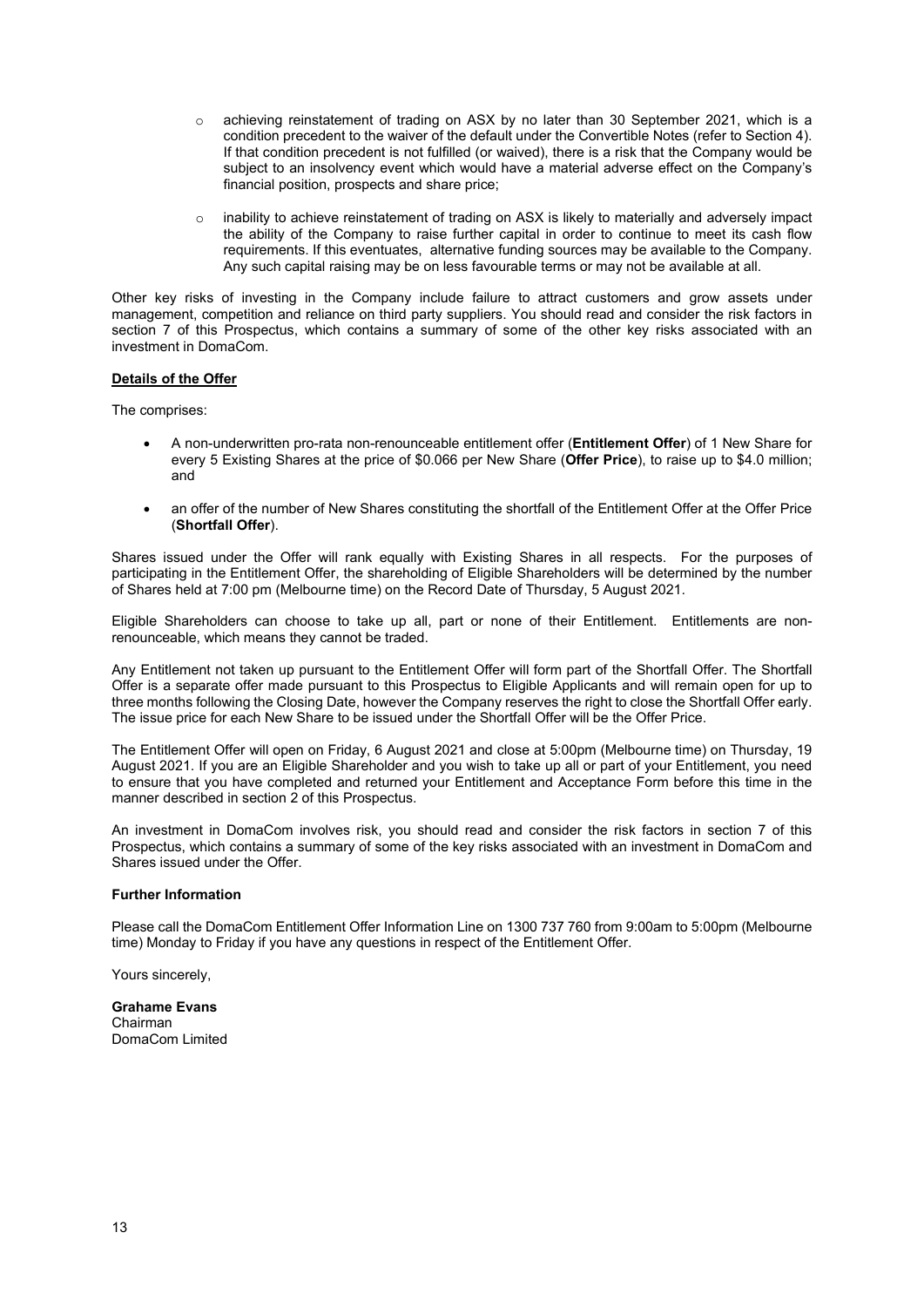## <span id="page-13-0"></span>1. Details of the Offer

References to "you" in this section [1](#page-13-0) are references to Eligible Shareholders and Eligible Applicants (as the case requires).

#### <span id="page-13-1"></span>**1.1. Entitlement Offer**

This Prospectus invites Eligible Shareholders to participate in the Entitlement Offer which is a nonunderwritten pro rata non-renounceable entitlement offer of 1 New Share for every 5 Existing Shares held at 7:00pm (Melbourne time) on the Record Date at an issue price of \$0.066 per New Share, for the purpose of raising up to approximately \$4.0 million. The price \$0.066 per New Share has been rounded up from the Private Placement price to allow compliance with Listing Rule 7.11.2 that limits the use of fractions of cents in Entitlement Offers.

The Entitlement Offer is made on, and subject to, the terms conditions set out in this Prospectus.

You should note that not all Shareholders will be eligible to participate in the Entitlement Offer. Please see associated definitions in sectio[n 10](#page-50-0) for more details.

All of the Shares Issued under the Entitlement Offer issued under this Prospectus will rank equally with the Existing Shares. Please refer to section [9.5](#page-44-0) for further information about the rights and liabilities attaching to the Shares Issued under the Entitlement Offer.

Any Entitlement not taken up pursuant to the Entitlement Offer will form part of a shortfall.

You should read this Prospectus carefully and consult your own professional advisers before making any decisions in relation to your Entitlement.

#### <span id="page-13-2"></span>**1.2. Shortfall Offer**

The Directors reserve the right to issue any shortfall in subscription for New Shares under the Entitlement Offer (**Shortfall**) at their discretion after the close of the Entitlement Offer. If the Directors exercise this discretion, the allocation of New Shares under the Shortfall Offer will be determined in accordance with the allocation policy set out in section 1.7. Offers of Shortfall Shares are made as a separate offer under this Prospectus (by way of the Shortfall Offer) and are open to investors in Australia.

The Shortfall Offer is a separate offer made to Eligible Applicants pursuant to this Prospectus and will remain open for up to three months following the Closing Date. However, the Company reserves the right to close the Shortfall Offer early so applicants are encouraged to submit their applications well in advance of the closing date of the Shortfall Offer.

The issue price for each New Share to be issued under the Shortfall Offer is \$0.066 (being the price at which New Shares have been offered under the Entitlement Offer).

The Directors reserve the right to issue the Shortfall Shares at their absolute discretion in accordance with the allocation policy set out in section 1.7.

There is no guarantee that Eligible Applicants who wish to apply for Shortfall Shares will receive the number of Shortfall Shares applied for, or any. The Company's decision on the number of Shortfall Shares to be allocated to you will be final.

No issue of New Shares will be made under the Offer if this would result in a person, together with their associates, acquiring a relevant interest in more than 20% of the voting Shares immediately following that issue.

#### **(a) Eligible Shareholders**

Eligible Shareholders who wish to apply for Shortfall Shares above their full Entitlement can complete the appropriate boxes on the Entitlement and Acceptance Form accompanying this Prospectus, or through BPAY®. Please refer to sectio[n 2.](#page-19-0) Only Eligible Shareholders that have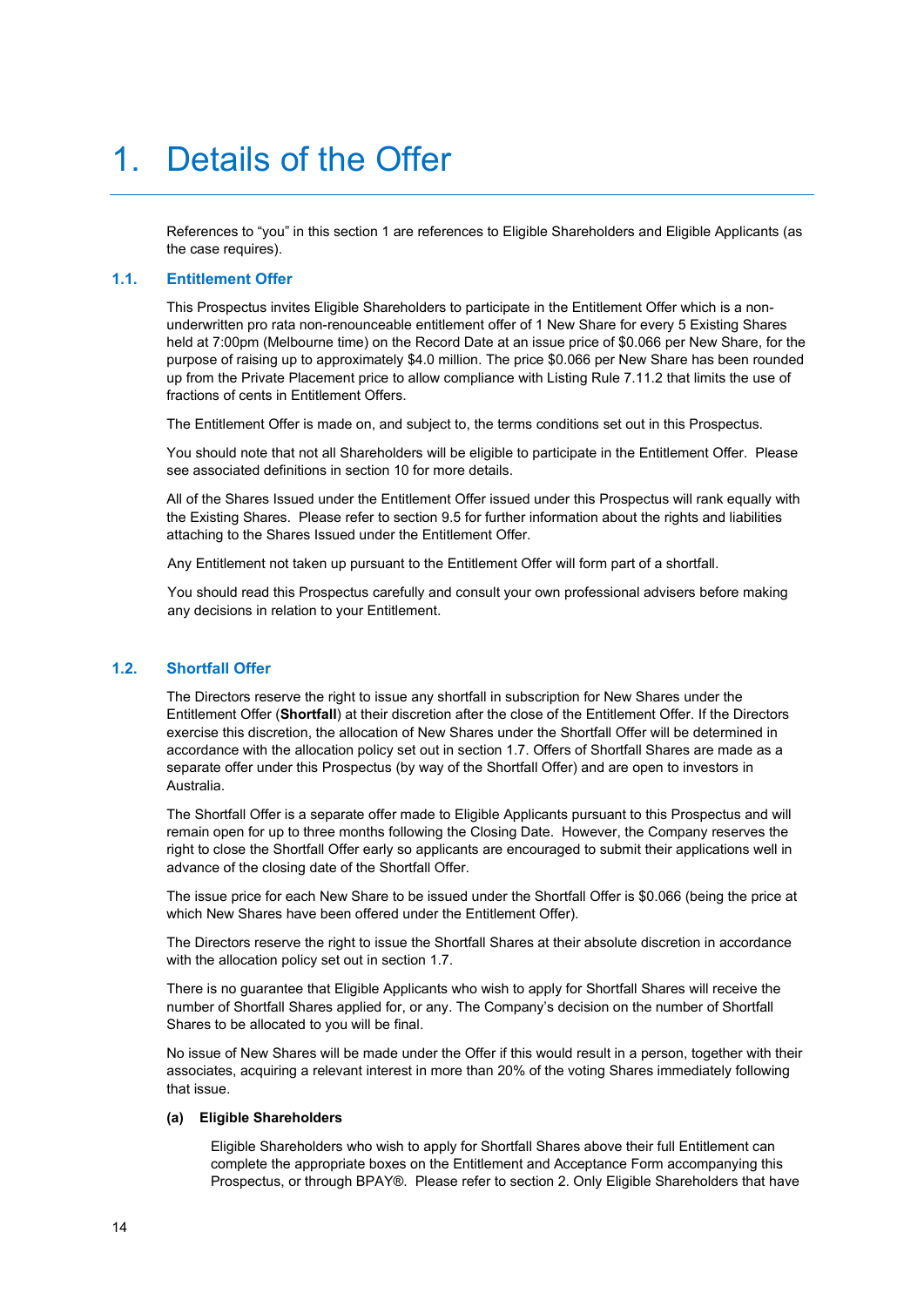fully subscribed for their Entitlements under the Entitlement Offer can subscribe for Shortfall Shares.

### **(b) Other investors**

Eligible Applicants who are not Shareholders of the Company should apply for Shortfall Shares by completing the Shortfall Application Form accompanying this Prospectus and returning it with the requisite Application Monies

#### <span id="page-14-0"></span>**1.3. Purpose of the Offer and use of proceeds**

DomaCom is seeking to raise up to \$4.0 million from the Offer.

The proceeds of the Offer will be used to:

- (a) Strengthen the Company's balance sheet;
- (b) Fund working capital requirements of the Company; and
- (c) Provide additional funding to further develop DomaCom's existing product offerings and new product initiatives.

#### <span id="page-14-1"></span>**1.4. Effect on capital structure**

| <b>Effect on capital structure (Shares)</b>                                                | <b>Number of Shares on</b><br><b>Issue</b> |
|--------------------------------------------------------------------------------------------|--------------------------------------------|
| Current DomaCom Shareholders                                                               | 305,793,814                                |
| Shares Issued under the Placement                                                          | 30,506,852                                 |
| DomaCom Shareholders after the Placement                                                   | 336,300,666                                |
| Effect if 10% of shares are issued under the Entitlement<br><b>Offer</b>                   |                                            |
| Number of Shares Issued under the Entitlement Offer offered<br>under the Fntitlement Offer | 6,115,876                                  |
| Number of Shares on issue at completion of the Entitlement<br>Offer                        | 342,416,542                                |
| Effect if 100% of shares are issued under the Entitlement<br><b>Offer</b>                  |                                            |
| Number of Shares Issued under the Entitlement Offer offered<br>under the Entitlement Offer | 61,158,762                                 |
| Number of Shares on issue at completion of the Entitlement<br>Offer                        | 397,459,428                                |

#### <span id="page-14-2"></span>**1.5. Entitlement Offer details**

The Entitlement Offer opens at 9:00 am (Melbourne time) on Friday 6 August 2021 and will close at 5:00pm (Melbourne time) on Thursday 19 August 2021 (the **Closing Date**).

#### (c) **Please consider the Entitlement Offer in light of your particular investment objectives and circumstances**

Please consult with your broker, legal, financial or other professional adviser if you have any queries or are uncertain about any aspects of the Entitlement Offer. You should also refer to the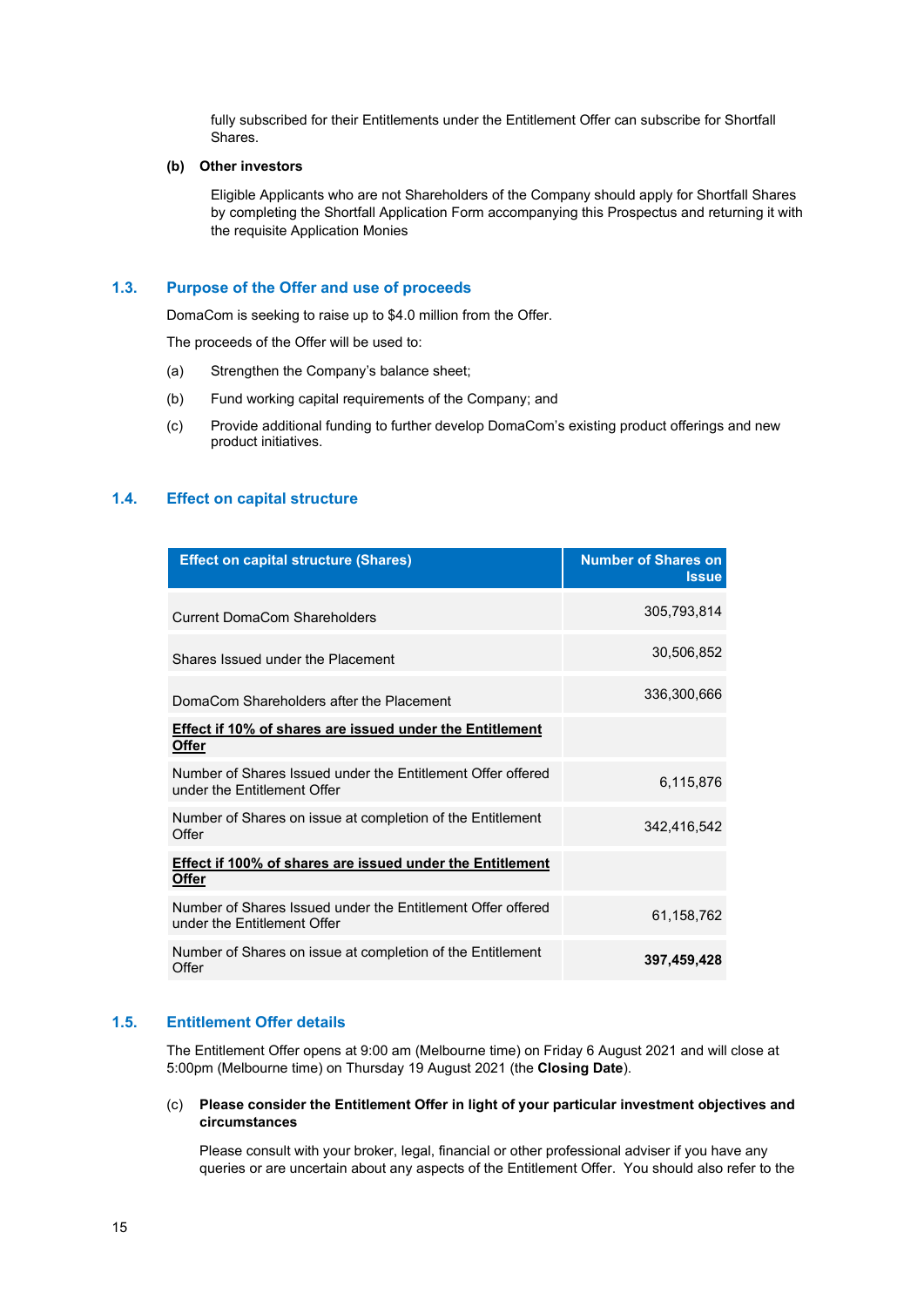risks associated with an investment in DomaCom and the Shares Issued under the Entitlement Offer which are set out in section [7](#page-34-0) of this Prospectus.

An application for Shares Issued under the Entitlement Offer is subject to investment and other known and unknown risks, some of which are beyond the control of DomaCom, including possible loss of income and principal invested. DomaCom does not guarantee any particular rate of return or the performance of DomaCom, nor does it guarantee the repayment of capital from DomaCom or any particular tax treatment.

### (d) **Your Entitlement under the Entitlement Offer**

Your Entitlement is set out on the accompanying personalised Entitlement and Acceptance Form and has been calculated as 1 New Share for every 5 Existing Share you hold as at the Record Date. If the result is not a whole number, your Entitlement will be rounded up to the nearest whole number of Shares Issued under the Entitlement Offer.

If you have more than one registered holding of Existing Shares, you will be sent more than one personalised Entitlement and Acceptance Form and you will have a separate Entitlement for each separate holding.

Shares issued under the Entitlement Offer will be fully paid and from allotment rank equally in all respects with Existing Shares and will be entitled to dividends on the same basis as Existing Shares. The rights and liabilities attaching to the Shares Issued under the Entitlement Offer are set out in the Constitution, which can be inspected at DomaCom's registered office.

Please also refer to section [9.5](#page-44-0) which contains a summary of the rights and liabilities attaching to the Shares Issued under the Entitlement Offer.

## <span id="page-15-0"></span>**1.6. Allotment of Shares Issued under the Entitlement Offer**

Shares under the Entitlement Offer will be allotted on the Allotment Date.

No certificates will be issued in respect of Shares Issued under the Entitlement Offer. Following allotment, Applicants will be sent a holding statement which sets out the number of Shares Issued under the Entitlement Offer allotted to them.

Applicants may contact the Share Registry (after the Allotment Date in respect of Shares issued under the Entitlement Offer) on the DomaCom Entitlement Offer Information Line on 1300 737 760 from 9:00am to 5:00pm (Melbourne time) Monday to Friday to seek confirmation of their allocation.

#### <span id="page-15-1"></span>**1.7. Shortfall Offer**

The Directors reserve the right to issue any Shortfall Shares at their discretion within three months after the close of the Entitlement Offer. Offers of Shortfall Shares are made as a separate offer to Eligible Applicants under this Prospectus (being the Shortfall Offer).

The Shortfall Offer will remain open for up to three months following the Closing Date. However, DomaCom reserves the right to close the Shortfall Offer early so applicants are encouraged to submit their applications well in advance the Closing Date.

The issue price for each New Share to be issued under the Shortfall Offer is \$0.066 (being the price at which New Shares have been offered under the Entitlement Offer).

### (a) **Allocation policy**

The Directors reserve the right to issue the Shortfall Shares at their absolute discretion. In the event that there is a Shortfall and the Directors exercise this discretion, the allocation of New Shares under the Shortfall Offer will be determined by the Directors, having primary regard to DomaCom's objectives under the Shortfall Offer as well as the following factors:

- desire to foster a stable, long-term investor register;
- ability to participate in potential future equity raisings;
- the timing that the Application is received (with preference given to Applications received earlier in time); and
- any other factors that the Directors consider appropriate.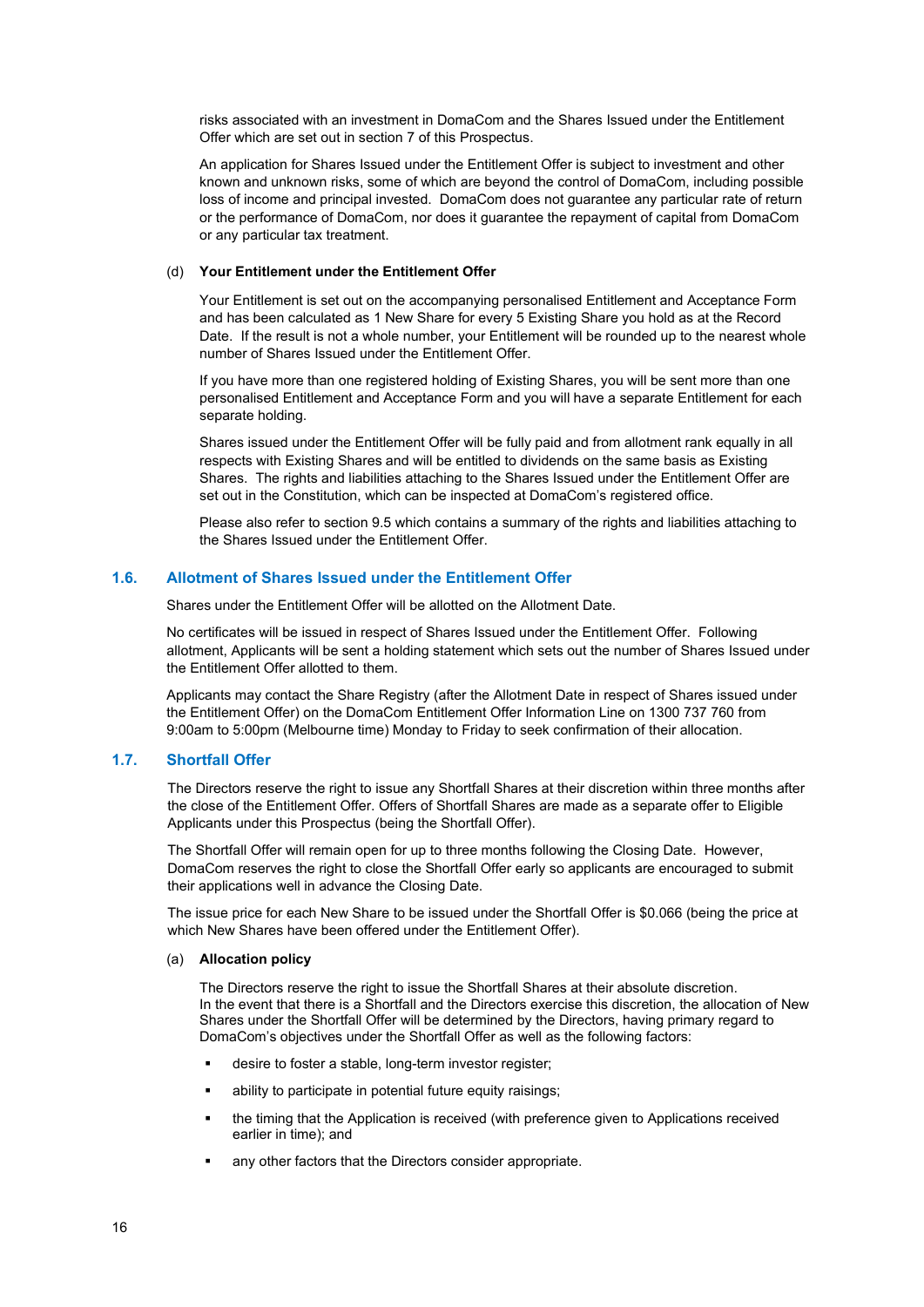#### (b) **Eligible Shareholders**

Eligible Shareholders who wish to apply for Shortfall Shares above their full Entitlement can complete the appropriate boxes on the Entitlement and Acceptance Form accompanying this Prospectus, or through BPAY®. Please refer to section 2.

#### (c) **Other investors**

Investors who are not Shareholders of the Company but are otherwise Eligible Applicants should apply for Shortfall Shares by completing the Shortfall Application Form accompanying this Prospectus and returning it with the requisite Application Monies.

No issue will be made under the Shortfall Offer if this would result in a person, together with their associates, acquiring a relevant interest in more than 20% of the voting Shares immediately following that issue.

#### <span id="page-16-0"></span>**1.8. Foreign Applicants**

The distribution of this Prospectus, the Entitlement and Acceptance Form in jurisdictions outside Australia may be restricted by law. If you are a person (including a Shareholder) in any jurisdiction outside Australia and you come into possession of this Prospectus, then you should observe any such restrictions. See section [9.14](#page-49-0) containing further information on International Entitlement Offer Restrictions. Any failure to comply with such restrictions may constitute a violation of applicable securities laws.

This Prospectus does not constitute an offer or invitation to potential investors to whom it would not be lawful to make such an offer or invitation. No action has been taken to register or qualify the Shares Issued under the Entitlement Offer or otherwise permit a public offering of the Shares Issued under the Entitlement Offer in any jurisdiction other than Australia (and to existing Shareholders only in New Zealand). In particular, the Shares Issued under the Entitlement Offer have not been, and will not be, registered under the US Securities Act or the securities laws of any state of the United States, and may not be offered, sold or resold in the United States.

Nominees, trustees and custodians must not apply on behalf of any beneficial holder that would not itself be an Eligible Shareholder. See sectio[n 1.13](#page-17-3) for further information.

This Entitlement Offer is not open to Shareholders outside Australia and New Zealand (**Foreign Holders**) on the basis that the Directors have formed the view that it is unreasonable to make an offer to those persons having regard to the number of Foreign Holders, the Shares held by Foreign Holders, and the costs of complying with the legal and regulatory requirements in the place of residence of the Foreign Holders.

DomaCom reserves the right to reject any Application which it believes comes from a person who is not an Eligible Shareholder.

#### <span id="page-16-1"></span>**1.9. ASX quotation and trading of New Shares**

On the date of this Prospectus, DomaCom has applied to ASX for the New Shares to be quoted on ASX. There is no assurance that the application will be granted. If ASX does not grant quotation of the New Shares, DomaCom will refund all Application Monies in accordance with the Corporations Act and without payment of interest.

The fact that ASX may grant quotation of the New Shares Offer is not to be taken as an indication of the merits of DomaCom or the New Shares.

Trading in the Company's shares on ASX has been suspended (at the Company's request) since 11 May 2021. In order to achieve re-instatement of trading, ASX requires to be satisfied that the Company's financial condition (including operating results) are sufficient to warrant the continued quotation of its shares and its continued listing. DCL's shares will remain suspended for the duration of the Entitlement Offer and accordingly there will be no trading during this period.

Although the timetable refers to quotation and expected re-instatement of trading of Shares on ASX on Thursday 26 August 2021, reinstatement is subject to ASX's discretion and therefore subject to change.

Holding statements are expected to be despatched by the Share Registry to Eligible Shareholders on Thursday 26 August 2021. It is the responsibility of each Applicant to confirm their holding before trading in Shares Issued under the Entitlement Offer. Any Applicant who sells Shares Issued under the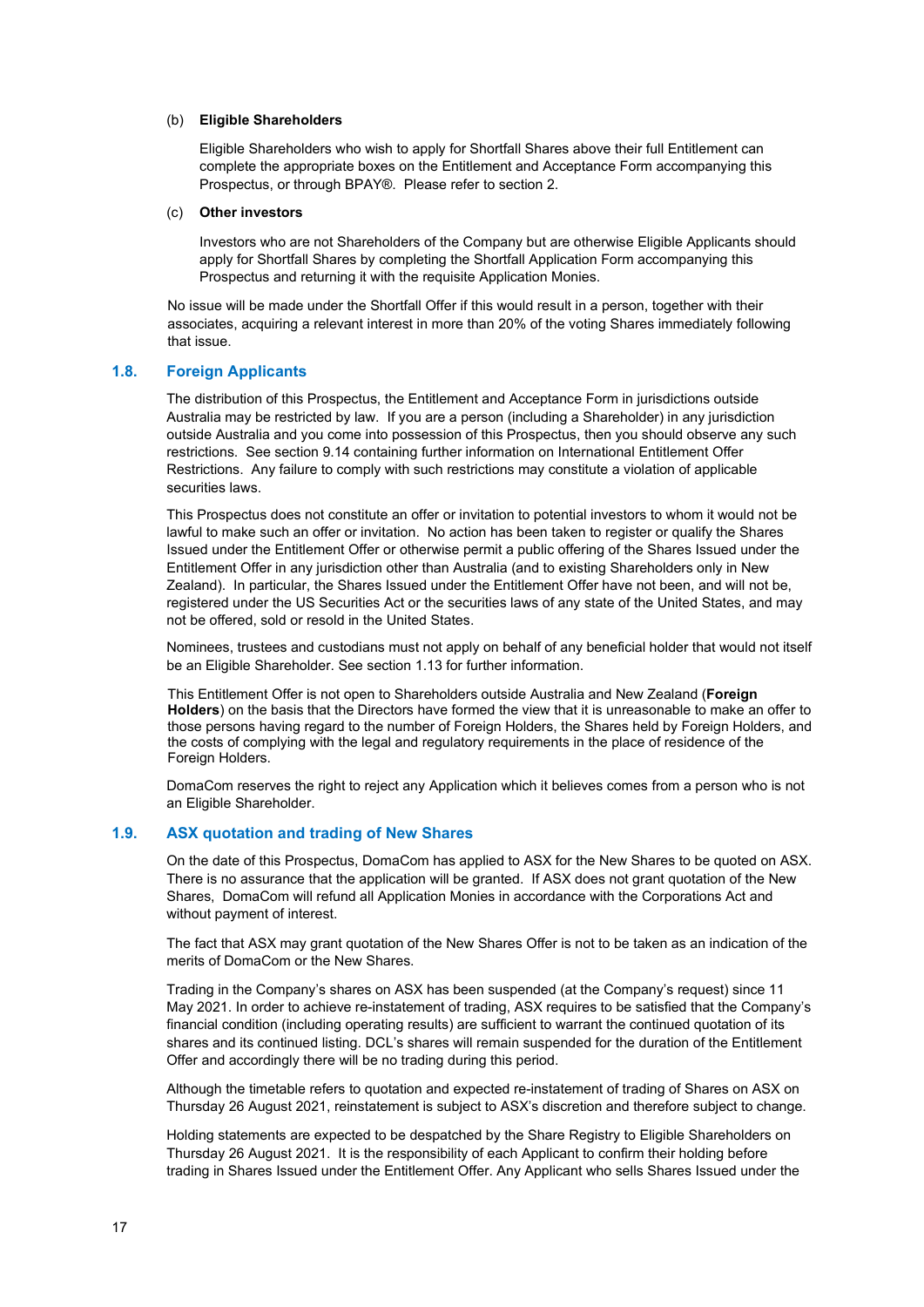Entitlement Offer before receiving confirmation of their holding in the form of their holding statement will do so at their own risk. DomaCom, respective related bodies corporate and affiliates, and their respective directors, officers, partners, employees and agents disclaim all liability whether in negligence or otherwise (and to the maximum extent permitted by law) to persons who trade Shares Issued under the Entitlement Offer before receiving their holding statement from the Share Registry, whether on the basis of confirmation of the allocation provided by DomaCom or the Share Registry.

#### <span id="page-17-0"></span>**1.10. CHESS and issuer sponsored holdings**

New Shares will participate in CHESS from the date of commencement of quotation. New Shares must be held in uncertificated form (i.e. no share certificate will be issued) on the CHESS sub register normally under sponsorship of a participant (usually a broker) or on the issuer-sponsored sub register. Arrangements can be made at any subsequent time, through your controlling participant, to convert your holding from the issuer-sponsored sub register to the CHESS sub register or vice versa.

### <span id="page-17-1"></span>**1.11. Application Monies and interest**

Application Monies received from an Applicant will, until New Shares in respect of the Application Monies are issued, be held by the Share Registry in a trust account. If you subscribe for Shortfall Shares, and you are allotted less than the number of New Shares you applied for, any refund of Application Monies (without interest) will be returned as soon as practicable following the Allotment Date. Refunds will be made via Electronic Funds Transfer where there are valid banking details recorded with the Share Registry. Any balance of Application Monies that is remaining as a result of rounding will be refunded to you except where the amount is less than \$2, in which instance it will be retained by DomaCom or donated to charity.

DomaCom reserves the right to withdraw or vary all or part of the Offer at any time, subject to Applicable Laws, in which case DomaCom will refund Application Monies in relation to Entitlements or New Shares not already issued in accordance with the Corporations Act and without payment of interest. To the fullest extent permitted by law, each Applicant agrees that such Application Monies shall not bear or earn interest for the Applicant, irrespective of whether or not all or any New Shares applied for by the Applicant are issued to the Applicant.

Once you have paid your Application Monies, they will be held on trust for you in the Share Registry's trust account. If the Offer does not proceed for any other reason, any Application Monies held on trust for you by the Share Registry will be returned (other than any interest that has accrued on the Application Monies, such monies being the property of DomaCom). If the Offer proceeds, Application Monies will be taken out of the Share Registry trust account and will be the property of DomaCom (or the Share Registry) when the New Shares Issued are issued to you.

#### <span id="page-17-2"></span>**1.12. Disclaimer**

DomaCom reserve the right to determine whether a Shareholder is an Eligible Shareholder. Please see all associated definitions in sectio[n 10](#page-50-0) for more details of what constitutes an Eligible Shareholder. Please also refer to section [9.8](#page-45-1) of this Prospectus which sets out the representations and warranties which accepting Applicants will be deemed to have given (confirming that they are an Eligible Shareholder) by completing and returning their personalised Entitlement and Acceptance Form or making a payment by BPAY®.

DomaCom and related bodies corporate and affiliates, and their respective directors, officers, partners, employees and agents disclaim all liability (to the maximum extent permitted by law) in respect of the determination as to whether an Applicant is an Eligible Shareholder.

#### <span id="page-17-3"></span>**1.13. Notice to nominees and custodians**

Persons acting as nominees for other persons may not take up Entitlements or subscribe for New Shares on behalf of, or send any documents relating to the Offer to, any person in the United States or any person who is acting for the account or benefit of a person in the United States (to the extent such person holds ordinary shares in DomaCom and is acting for the account or benefit of a person in the United States) or other jurisdiction outside of Australia as set out in section [9.14](#page-49-0) (Foreign Selling Restrictions).

DomaCom is not required to determine whether or not any registered holder or investor is acting as a nominee or custodian or the identity or residence of any Applicants (including beneficial owners of Existing Shares or Entitlements). Where any person is acting as a nominee or custodian for a foreign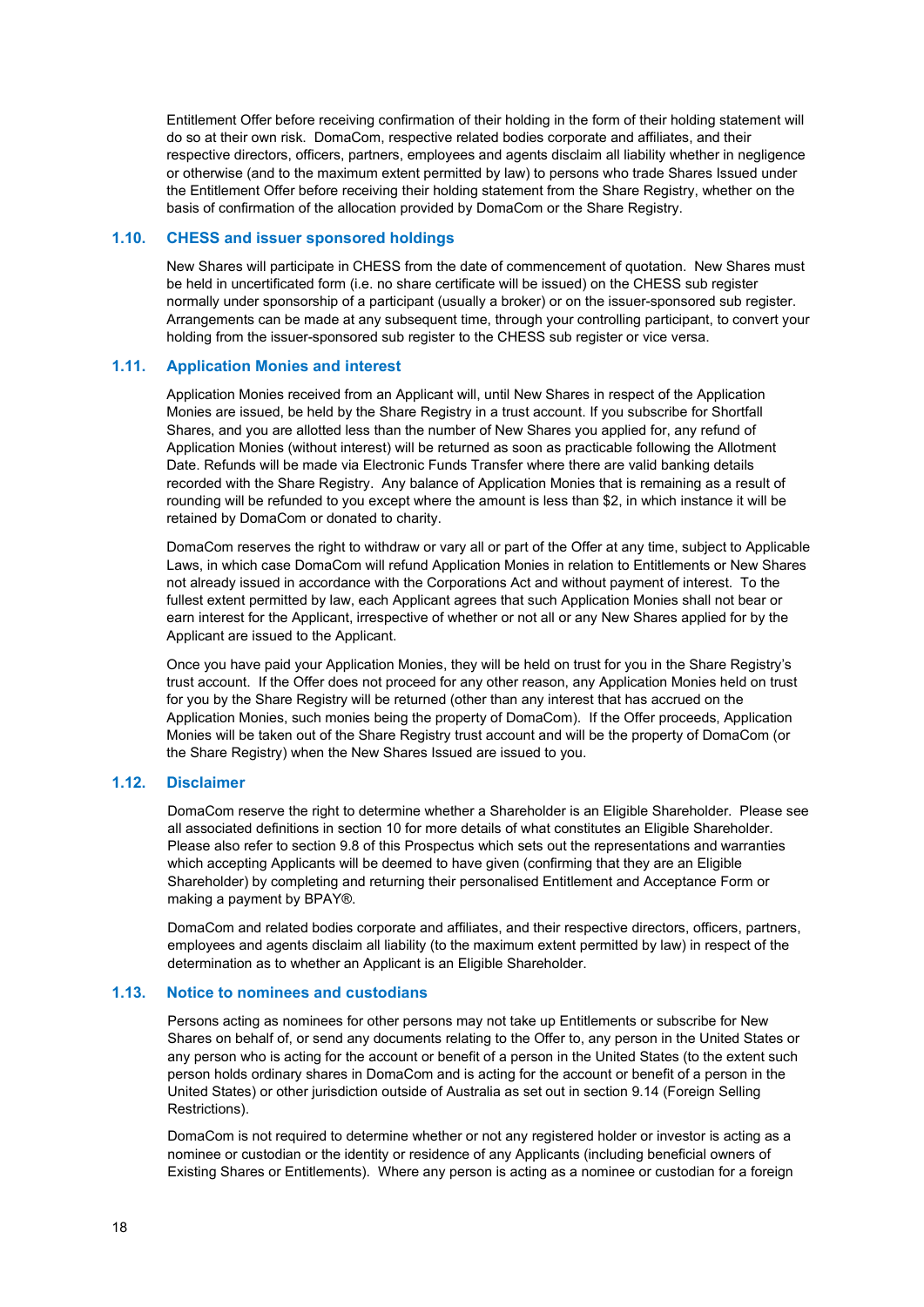person, that person, in dealing with its beneficiary, will need to assess whether indirect participation in the Offer by the beneficiary, including following acquisition of Entitlements on ASX or otherwise, complies with applicable foreign laws. DomaCom is not able to advise on foreign laws.

DomaCom, respective related bodies corporate and affiliates, and their respective directors, officers, partners, employees and agents disclaim all liability (to the maximum extent permitted by law) in respect of any application made by a person who is acting for the account or benefit of a person in the United States.

.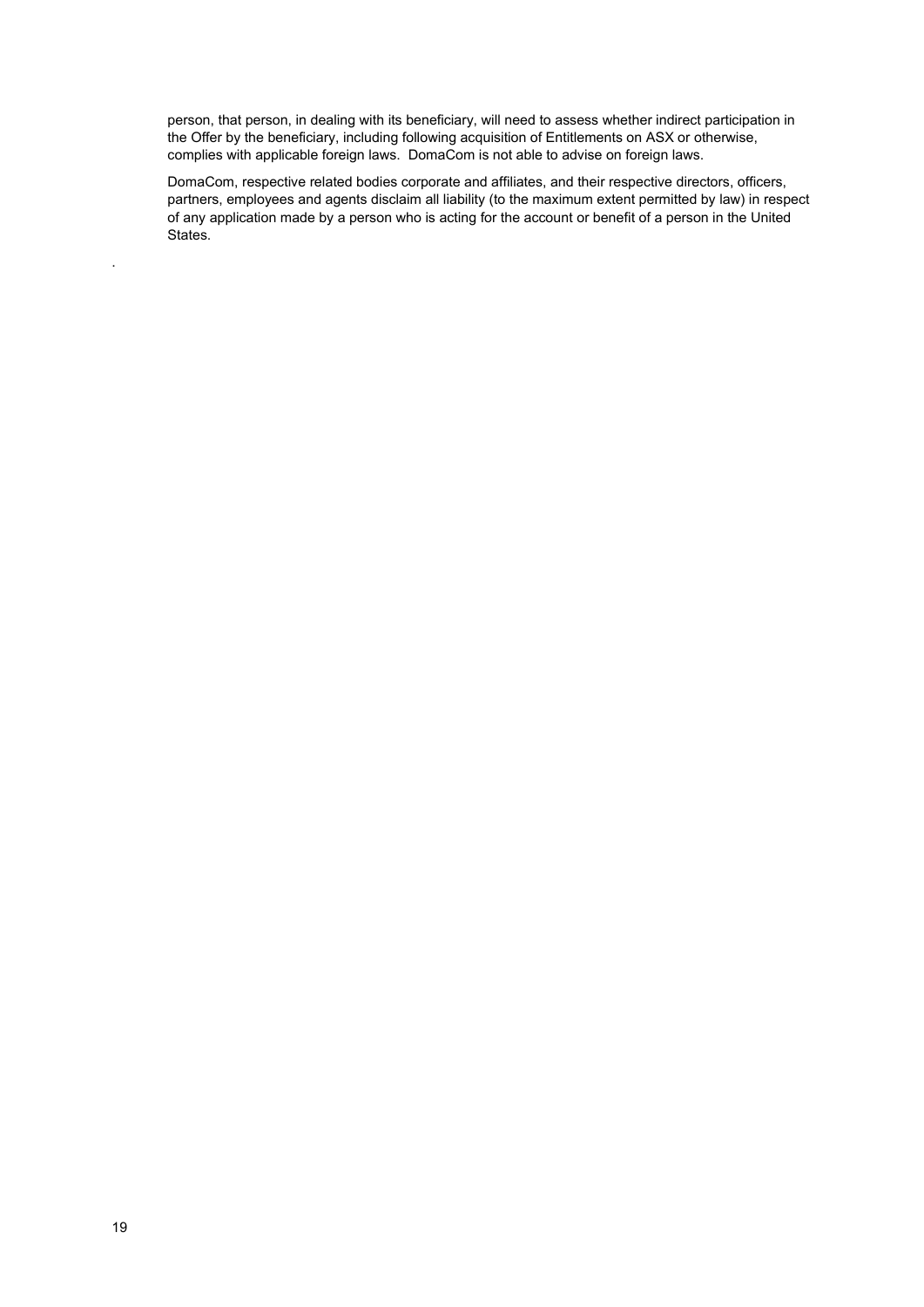### <span id="page-19-1"></span><span id="page-19-0"></span>**2.1. Completion of relevant form**

Persons wishing to apply for New Shares must complete:

- (a) in respect of acceptance by an Eligible Shareholder of all or part of an Entitlement under the Entitlement Offer (and an application for any additional New Shares exceeding that Entitlement), the Entitlement and Acceptance Form; and
- (b) in respect of an application by an Eligible Applicant who is not a Shareholder for New Shares under the Shortfall Offer, the Shortfall Application Form,

each of which accompanies this Prospectus. Applicants must complete the relevant form in accordance with the instructions set out in the Shortfall Application Form or Entitlement and Acceptance Form, including, in each case, the acceptance of the declarations and acknowledgements contained in the form, and submit it to the Share Registry.

## <span id="page-19-2"></span>**2.2. If you are an Eligible Shareholder and do nothing**

If you take no action you will not be allocated New Shares Issued and your Entitlement will lapse.

Your Entitlement to participate in the Entitlement Offer is non-renounceable, not tradeable and not otherwise transferable. Shareholders who do not take up their Entitlements in full will not receive any payment or value for those Entitlements they do not take up.

Eligible Shareholders who do not participate fully in the Entitlement Offer are likely to have their percentage holding in DomaCom reduced.

#### <span id="page-19-3"></span>**2.3. Ineligible Shareholders**

Ineligible Shareholders are not entitled to participate in the Entitlement Offer or the Shortfall Offer. If you receive this Prospectus and a personalised Entitlement and Acceptance Form or Shortfall Application Form but you are an Ineligible Shareholder, please disregard.

#### <span id="page-19-4"></span>**2.4. Payment**

Applicants must include with the completed Entitlement and Acceptance Form or Shortfall Application Form, payment of Application Monies for an amount calculated by multiplying the number of New Shares applied for by the Offer Price. Please note that DomaCom reserves the right to close the Offer early or suspend or withdraw the Offer at any time.

You can pay in the following ways:

- (a) by BPAY®; or
- (b) by cheque or bank draft.

Cash payments will not be accepted, and payments will only be accepted in Australian currency. Receipts for payment will not be issued.

DomaCom will treat you as applying for:

- (a) in relation to Eligible Shareholders, as many New Shares as your payment will pay for in full up to your Entitlement and, if permitted by the terms of this Prospectus, the relevant Shortfall Shares; and
- (b) in respect of Eligible Applicants who are not Shareholders, as many New Shares as your payment will pay for under the Shortfall Offer.

Any Application Monies received for more than your final allocation of New Shares and Shortfall Shares (if applicable) under the Entitlement Offer will be refunded as soon as practicable after the close of the Entitlement Offer. No interest will be paid to applicants on any Application Monies received or refunded.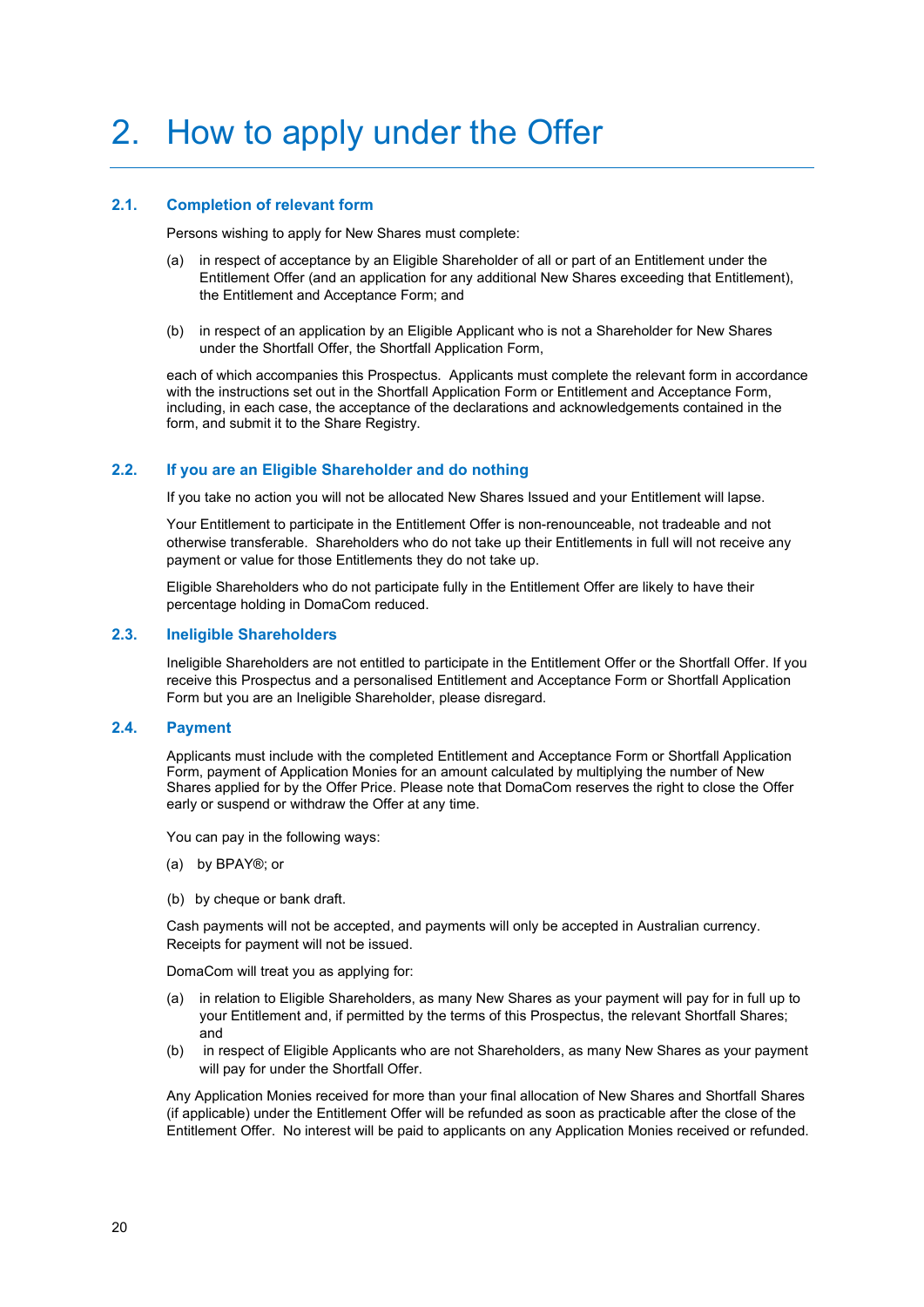#### *Payment by BPAY®*

For payment by BPAY®, please follow the instructions on the personalised Entitlement and Acceptance Form. You can only make payment via BPAY® if you are the holder of an account with an Australian financial institution that supports BPAY® transactions.

If you are paying by BPAY®, please make sure you use the specific Biller Code and your unique Customer Reference Number (**CRN**) on your personalised Entitlement and Acceptance Form. If you have multiple holdings and consequently receive more than one personalised Entitlement and Acceptance Form, when taking up your Entitlement in respect of one of those holdings only use the CRN specific to that holding, and submit the separate personalised Entitlement and Acceptance Form provided for that holding, along with the relevant Application Monies for that holding. If you do not use the correct CRN specific to that holding your application will not be recognised as valid.

Please note that should you choose to pay by BPAY®:

- (a) you do not need to submit your personalised Entitlement and Acceptance Form but are taken to make the declarations, representations and warranties on that Entitlement and Acceptance Form and in sectio[n 9.8;](#page-45-1) and
- (b) if you do not pay for your full Entitlement, you are deemed to have taken up your Entitlement in respect of such whole number of Shares Issued under the Entitlement Offer which is covered in full by your Application Monies.

Should you choose to pay with BPAY®, it is your responsibility to ensure that your BPAY® payment is received by the DomaCom Share Registry by no later than 5:00pm (Melbourne time) on the Closing Date. You should be aware that your financial institution may implement earlier cut-off times with regard to electronic payment, and you should therefore take this into consideration in the timing of when you make payment.

DomaCom takes no responsibility for any failure to receive Application Monies or payment by BPAY® before the Entitlement Offer closes arising as a result of, amongst other things, delays in postage or processing of payments by financial institutions.

#### *Payment by cheque or bank draft*

For payment by cheque or bank draft, you should complete the relevant application form in accordance with the instructions on the form and return it accompanied by a cheque or bank draft in Australian currency for the amount of the Application Monies, payable to "DomaCom Entitlement Offer" and crossed "Not Negotiable".

Your cheque or bank draft must be:

- (a) for an amount equal to the Offer Price multiplied by the number of Shares Issued under the Entitlement Offer that you are applying for; and
- (b) in Australian currency drawn on an Australian branch of a financial institution. Payment cannot be made in New Zealand dollars. New Zealand resident Shareholders must arrange for payment to be made in Australian dollars.

You should ensure that sufficient funds are held in relevant account(s) to cover the Application Monies as your cheque will be processed on the day of receipt. If the amount of your cheque for Application Monies is insufficient to pay in full for the number of Shares Issued under the Entitlement Offer you have applied for in the relevant application form, you will be taken to have applied for such lower whole number of Shares Issued under the Entitlement Offer as your cleared Application Monies will pay for (and to have specified that number of Shares Issued under the Entitlement Offer on the relevant application form). Alternatively, your application will not be accepted.

In the event that your cheque does not result in cleared funds (i.e. the cheque is dishonoured), your application will not be accepted.

Should you choose to pay by cheque or bank draft, it is your responsibility to ensure that your payment is received by the Share Registry by no later than 5:00pm (Melbourne time) on the Closing Date. Cash payments will not be accepted. Receipts for payment will not be issued.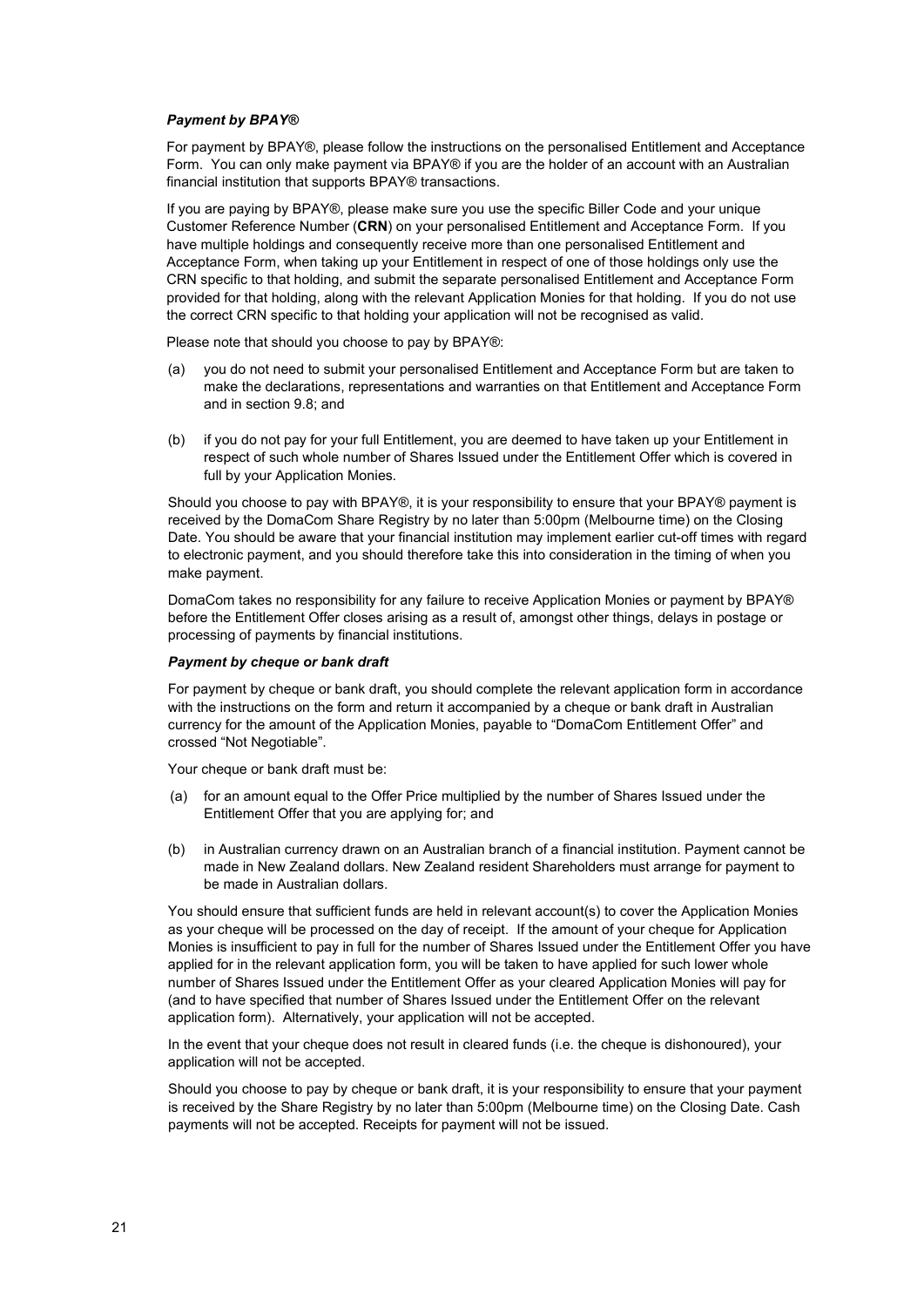## <span id="page-21-0"></span>**2.5. Mail**

To participate in the Entitlement Offer, your payment must be received no later than the close of the Entitlement Offer, being 5:00pm (Melbourne time) on Thursday 19 August 2021.

If you make payment via cheque, or bank draft, you should mail your completed relevant application form together with Application Monies to:

> DomaCom Entitlement Offer Boardroom Pty Limited GPO Box 3993 Sydney NSW 2001

Personalised Entitlement and Acceptance Forms and Application Monies will not be accepted at DomaCom's registered or corporate offices, or other offices of the Share Registry.

### <span id="page-21-1"></span>**2.6. Returning the form or making a BPAY payment**

By returning your Entitlement and Acceptance Form or making a payment by BPAY®, you will be deemed to have given certain representations and warranties to DomaCom. Please see sectio[n 9.7](#page-45-1) for further information.

#### <span id="page-21-2"></span>**2.7. Enquiries**

If you have not received or you have lost your personalised Entitlement and Acceptance Form or have any questions, please contact the DomaCom Entitlement Offer Information Line on 1300 737 760. The DomaCom Entitlement Offer Information Line will be open from 9:00am to 5:00pm (Melbourne time), Monday to Friday. If you have any further questions, you should contact your broker, legal, financial or other professional adviser.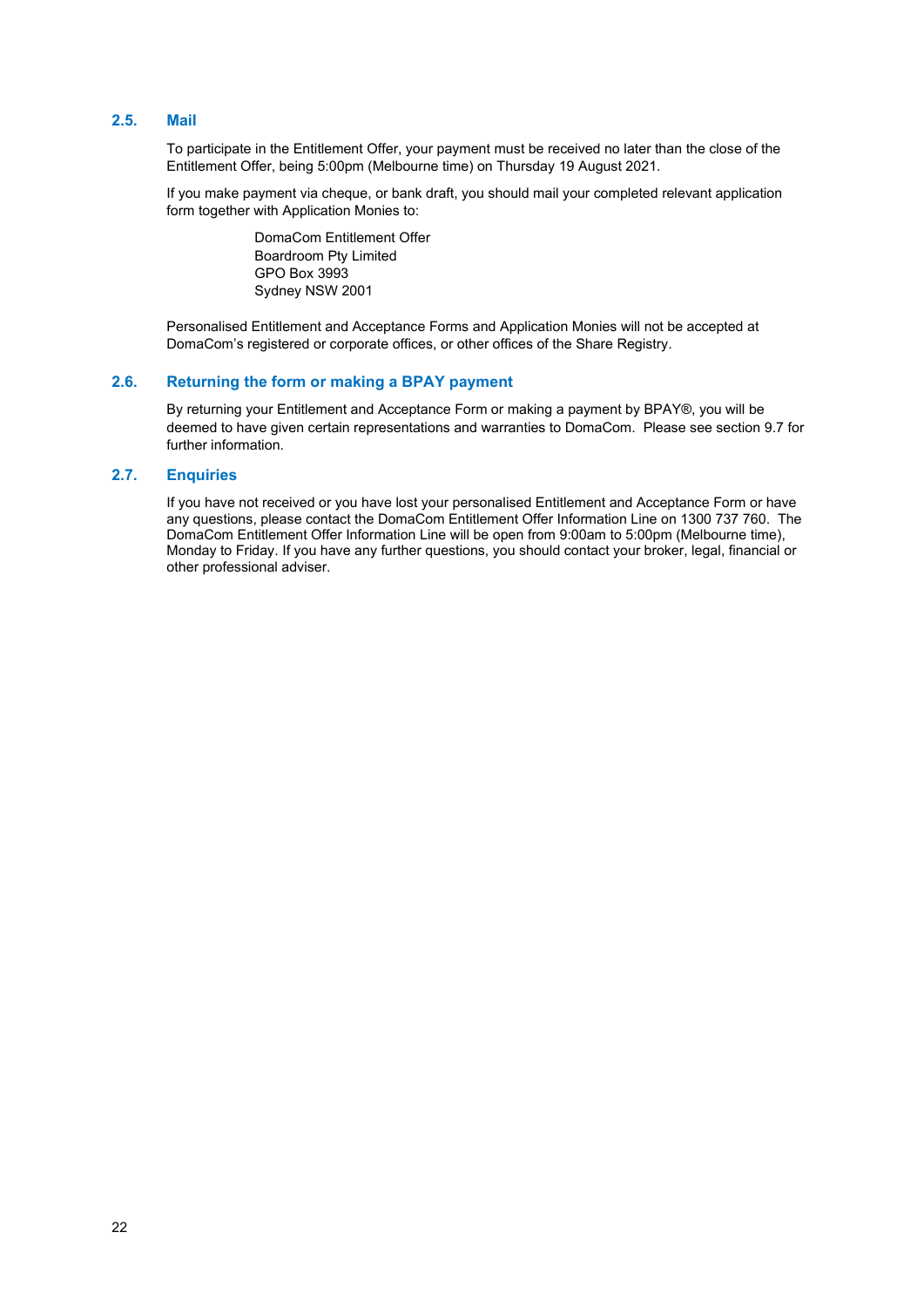## <span id="page-22-1"></span>**3.1. Purpose of the Private Placement and use of proceeds**

Under the Private Placement DomaCom has received \$1,128,010 from Sophisticated and Institutional Investors to subscribe for 17,218,898 Shares at an issue price of \$0.06551 per Share. The Private Placement Offer will remain open until 16 August 2021 to allow the Company to raise in total up to \$2.0 million (before costs).

All of the Shares issued under the Private Placement will rank equally with the Existing Shares from the date of issue and are entitled to participate in the Entitlement Offer.

The proceeds of the Private Placement will be used to:

- (d) Strengthen the Company's balance sheet;
- (e) Fund working capital requirements of the Company; and
- (f) Provide additional funding to further develop DomaCom's existing product offerings, enhance the technology platform and new product initiatives.

#### <span id="page-22-2"></span>**3.2. Effect on capital structure**

<span id="page-22-0"></span>.

| <b>Effect on capital structure</b><br>(Shares)                                      | <b>Number of Shares on Issue</b> |
|-------------------------------------------------------------------------------------|----------------------------------|
| <b>Current DomaCom Shareholders</b>                                                 | 305,793,814                      |
| <b>Private Placement Offer</b>                                                      | Up to 30,506,852                 |
| Number of Shares on issue at<br>completion of the Private<br><b>Placement Offer</b> | Up to 336,300,666                |

#### <span id="page-22-3"></span>**3.3. Private Placement Offer details**

The Private Placement Offer was announced to the ASX on Tuesday 13 July 2021.

Shares issued under the Private Placement Offer will settle and be issued on Monday 16 August 2021.

Shares issued under the Private Placement will be fully paid and from allotment rank equally in all respects with Existing Shares and are entitled to participate in the Entitlement Offer.

## <span id="page-22-4"></span>4. Details of Variation of Convertible Notes

#### <span id="page-22-5"></span>**4.1. Variation of Terms of Secured Convertible Notes**

On 7 December 2018, the Company issued \$2.95m of secured Convertible Notes ('**Convertible Notes'**) as set out in the ASX announcement on 10 December 2018. The Convertible Notes were subsequently amended to include a revised maturity date and conversion price as set out in the ASX announcement on 18 May 2020.

The Convertible Note Deed contains a number of Events of Default that, if triggered, allow the holders of the Convertible Notes ('Noteholders') to elect to require (within two business days) the conversion of all or any number of the Convertible Notes and/or repayment of all or any portion of the Convertible Notes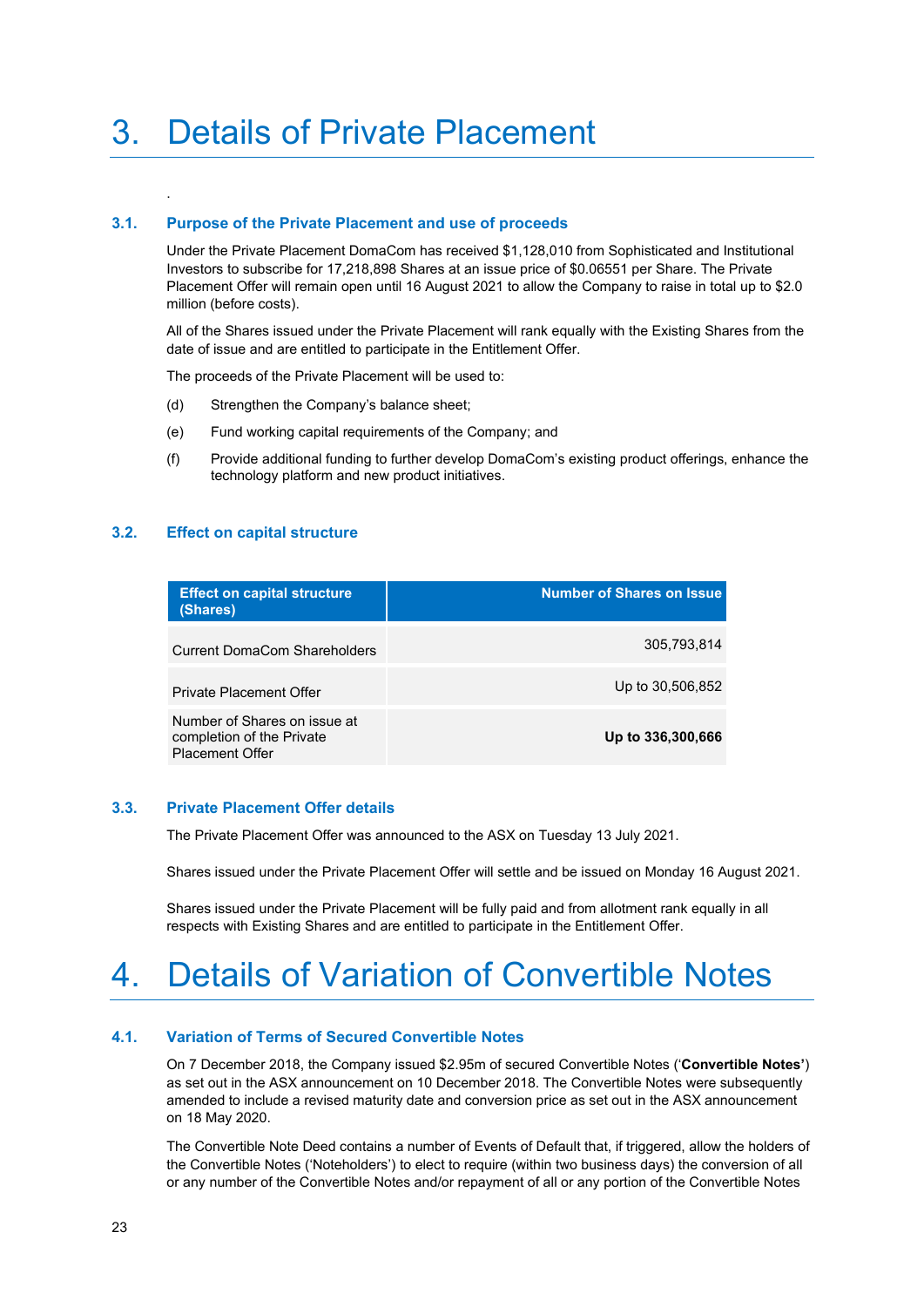(with accrued interest) and/or to continue to hold all or a portion of the Convertible Notes. One of the Events of Default occurs if the Company is suspended from the ASX for more than 5 consecutive trading days.

As a result of the voluntary suspension announced on 11 May 2021, the Company has been suspended for more than 5 days and has caused there to be a technical Event of Default. Similarly, due to the voluntary suspension announced on 21 August 2020, the Company was suspended for more than 5 days which caused there to be an additional technical Event of Default.

On 23 July 2021, the Company announced that it had entered into a variation deed with the Noteholders that the two technical default events will be waived subject to the conditions precedent (refer to Section 4.2 below). In addition, the Noteholders have agreed to extend the maturity date of the Notes to 1 July 2022. The conversion price of the Notes will be amended from \$0.10 to \$0.06551 An extension fee of \$325,000 (excluding GST) will be payable. The interest rate of 15% pa, payment terms and security arrangements remain unchanged.

## <span id="page-23-0"></span>**4.2. Summary of Revised Terms of Secured Convertible Notes**

| <b>Issuer</b>                 | DomaCom Limited ACN 604 384 885                                                                                                                                                                                                                                                                                                                                                                                                                                                                                                                    |
|-------------------------------|----------------------------------------------------------------------------------------------------------------------------------------------------------------------------------------------------------------------------------------------------------------------------------------------------------------------------------------------------------------------------------------------------------------------------------------------------------------------------------------------------------------------------------------------------|
| Nature of Interest Issued     | Convertible Secured Redeemable Notes (Note)                                                                                                                                                                                                                                                                                                                                                                                                                                                                                                        |
| <b>Note Amount</b>            | \$2,950,000                                                                                                                                                                                                                                                                                                                                                                                                                                                                                                                                        |
| <b>Use of Funds</b>           | The funds raised used for the working capital purposes of the<br>Issuer.                                                                                                                                                                                                                                                                                                                                                                                                                                                                           |
| <b>Original Issue Date</b>    | 7 December 2018                                                                                                                                                                                                                                                                                                                                                                                                                                                                                                                                    |
| <b>Revised Maturity Date</b>  | 1 July 2022.                                                                                                                                                                                                                                                                                                                                                                                                                                                                                                                                       |
| <b>Interest Rate</b>          | an interest rate of 15%pa                                                                                                                                                                                                                                                                                                                                                                                                                                                                                                                          |
| <b>Default Interest Rate</b>  | an interest rate of 20%pa                                                                                                                                                                                                                                                                                                                                                                                                                                                                                                                          |
| <b>Interest Calculations</b>  | Interest on the Note will accrue from day to day from the Issue Date<br>on the basis of a 365-day year. If Issuer fails to make a redemption<br>or interest payment when due and payable, the Default Interest<br>Rate will apply.                                                                                                                                                                                                                                                                                                                 |
| <b>Interest Payment Dates</b> | Interest will be due and payable quarterly in arrears on the relevant<br>Interest Payment Date. The Interest Payment Dates will be the last<br>business day of each quarter, with an initial payment date of 31<br>March 2019. Where the Notes are converted or redeemed the final<br>Interest Payment Date is the relevant Conversion Date or<br>Redemption Date.<br>In the alternative, the Noteholder may waive its right to the payment<br>of interest in which case the interest due is capitalised at the<br>relevant Interest Payment Date. |
| <b>Election Date</b>          | Unless the Note has been previously redeemed or converted, the<br>Noteholder may elect to convert the Note at any time prior to<br>Maturity. The election must be in writing and delivered to the Issuer.<br>If the Noteholder does not elect to convert the Note prior to Maturity,<br>the election will be taken to be a redemption.                                                                                                                                                                                                             |
| <b>Redemption Date</b>        | Upon Maturity (unless the Notes have been converted) or 10 days<br>after the Noteholder issues a Redemption Notice, whichever is the<br>earlier.                                                                                                                                                                                                                                                                                                                                                                                                   |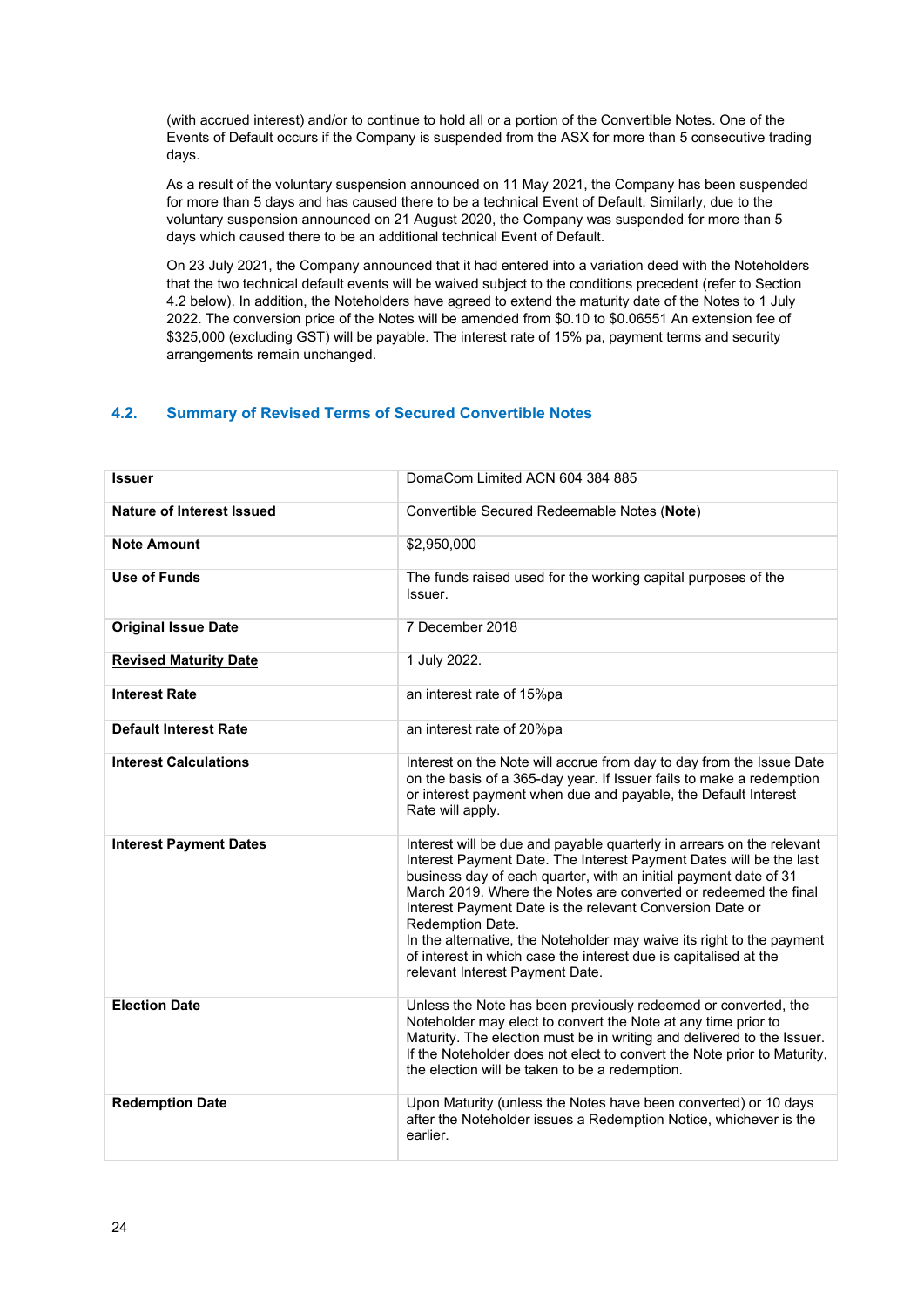| <b>Redemption Notice</b> | A notice issued by the Noteholder exercising its right of early<br>Redemption. The Noteholder may exercise such right upon the<br>occurrence of any of the following events which are deemed to be<br>an Event of Default.                                                                                                                                                                                                                                                                                                                                                                  |
|--------------------------|---------------------------------------------------------------------------------------------------------------------------------------------------------------------------------------------------------------------------------------------------------------------------------------------------------------------------------------------------------------------------------------------------------------------------------------------------------------------------------------------------------------------------------------------------------------------------------------------|
| <b>Event of Default</b>  | Each of the following events constitutes an Event of Default:                                                                                                                                                                                                                                                                                                                                                                                                                                                                                                                               |
|                          | (a) ( <b>Failure to pay</b> ): any failure by the Company to pay or satisfy<br>any amount due under any Finance Document within 2 Business<br>Days of the date when due;                                                                                                                                                                                                                                                                                                                                                                                                                    |
|                          | (b) (Material breach): the Company breaches or fails to comply<br>with:                                                                                                                                                                                                                                                                                                                                                                                                                                                                                                                     |
|                          | (i) any obligation owed by the Company to a Noteholder; or<br>(ii) any other provision,                                                                                                                                                                                                                                                                                                                                                                                                                                                                                                     |
|                          | under the Convertible Note Deed, including these Convertible Note<br>Conditions (other than a provision requiring the payment of money<br>as contemplated by Convertible Note Condition 10.1 (a)), or any<br>other Finance Document, and it continues unremedied for 10<br>Business Days after the earlier of:                                                                                                                                                                                                                                                                              |
|                          | (iii) the Company becoming aware of the breach or failure to<br>comply; and<br>(iv) the Noteholder giving notice to the Company of the breach or<br>failure to comply;                                                                                                                                                                                                                                                                                                                                                                                                                      |
|                          | (c) (Insolvency Event): an Insolvency Event occurs In respect of<br>the Company or any of its Subsidiaries, or if a course of action is<br>being developed or implemented by the Company or any of its<br>Subsidiaries for the purposes of section 588GA of the Corporations<br>Act:                                                                                                                                                                                                                                                                                                        |
|                          | (d) (Finance Document unenforceable): if any material provision<br>of these Convertible Note Conditions or a Finance Document is or<br>becomes void, voidable, illegal, unenforceable or of limited force<br>(other than because of equitable principles or laws affecting<br>creditors' rights generally), or it becomes impossible or unlawful for<br>the Company or any Subsidiary of the Company to perform a<br>material obligation under a Finance Document to which it is party to,<br>or the Company or any Subsidiary of the Company claims any of<br>these things to be the case; |
|                          | (e) (Failure to convert): the Company fails to convert or effect the<br>conversion of any Convertible Note in accordance with these<br>Convertible Note Conditions;                                                                                                                                                                                                                                                                                                                                                                                                                         |
|                          | (f) (Material misrepresentation): any representation, warranty or<br>statement made by the Company in any Finance Document is false<br>or misleading or untrue in any material respect;                                                                                                                                                                                                                                                                                                                                                                                                     |
|                          | (g) (Company Change in Control Event): a Company Change in<br>Control Event occurs;                                                                                                                                                                                                                                                                                                                                                                                                                                                                                                         |
|                          | (h) (Security Interest) the Security Interest, or any part of it, ceases<br>for any reason to have the priority ranking contemplated in it, or any<br>security interest over an asset of any Secured Property is enforced<br>or becomes enforceable;                                                                                                                                                                                                                                                                                                                                        |
|                          | (i) (Non compliance with laws) the Company or a Subsidiary of the<br>Company fails to comply with all applicable laws, Authorisations and<br>mandatory requirements of any Government Authority where failure<br>to do so would have or be likely to have a Material Adverse Effect;                                                                                                                                                                                                                                                                                                        |
|                          | (j) (Delisting or trading suspension):                                                                                                                                                                                                                                                                                                                                                                                                                                                                                                                                                      |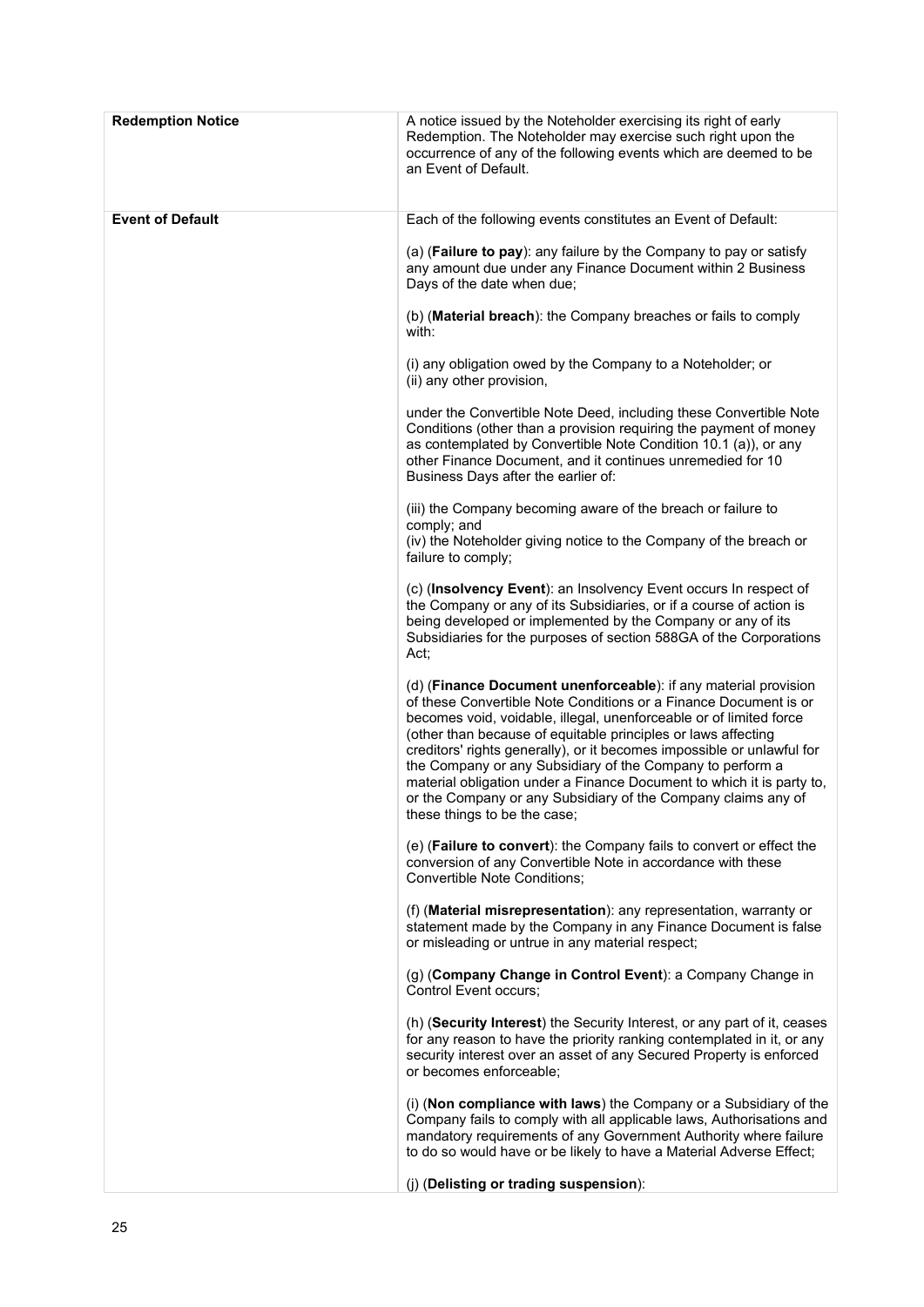|                                                                               | (i) the Company's Ordinary Shares are removed from the official list<br>of the ASX or any other securities exchange on which they are<br>listed; or                                                                                                                                                                                                                                                                                                                                                                                                                                                                                                                                                                                                                                         |
|-------------------------------------------------------------------------------|---------------------------------------------------------------------------------------------------------------------------------------------------------------------------------------------------------------------------------------------------------------------------------------------------------------------------------------------------------------------------------------------------------------------------------------------------------------------------------------------------------------------------------------------------------------------------------------------------------------------------------------------------------------------------------------------------------------------------------------------------------------------------------------------|
|                                                                               | (ii) if following the Effective Date (of the variation deed) (see<br>definition below):<br>(A) the suspension of trading of the Company's Ordinary Shares on<br>the ASX:<br>(I) is not lifted; or<br>(II) continues for more than one trading day; or<br>(B) the suspension of trading of the Company's Ordinary Shares on<br>the ASX is lifted, the Company's Ordinary Shares are suspended<br>from trading for more than 5 consecutive trading days;<br>(k) (cross default - indebtedness) any indebtedness of the<br>Company:<br>(i) becomes due and payable, or capable of being declared due and<br>payable, before its stated maturity, expiry or repayment date (other<br>than at the option of the Company); or<br>(ii) is not paid when due or within any applicable grace period. |
| Redemption                                                                    | The Note will be redeemed on the Redemption Date for cash at<br>100% of the Issue Price and any accrued interest up to the<br>Redemption Date.                                                                                                                                                                                                                                                                                                                                                                                                                                                                                                                                                                                                                                              |
| <b>Conversion Date</b>                                                        | Maturity (at the election of the Noteholder) or 10 days after the<br>Noteholder issues a Conversion Notice, whichever is the earlier.                                                                                                                                                                                                                                                                                                                                                                                                                                                                                                                                                                                                                                                       |
| <b>Conversion Notice</b>                                                      | A notice issued by the Noteholder exercising its right of early<br>Conversion. The Noteholder may exercise such right at any time<br>after the Issue Date.<br>The Issuer does not have a right to elect to convert the Note.                                                                                                                                                                                                                                                                                                                                                                                                                                                                                                                                                                |
| <b>Revised Conversion Price</b>                                               | A Conversion Price of 6.551 cents                                                                                                                                                                                                                                                                                                                                                                                                                                                                                                                                                                                                                                                                                                                                                           |
| <b>Security and Security Documentation</b>                                    | Secured first ranking General Security Agreement in respect of the<br>assets and undertaking of the Issuer and each of its related bodies<br>corporate.                                                                                                                                                                                                                                                                                                                                                                                                                                                                                                                                                                                                                                     |
| <b>Assignment</b>                                                             | The Issuer may not assign or transfer any of its rights or obligations<br>under the Note without the prior written consent of the Noteholder<br>(which may be withheld in the Noteholders absolute discretion).<br>A Noteholder may assign or transfer all or part of its rights and<br>obligations under the deed upon written notice to the Company.                                                                                                                                                                                                                                                                                                                                                                                                                                      |
| <b>Reconstruction</b>                                                         | If, after the Issue Date and prior to the Conversion Date, there<br>occurs any reconstruction of the issued share capital of the Issuer<br>including a consolidation, reduction, sub-division or return of capital<br>(Reconstruction), the entitlement of the Noteholder to convert the<br>Note must be reconstructed in the same proportion and manner as<br>the issued capital of the Issuer is reconstructed and in a manner<br>which will not result in any additional benefits being conferred on the<br>Noteholder which are not conferred on holders of ordinary shares<br>and, so far as possible does not prejudice the Noteholder, but in all<br>other respects, the terms of the Note will remain unchanged.                                                                    |
| <b>Effective Date of Variation of the</b><br><b>Convertible Note Deed</b>     | Date the Majority of the Noteholders receive acceptable<br>confirmation that the Conditions Precedent have been met.                                                                                                                                                                                                                                                                                                                                                                                                                                                                                                                                                                                                                                                                        |
| <b>Conditions Precedent for the Variation of</b><br>the Convertible Note Deed | (a) (Cleansing Prospectus): the Company lodges with ASIC by<br>no later than 31 August 2021 a prospectus for the purposes of<br>section 708A(11) of the Corporations Act for an offer of shares                                                                                                                                                                                                                                                                                                                                                                                                                                                                                                                                                                                             |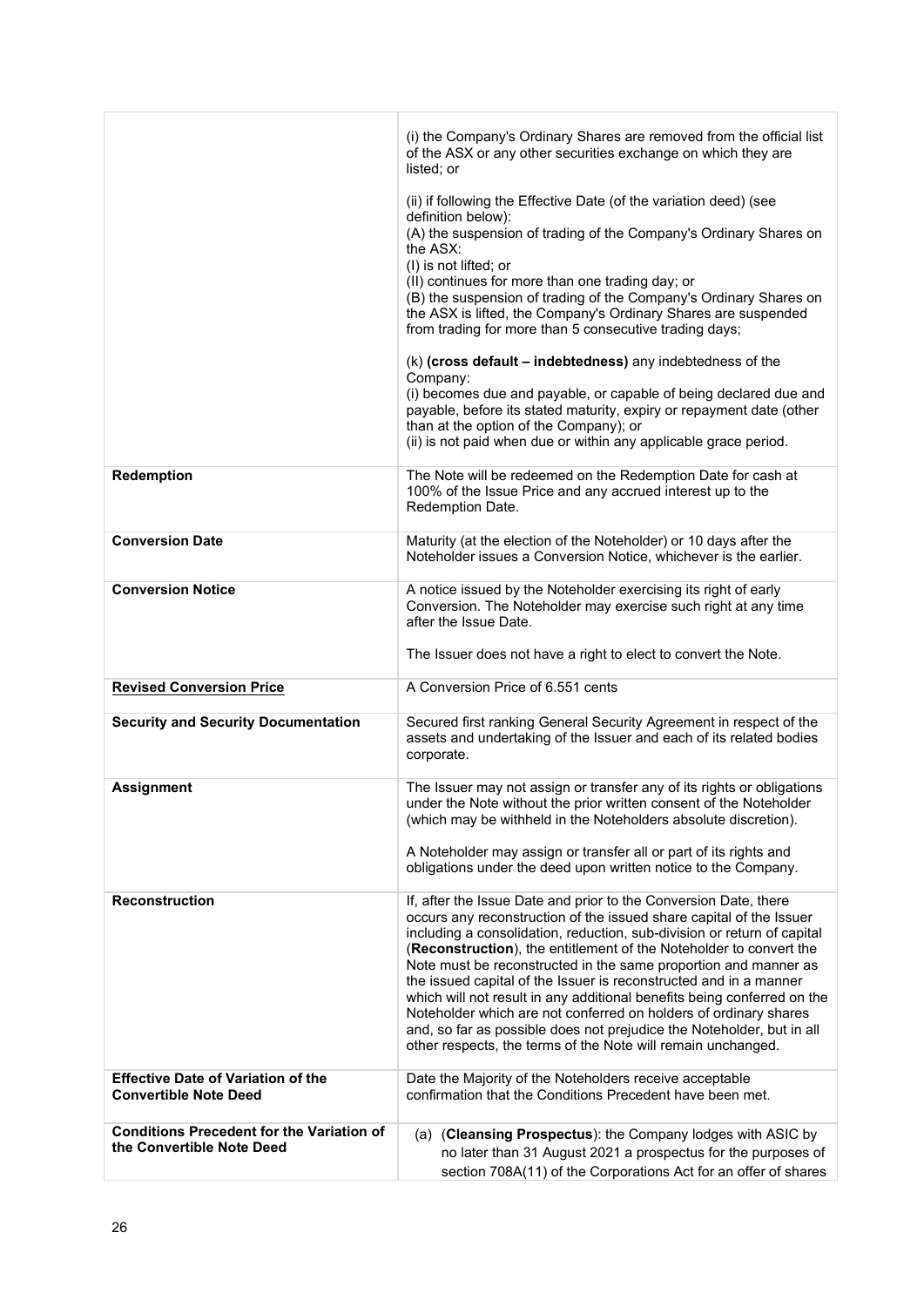to be issued by the Company (such offer to be for ordinary shares in the Company at an issue price not less than the Conversion Price) that are in the same class as the shares into which the Convertible Notes may convert (Cleansing Prospectus) and: (i) the offer of Company shares under the Cleansing Prospectus closes not later than 30 days after the date the Cleansing Prospectus is lodged with ASIC; and (ii) the Company applies for, and is granted quotation, on ASX of the Company shares (if any) issued under the Cleansing Prospectus; and (iii) an issue of shares under the Cleansing Prospectus is not void or voidable by reason of section 723(3) or 724 of the Corporations Act; and (iv) ASIC does not issue a stop order or interim stop order in relation to the Cleansing Prospectus under section 739 of the Corporations Act;

- (b) **(Company's securities trading on ASX**) the Company's securities are trading in the ordinary course on ASX and are not subject to any trading halt or suspension (whether voluntary or otherwise) or other restriction or impediment;
- (c) (**executed counterpart**) an original counterpart of Variation Deed duly executed by the Company, on which any applicable stamp duty or other taxes of a similar nature have been paid;
- (d) (**no Shareholder Approvals required**): the Majority Noteholders are satisfied (acting reasonably) that no Shareholder Approvals are required in respect of the matters the subject of this document and the Convertible Note Deed (as amended by this document), including in respect of the change in the terms of issue of the Convertible Notes as contemplated by this document;
- (e) (**regulatory approvals**): all necessary regulatory consents, permits and approvals (including by ASIC or ASX, or both) in respect of the acquisition of the Convertible Notes by the Noteholders and the acquisition of new Ordinary Shares in connection with the conversion of the Convertible Notes by the Noteholders have been obtained by the Noteholders (including all regulatory approvals from any third parties if required). including in respect of the change in the terms of issue of the Convertible Notes as contemplated by this deed. If any such consent or approval is given subject to conditions or requirements, this Condition Precedent is not fulfilled unless those conditions or requirements are acceptable to the Noteholders;
- (f) (**searches**): satisfactory PPSR and ASIC company searches on the Company and evidence that all steps have been taken under the PPSA to allow the Noteholders to perfect all Security Interests in its favour under the Finance Documents;
- (g) (**no default**): the Majority Noteholders are satisfied (acting reasonably) that no Event of Default subsists or will result from the Convertible Notes being provided;
- (h) (**ASIC Instrument compliance**) the Company has satisfied, to the reasonable satisfaction of the Majority Noteholders, the requirements of sections 708A(12C)(b) and (c) of the Corporations Act (as those provisions have been inserted by ASIC Corporations (Sale Offers: Securities Issued on Conversion of Convertible Notes) Instrument 2016/82);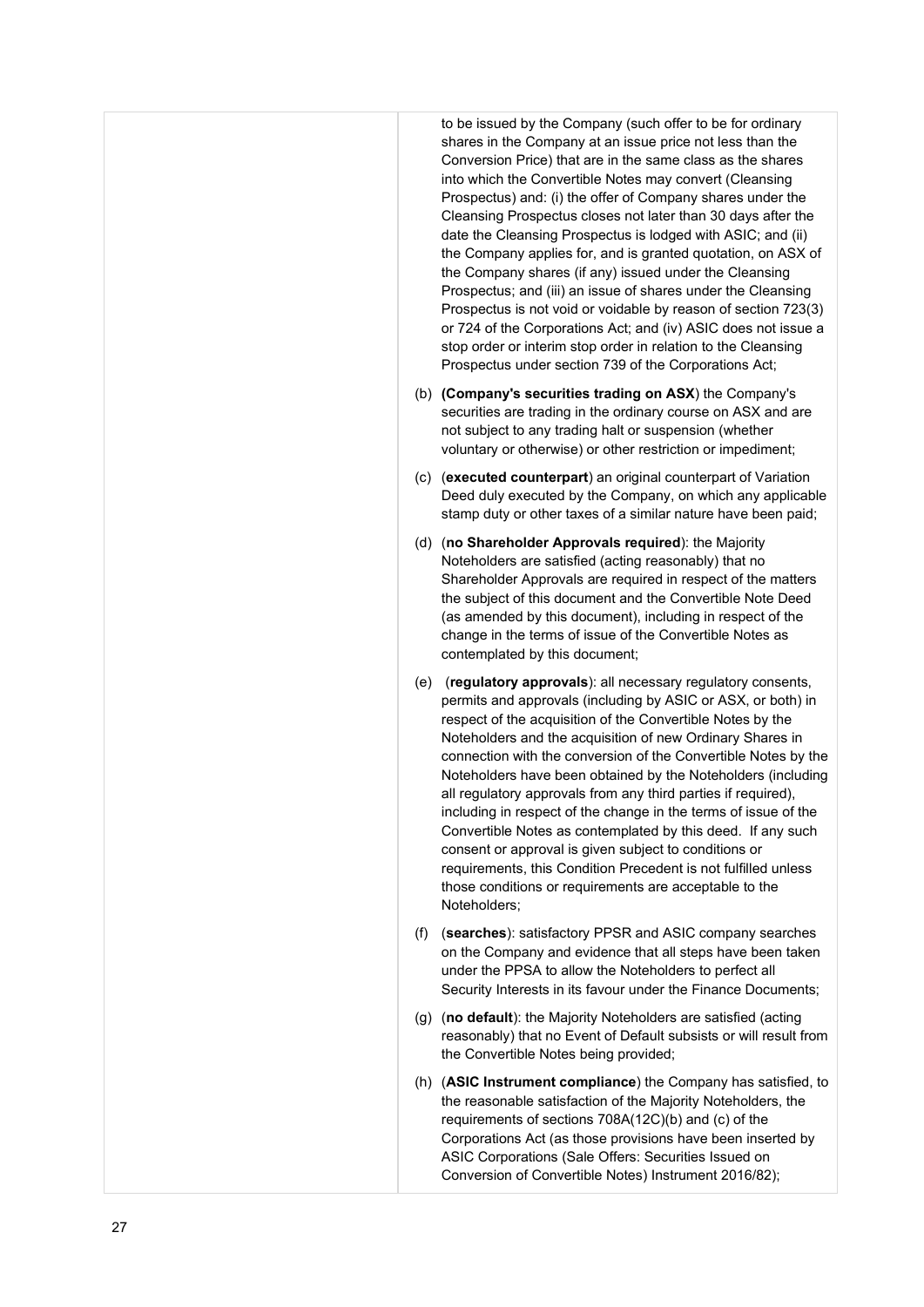| (i) | (Company representations): there is no material breach, and<br>there are no facts or circumstances that may reasonably be<br>expected to lead to a material breach, of any of the<br>representations and warranties made by the Company under<br>clause 5.2 of the Convertible Note Deed; |
|-----|-------------------------------------------------------------------------------------------------------------------------------------------------------------------------------------------------------------------------------------------------------------------------------------------|
| (۱) | (costs and expenses) evidence that all fees, costs and<br>expenses due and payable to the Noteholders or Thundering<br>Herd Pty Ltd under the Convertible Note Deed, this deed or<br>other Finance Documents have been paid in cleared funds.                                             |

## <span id="page-27-0"></span>**4.3. Effect of Variation of Terms of Convertible Notes on capital structure**

| <b>Effect on capital structure</b><br>(Shares)                                                                                                            | <b>Number of Shares on Issue</b> |
|-----------------------------------------------------------------------------------------------------------------------------------------------------------|----------------------------------|
| <b>Current DomaCom Shareholders</b>                                                                                                                       | 305,793,814                      |
| Maximum number of Shares<br>issued if all existing Secured<br><b>Convertible Notes Convert</b>                                                            | 45,031,293                       |
| Maximum number of Shares to<br>be issued under Private<br>Placement                                                                                       | 30,506,852                       |
| Number of Shares if 10% of<br>shares are issued under the<br><b>Entitlement Offer</b>                                                                     | 6,115,876                        |
| Number of Shares on issue if<br>all existing Secured<br><b>Convertible Notes Convert and</b><br>10% of shares are issued<br>under the Entitlement Offer.  | 387,447,835                      |
| Number of Shares if 100% of<br>shares are issued under the<br><b>Entitlement Offer</b>                                                                    | 61,158,762                       |
| Number of Shares on issue if<br>all existing Secured<br><b>Convertible Notes Convert and</b><br>100% of shares are issued<br>under the Entitlement Offer. | 442,490,721                      |

.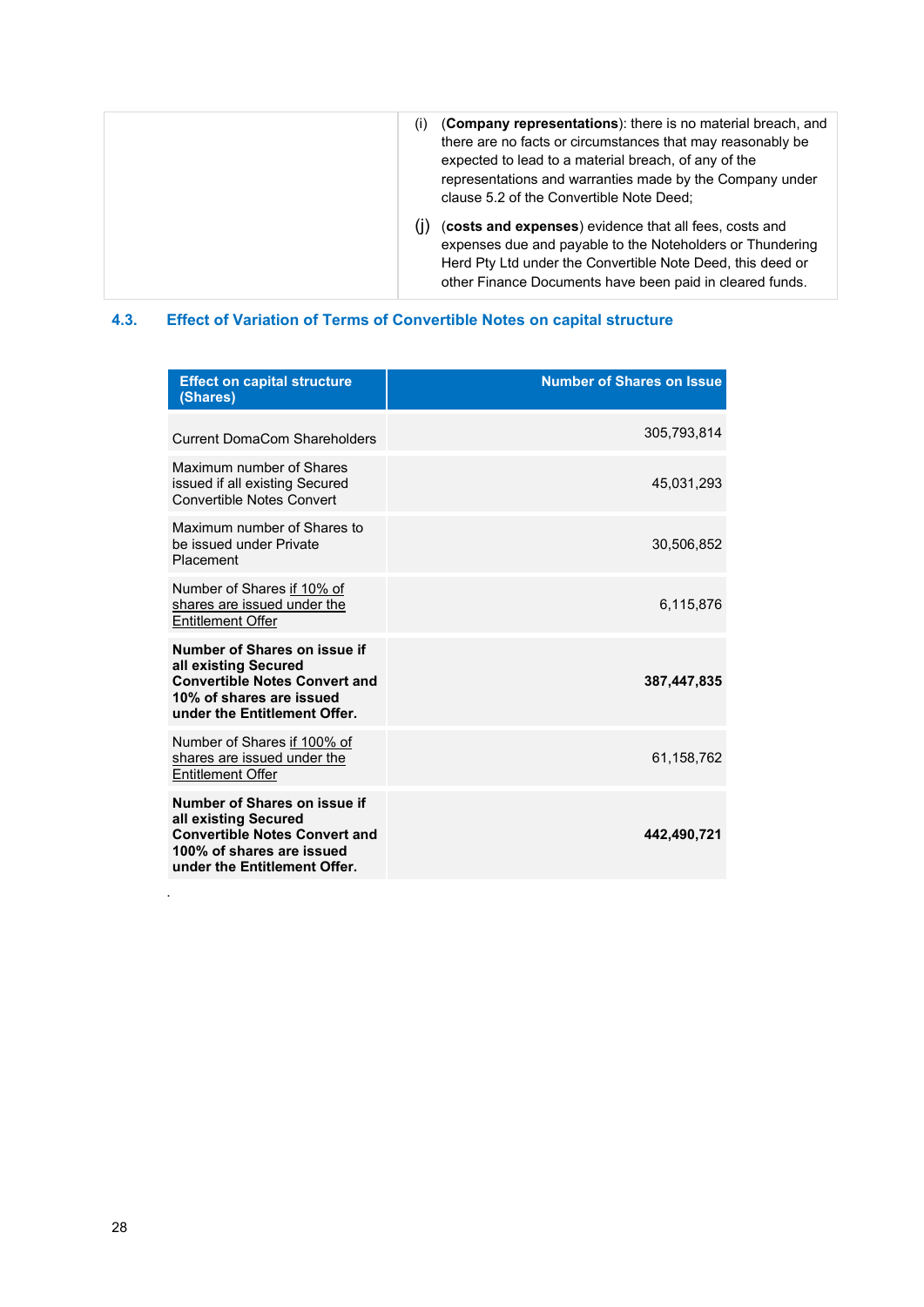## <span id="page-28-0"></span>5. Company update

### <span id="page-28-1"></span>**5.1. Business operations**

DomaCom has continued to grow fee revenue as a result of a continuing growth in Funds Under Management (FUM), which rose to \$83m at 30 June 2021, a 16% increase over the previous 12 months. This is due to the increased range of assets that now can be fractionalised on the Platform. The asset classes include real property, debt securities backed by first registered mortgages, unsecured debt securities and equity securities.

Table 1 – Summary Financial Performance

|                             | FY2021* | FY2020   | FY2019   |
|-----------------------------|---------|----------|----------|
| Management Fees             | 438     | 395      | 777      |
| I EBITDA                    | (3,480) | (3,581)  | (3,228)  |
| Net Profit/(loss) After Tax | (5,061) | (5, 779) | (5, 781) |

\* Unaudited numbers.

DomaCom continues to carefully control its operating cost base. In the 12 month period to 30 June 2021 staff costs were the largest expense item, representing approximately 49% of the cost base excluding financing costs. Staff numbers have remained largely unchanged and include a skilled IT development team to allow the continuing development of the DomaCom product offerings.

### <span id="page-28-2"></span>**5.2. AustAgri Transaction**

As previously announced (please refer to the initial announcement on ASX dated 4 September 2020), DomaCom has been focusing on a particular significant transaction to bring a planned series of agricultural businesses (Cedar Meats and other related businesses) into a sub-Fund on the DomaCom Platform (**AustAgri Transaction**). If the transaction completes and the sub-Fund is established, DomaCom will act as the investment manager of the sub-Fund and will be entitled to earn fees as a result. The AustAgri Transaction is subject to a number of conditions precedent (including DomaCom completing the necessary due diligence to its satisfaction and DomaCom Shareholder approval) which may or may not be fulfilled. No assurance can be given that the AustAgri Transaction and establishment of the sub-Fund will complete. DomaCom will continue to provide updates on the status of the AustAgri Transaction.

An extraordinary general meeting of DomaCom Shareholders to consider and, if thought fit, vote to approve the requisite ordinary resolutions to approve the AustAgri Transaction is expected to be convened and held on or around Wednesday 8 September 2021.The main commercial terms of the AustAgri Transaction are as follows:

- a newly-established DomaCom sub-fund proposes to acquire at least 75% of the issued shares in AustAgri by entering into share/unit exchange agreements with AustAgri shareholders;
- under the share/unit exchange agreements, as consideration for the acquisition of AustAgri shares by the DomaCom sub-fund, AustAgri shareholders will receive 1 unit in the DomaCom sub-fund for every 1 AustAgri share exchanged;
- DomaCom Australia Limited, will receive an annual management fee of 0.88%pa of the value of the DomaCom sub-fund with a minimum annual fee of \$2.6 million plus GST for a minimum period of 5 years;
- if the DomaCom sub-fund is terminated or wound up or DomaCom is removed as Manager prior to expiry of the minimum term of 5 years, a break fee will apply and will be calculated as the minimum annual fee for the remaining 5 years initial term;
- if settlement of the purchase of Cedar Meats by AustAgri occurs and for whatever reason the transfer of at least 75% of AustAgri shares to the DomaCom sub-fund does not occur within 30 days of settlement, then AustAgri must pay a termination fee of \$8,500,000 to DomaCom within 30 days of the date of settlement;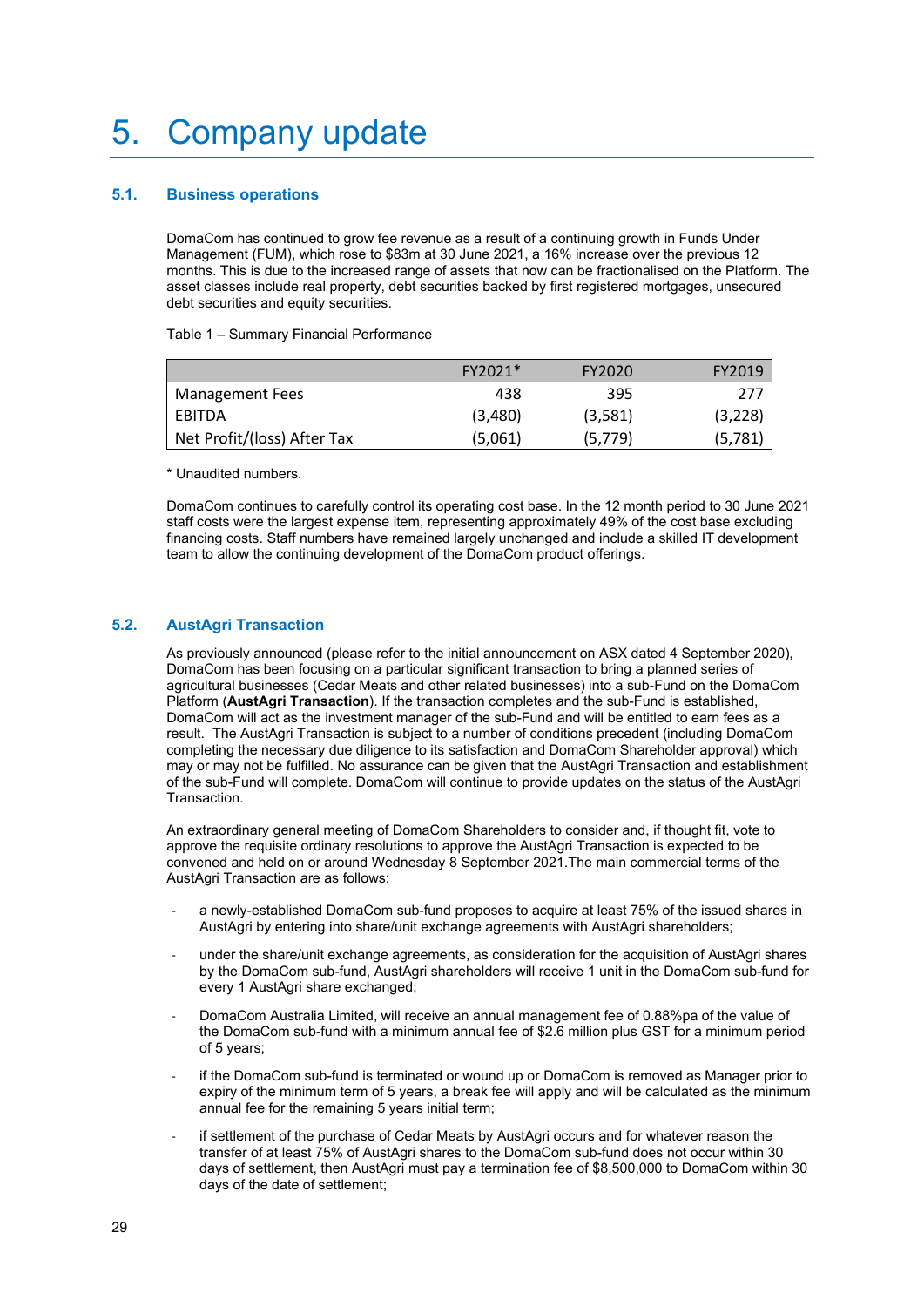- DomaCom will issue up to 100,000,000 DomaCom shares to AustAgri shareholders in recognition of the minimum \$13,000,000 in contracted minimum management fees over a 5 year period that is expected to be delivered to DomaCom for management of the DomaCom sub-fund;
- Implementation of the proposal is subject to the following conditions:
	- o satisfactory completion of the acquisition of Cedar Meats by AustAgri;
	- $\circ$  satisfactory completion of legal and financial due diligence by DomaCom and AustAgri;
	- o AustAgri shareholder approval;
	- $\circ$  DomaCom shareholder approval for the proposed issue of shares to AustAgri shareholders and the proposed acquisition of AustAgri by the DomaCom sub-fund; and
	- o parties obtaining all necessary ASX waivers, rulings or approvals,

(collectively, the Conditions);

If any of the Conditions are not fulfilled, implementation of the AustAgri Transaction will not proceed. If the AustAgri Transaction is completed, DomaCom will offer AustAgri one board seat.

## <span id="page-29-0"></span>**5.3. Impact of COVID-19**

DomaCom has operated successfully during the COVID-19 pandemic. The ability to interact virtually with our partners throughout the financial services industry has allowed DomaCom to continue to expand not only the Funds Under Management, but also the diversity of the product offerings. As a business operating a web based platform, DomaCom is well suited to take advantage of the shift towards remote working and remote product delivery.

#### <span id="page-29-1"></span>**5.4. Product Development**

DomaCom continues the development of key products which are expected to drive future revenue growth. The Company currently has 4 products in development or just recently released: Rental Property Accelerator (released), Essential Worker (released), Equity Mortgage (close to finalisation), and Senior Equity Release (released).

**Rental Property Accelerator (RPA):** This innovative product uses the developer discounts to "accelerate" property investment for both tenants and investors. The Company has completed a number of these transactions, which support long term tenants and allowing tenants to take their first steps onto the property ownership ladder while providing the investors the opportunity to take advantage of the property discounts available from Property developers.

**Essential Worker:** DomaCom has entered into an agreement with a Tier 1 Community Housing Provider (CHP) that will allow the Company to move on to the syndication phase for the exciting Essential Worker pilot. This product aims to leverage the Government's affordable housing lending facility to deliver an RPA product for essential workers with a 25% discounted rent. This product is expected to be attractive due to low vacancy risk stemming from the security of the tenants' employment (nurses, firefighters, teachers, police) in addition to the appeal of supporting essential workers and increasing the supply of affordable housing. The targeted launch period for this product is the second half of 2021.

**Equity Mortgage:** DomaCom has entered into an agreement with a leading Australian Islamic Finance group which it is expected will enable it to deliver a Shariah-compliant mortgage product. This product is aimed at the Australian Islamic communities to provide a method of obtaining leverage for those who wish to purchase a home but cannot borrow due to their religious beliefs. The targeted launch period for this product is in the second half of 2021.

**Senior Equity Release**: DomaCom has received an administrative binding advice from the ATO that confirms that retirees can use the DomaCom SER product to sell a fraction of their house and use up to \$600k per couple to top up their super using the Downsizer legislation. This product is available in the market place and DomaCom continues to increase the number of financial advisers that are being accredited in the Senior Equity release product.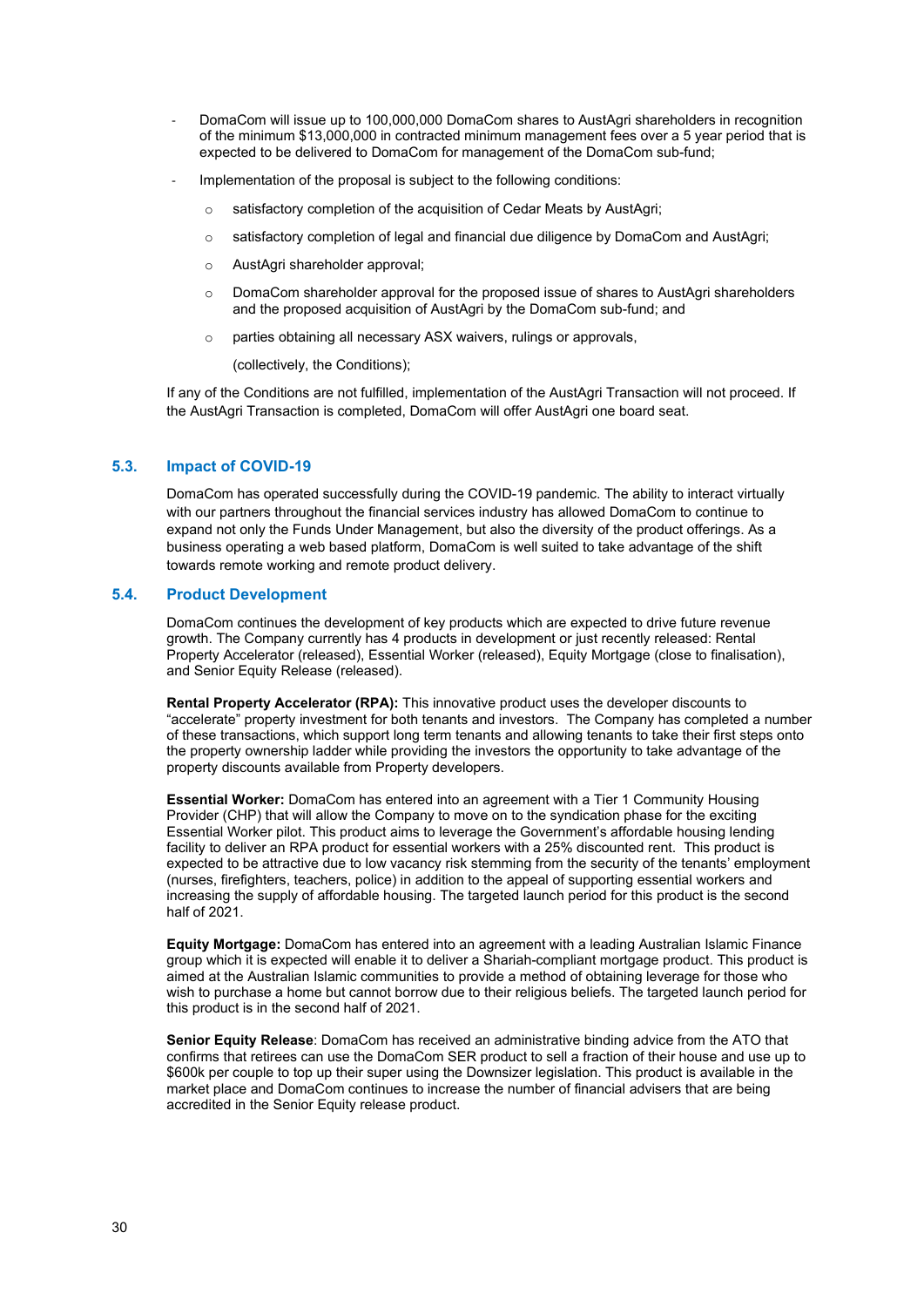## <span id="page-30-0"></span>6. Financial information

## <span id="page-30-1"></span>**6.1. Introduction**

The historical financial statements of DomaCom can be accessed on the ASX website a[t www.asx.com.au](http://www.asx.com.au/) by searching against DomaCom's ASX ticker code of "DCL".

Eligible Shareholders who are considering applying for all or part of their Entitlement under the Entitlement Offer should review those results in conjunction with this Prospectus and all documents used to notify the ASX of information relating to DomaCom under the continuous disclosure provisions of the Listing Rules and the Corporations Act as listed in Section 9.4 of this Prospectus.

## <span id="page-30-3"></span><span id="page-30-2"></span>**6.2. Impact of the Offer: Historical and Pro forma Statement of Financial Position**

#### **Table 2 - Impact of the Offer: Historical and Pro forma Statement of Financial Position**

| \$000                            | <b>Notes</b>   | <b>Unaudited</b><br><b>Historical</b><br><b>Balance Sheet</b><br>30 June 2021 (i) | Pro Forma 30<br><b>June 2021</b><br>(before<br><b>Entitlement</b><br>Offer) (ii) | Pro Forma 30<br><b>June 2021</b><br>(afer<br><b>Entitlement</b><br>take up) (iii) | Pro Forma 30<br><b>June 2021</b><br>(afer<br><b>Entitlement</b><br>Offer with 10% Offer with 100%<br>take up) (iv) |
|----------------------------------|----------------|-----------------------------------------------------------------------------------|----------------------------------------------------------------------------------|-----------------------------------------------------------------------------------|--------------------------------------------------------------------------------------------------------------------|
| <b>ASSETS</b>                    |                |                                                                                   |                                                                                  |                                                                                   |                                                                                                                    |
| <b>CURRENT ASSETS</b>            |                |                                                                                   |                                                                                  |                                                                                   |                                                                                                                    |
| Cash and cash equivalents        | $\mathbf{1}$   | 352                                                                               | 1.648                                                                            | 2,012                                                                             | 5.645                                                                                                              |
| Receivables                      |                | 183                                                                               | 183                                                                              | 183                                                                               | 183                                                                                                                |
| Prepayments and other assets     | $\overline{2}$ | 495                                                                               | 137                                                                              | 137                                                                               | 137                                                                                                                |
| <b>TOTAL CURRENT ASSETS</b>      |                | 1,030                                                                             | 1,968                                                                            | 2,332                                                                             | $\overline{5}$ , 965                                                                                               |
| <b>NON-CURRENT ASSETS</b>        |                |                                                                                   |                                                                                  |                                                                                   |                                                                                                                    |
| Property, plant and equipment    |                | $\overline{7}$                                                                    | $\overline{7}$                                                                   | $\overline{7}$                                                                    | 7                                                                                                                  |
| Right-of-use asset               |                | 11                                                                                | 11                                                                               | 11                                                                                | 11                                                                                                                 |
| Intangible assets                | 3              | 1,709                                                                             | 1,709                                                                            | 1,709                                                                             | 1,709                                                                                                              |
| Investments                      |                | 33                                                                                | 33                                                                               | 33                                                                                | 33                                                                                                                 |
| TOTAL NON-CURRENT ASSETS         |                | 1,760                                                                             | 1,760                                                                            | 1,760                                                                             | 1,760                                                                                                              |
| <b>TOTAL ASSETS</b>              |                | 2.790                                                                             | 3.728                                                                            | 4.092                                                                             | 7.725                                                                                                              |
| <b>LIABILITIES</b>               |                |                                                                                   |                                                                                  |                                                                                   |                                                                                                                    |
| <b>CURRENT LIABILITIES</b>       |                |                                                                                   |                                                                                  |                                                                                   |                                                                                                                    |
| Payables                         |                | 568                                                                               | 568                                                                              | 568                                                                               | 568                                                                                                                |
| Provisions                       |                | 215                                                                               | 215                                                                              | 215                                                                               | 215                                                                                                                |
| Lease liabilities                |                | 12                                                                                | 12                                                                               | 12                                                                                | 12                                                                                                                 |
| <b>Borrowings</b>                |                | 566                                                                               | 566                                                                              | 566                                                                               | 566                                                                                                                |
| <b>TOTAL CURRENT LIABILITIES</b> |                | 1.361                                                                             | 1.361                                                                            | 1,361                                                                             | $\overline{1,}361$                                                                                                 |
| <b>NON-CURRENT LIABILITIES</b>   |                |                                                                                   |                                                                                  |                                                                                   |                                                                                                                    |
| Provisions                       |                | 170                                                                               | 170                                                                              | 170                                                                               | 170                                                                                                                |
| <b>Borrowings</b>                | 5              | 2,658                                                                             | 2,286                                                                            | 2,286                                                                             | 2,286                                                                                                              |
| TOTAL NON-CURRENT LIABILITIES    |                | 2,828                                                                             | 2,456                                                                            | 2,456                                                                             | 2,456                                                                                                              |
| <b>TOTAL LIABILITIES</b>         |                | 4,189                                                                             | 3,817                                                                            | 3,817                                                                             | 3,817                                                                                                              |
| <b>NET ASSETS</b>                |                | (1, 399)                                                                          | (89)                                                                             | 275                                                                               | 3,908                                                                                                              |
| <b>EQUITY</b>                    |                |                                                                                   |                                                                                  |                                                                                   |                                                                                                                    |
| <b>Issued Capital</b>            | 4              | 39,843                                                                            | 41,117                                                                           | 41,481                                                                            | 45,114                                                                                                             |
| Reserves                         | 5              | (317)                                                                             | 11                                                                               | 11                                                                                | 11                                                                                                                 |
| <b>Accumulated Losses</b>        | 5              | (40, 925)                                                                         | (41,217)                                                                         | (41, 217)                                                                         | (41, 217)                                                                                                          |
| <b>TOTAL EQUITY</b>              |                | (1, 399)                                                                          | (89)                                                                             | 275                                                                               | 3,908                                                                                                              |

Table 2 considers the following positions: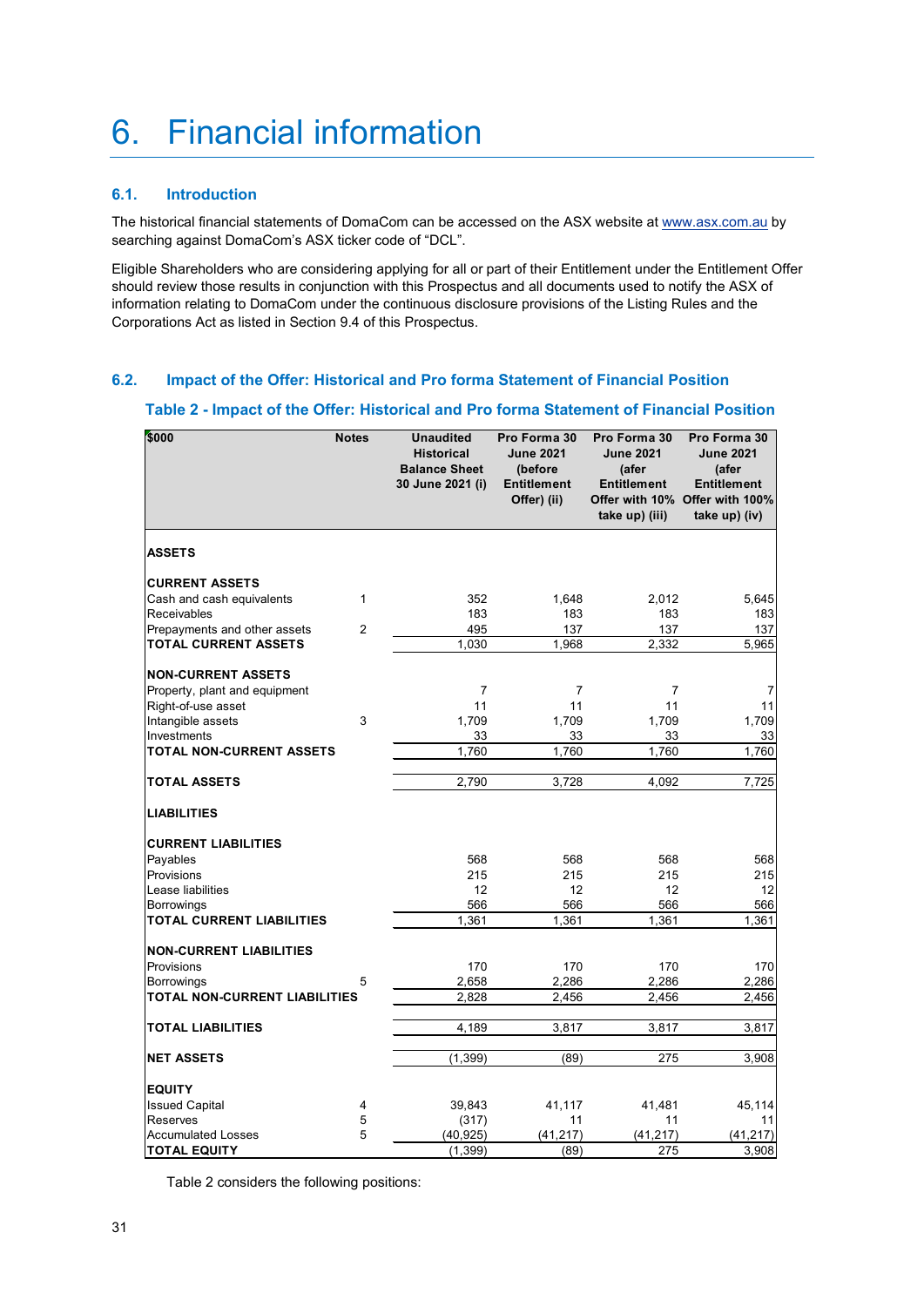- (i) Unadjusted unaudited Financial Position at 30 June 2021;
- (ii) Unaudited Financial Position at 30 June 2021 adjusted to include the impact of completing 100% of the proposed Private Placement and carrying out the proposed amendments to the Secured Convertible Notes;
- (iii) Unaudited Financial Position at 30 June 2021 adjusted to include the impact of completing 100% of the proposed Private Placement, carrying out the proposed amendments to the Secured Convertible Notes and 10% of the Entitlement Offer being taken up; and
- (iv) Unaudited Financial Position at 30 June 2021 adjusted to include the impact of completing 100% of the proposed Private Placement, carrying out the proposed amendments to the Secured Convertible Notes and all of the Entitlement Offer being taken up.

### <span id="page-31-0"></span>**Notes to Pro forma Balance Sheet at 30 June 2021**

### <span id="page-31-1"></span>**1) Impact of pro forma adjustments on Cash and Cash Equivalents**

| \$'000                                                                                      | <b>Private Placement and</b><br><b>Amendment of Terms of</b><br><b>Secured Convertible Notes</b> | <b>Private Placement,</b><br><b>Amendment of Terms of</b><br>10% subscription to<br><b>Entitlement Offer</b> | <b>Private Placement,</b><br><b>Amendment of Terms of</b><br>Secured Convertible Notes & Secured Convertible Notes &<br>100% subscription to<br><b>Entitlement Offer</b> |
|---------------------------------------------------------------------------------------------|--------------------------------------------------------------------------------------------------|--------------------------------------------------------------------------------------------------------------|--------------------------------------------------------------------------------------------------------------------------------------------------------------------------|
| Cash and cash equivalents -<br>unaudited historical balance<br>sheet 30 June 2021           | 352                                                                                              | 352                                                                                                          | 352                                                                                                                                                                      |
| <b>Share Issue Private</b><br>Placement (a)                                                 | 1,436                                                                                            | 1,436                                                                                                        | 1,436                                                                                                                                                                    |
| <b>Estimated Share Issue costs</b><br>(a)                                                   | (120)                                                                                            | (120)                                                                                                        | (120)                                                                                                                                                                    |
| <b>Estimated remaining legal</b><br>costs for amendments to<br><b>Convertible Notes (b)</b> | (20)                                                                                             | (20)                                                                                                         | (20)                                                                                                                                                                     |
| Share Issue 10% of<br><b>Entitlement Offer (c)</b>                                          |                                                                                                  | 404                                                                                                          |                                                                                                                                                                          |
| Share Issue 100% of<br>Entitlement Offer (d)                                                |                                                                                                  |                                                                                                              | 4.036                                                                                                                                                                    |
| <b>Estimated Share Issue costs</b><br>(c), (d)                                              |                                                                                                  | (40)                                                                                                         | (40)                                                                                                                                                                     |
| Cash and cash equivalents<br>(adjusted)                                                     | 1,648                                                                                            | 2,012                                                                                                        | 5,645                                                                                                                                                                    |

### <span id="page-31-2"></span>**Table 3 - Impact of pro forma adjustments on Cash and Cash Equivalents**

Cash and cash equivalents increase from the balance in the unaudited balance sheet at 30 June 2021 for the following reasons:

- a) an increase of up to \$1.436 million from the proceeds of the Private Placement based on the proceeds of up to \$1.999 million from the issuance of up to 30,506,852 Shares at the Offer Price of \$0.06551, less the amount of \$562,500 already received in advance of the shares being issued, offset by estimated Offer Costs of \$120,000.
- b) a decrease as result of the estimated legal fees of \$20,000 for the amended terms of the Secured Convertible Notes. Note that the arrangement fee of \$358,000 was paid prior to 30 June 2021 and therefore has already been deducted from the balance for Cash and Cash Equivalents at 30 June 2021.
- c) On the assumption that the Entitlement Offer is 10% subscribed, an increase of \$404,000 from the issue of 6,115,876 Shares at the Offer Price of \$0.066, offset by estimated Offer Costs of \$40,000.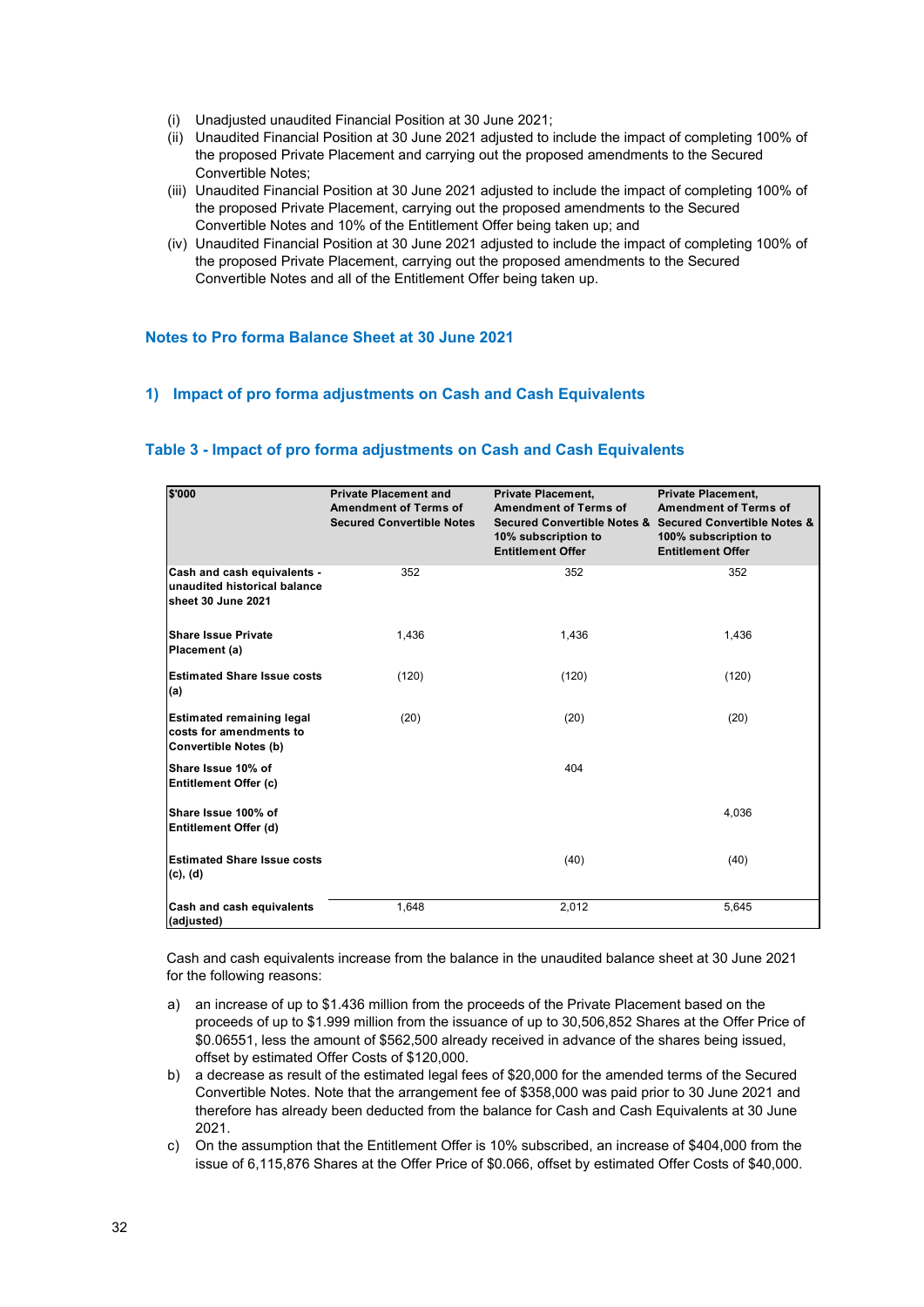d) On the assumption that the Entitlement Offer is fully subscribed, an increase of \$4.036 million from the issue of 61,158,762 Shares at the Offer Price of \$0.066, offset by estimated Offer Costs of \$40,000.

#### <span id="page-32-0"></span>**2) Impact of pro forma adjustments Prepayments and other assets**

The unaudited Balance Sheet at 30 June 2021 includes a prepayment of \$357,500 relating to the arrangement fee for the amendment of the Secured Convertible Notes. On the Effective Date of the amendments to the terms of the Secured Convertible Notes the prepayment will be released and included within the accounting for the amended Secured Convertible Notes.

#### <span id="page-32-1"></span>**3) Intangible Assets**

The unaudited Balance Sheet at 30 June 2021 has Intangible Assets of \$1,709,000, including \$1,686,000 relating to the capitalisation of costs incurred developing the DomaCom Platform that underlies the DomaCom product offerings. The capital raising transactions will have no direct impact on the holding value of these assets. However, as part of the annual audit currently being undertaken, an assessment will be made of the various factors that support their holding value. It may be that the Directors support a reduction in the value of these assets in the audited Financial Report. If there is a reduction in their value it will be a non-cash adjustment only.

### <span id="page-32-2"></span>**4) Impact of pro forma adjustments on Issued Capital**

| \$'000                                                                               | <b>Private Placement and</b><br><b>Amendment of Terms of</b><br><b>Secured Convertible Notes</b> | <b>Private Placement,</b><br><b>Amendment of Terms of</b><br>10% subscription to<br><b>Entitlement Offer</b> | <b>Private Placement,</b><br><b>Amendment of Terms of</b><br>Secured Convertible Notes & Secured Convertible Notes &<br>100% subscription to<br><b>Entitlement Offer</b> |
|--------------------------------------------------------------------------------------|--------------------------------------------------------------------------------------------------|--------------------------------------------------------------------------------------------------------------|--------------------------------------------------------------------------------------------------------------------------------------------------------------------------|
| <b>Issued Capital - unaudited</b><br>historical balance sheet 30<br><b>June 2021</b> | 39,843                                                                                           | 39,843                                                                                                       | 39.843                                                                                                                                                                   |
| <b>Share Issue Private</b><br>Placement (a)                                          | 1,436                                                                                            | 1,436                                                                                                        | 1,436                                                                                                                                                                    |
| <b>Estimated Share Issue costs</b><br>(a)                                            | (120)                                                                                            | (120)                                                                                                        | (120)                                                                                                                                                                    |
| <b>Convertible Note Equity</b><br><b>Rasing Costs (b)</b>                            | (42)                                                                                             | (42)                                                                                                         | (42)                                                                                                                                                                     |
| Share Issue 10% of<br>Entitlement Offer (c)                                          |                                                                                                  | 404                                                                                                          |                                                                                                                                                                          |
| Share Issue 100% of<br>Entitlement Offer (d)                                         |                                                                                                  |                                                                                                              | 4.036                                                                                                                                                                    |
| <b>Estimated Share Issue costs</b><br>(c), (d)                                       |                                                                                                  | (40)                                                                                                         | (40)                                                                                                                                                                     |
| <b>Issued Capital</b>                                                                | 41,117                                                                                           | 41,481                                                                                                       | 45,114                                                                                                                                                                   |

#### <span id="page-32-3"></span>**Table 4 - Impact of pro forma adjustments in Issued Capital**

Issued Capital increased from the balance in the unaudited balance sheet at 30 June 2021 for the following reasons:

- a) an increase of up to \$1.436 million from the Private Placement based on up to \$1.999 million from the issuance of up to 30,506,852 Shares at the Offer Price of \$0.06551, less the amount of \$562,500 already recorded for subscriptions made prior to the 30 June 2021 in advance of the shares being issued, offset by estimated Offer Costs of \$120,000.
- b) Costs of \$42,000 were allocated to the Equity as a result of the amended terms of the Secured Convertible Notes.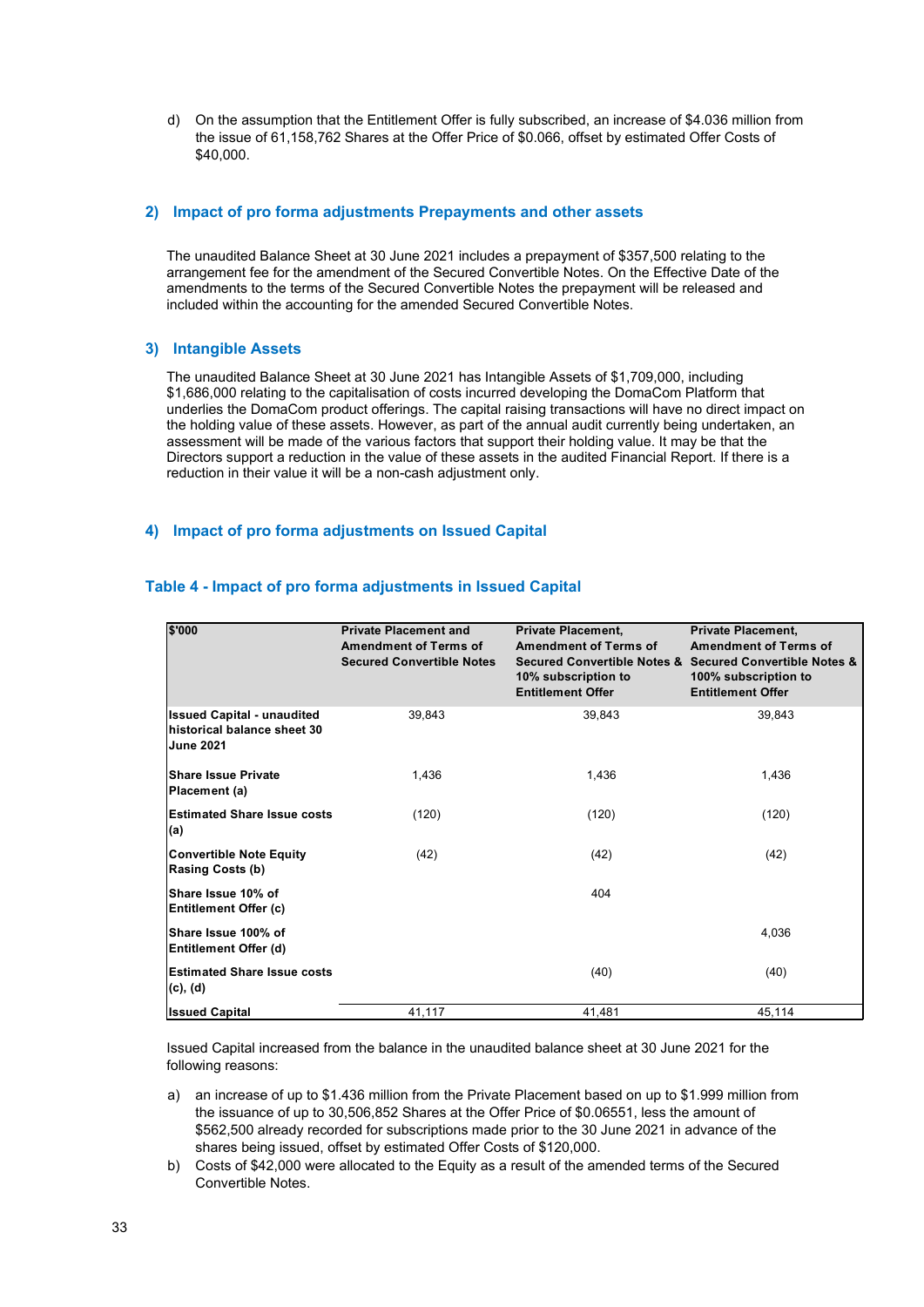- c) On the assumption that the Entitlement Offer is 10% subscribed, an increase of \$404,000 from the issue of 6,115,876 Shares at the Offer Price of \$0.066, offset by estimated Offer Costs of \$40,000.
- d) On the assumption that the Entitlement Offer is fully subscribed, an increase of \$4.036 million from the issue of 61,158,762 Shares at the Offer Price of \$0.066, offset by estimated Offer Costs of \$40,000.

#### <span id="page-33-0"></span>**5) Impact of pro forma adjustments on Reserves and Accumulated Losses**

Accounting for the recognition and re-recognition of the amended Convertible Notes results in reduction in non-current Borrowings of \$372,000 from \$2,658,000 to \$2,286,000.

In addition accounting for the recognition and re-recognition of the amended Convertible Notes results in the allocation of \$328,000 to Reserves that increase the balance in the unaudited balance sheet at 30 June 2021 from negative \$317,000 to positive \$11,000.

Also accounting for the recognition and re-recognition of the amended Convertible Notes results in the recognition of a non-cash loss on derecognition of \$292,000 that increase the balance of Accumulated Losses in the unaudited balance sheet at 30 June 2021 from negative \$40,925,000 to negative \$41,217,000.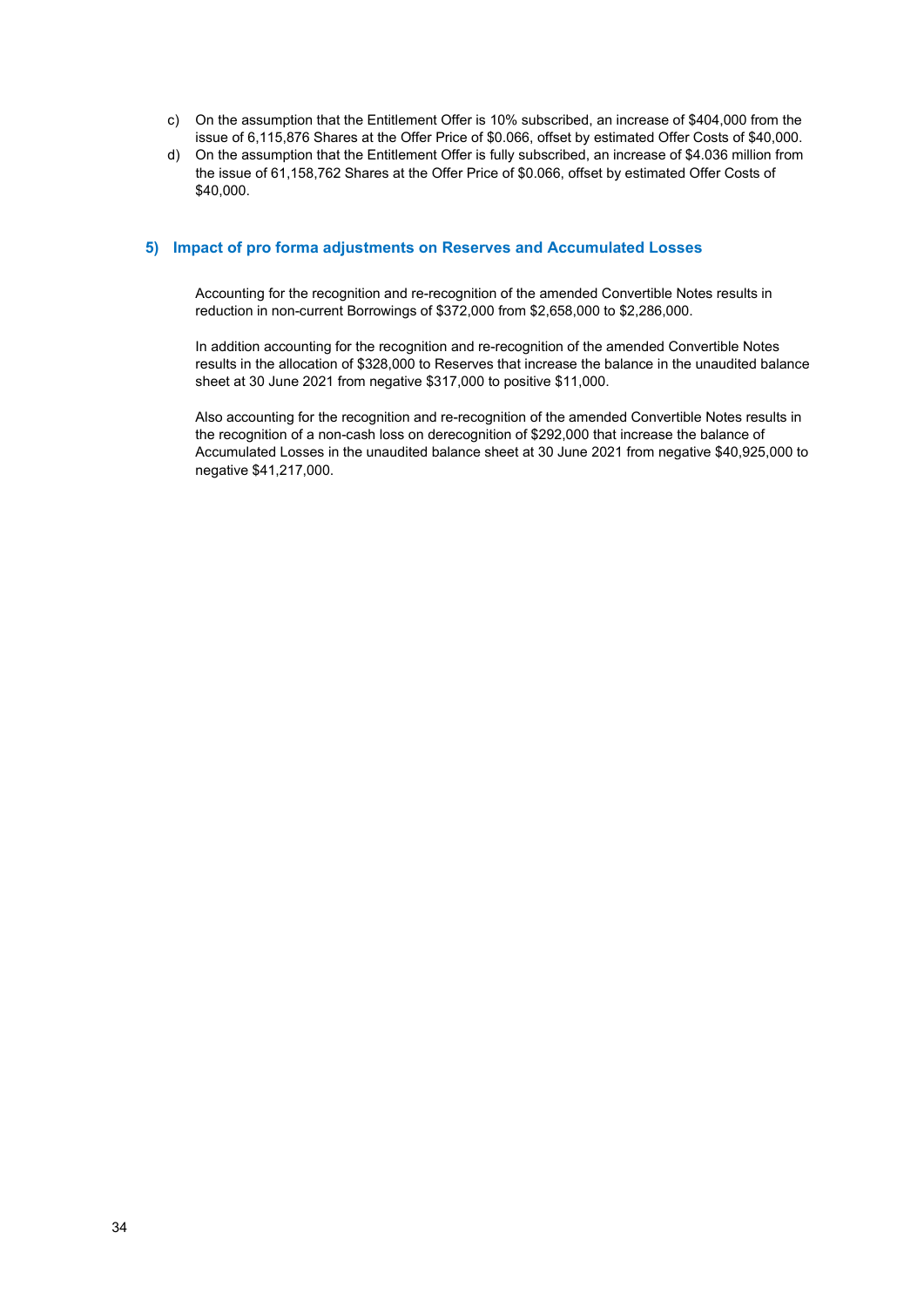# <span id="page-34-0"></span>7. Key risks

This section includes details of the key risks attaching to an investment in shares in DomaCom. These risks may affect the future strategy, operating and financial performance of DomaCom and the value of DomaCom shares. It does not purport to list every risk that may be associated with an investment in shares in DomaCom now or in the future, and the occurrence or consequences of some of the risks described in this section are partially or completely outside the control of DomaCom, its Directors and senior management team. The risks are not set out in any particular order in this section.

The selection of risks has been based on an assessment of a combination of the probability of the risk occurring and impact of the risk if it did occur. The assessment is based on the knowledge of the Directors as at the date of this Prospectus, but there is no guarantee or assurance that the importance of different risks will not change or other risks will not emerge.

Before applying for Shares issued under the Entitlement Offer or the Private Placement or agreeing to the Variation of Terms of the Secured Convertible Notes, you should satisfy yourself that you have a sufficient understanding of these matters and should consider whether Shares issued under the Entitlement Offer or the Private Placement are a suitable investment for you, having regard to your own investment objectives, financial circumstances and taxation position. If you do not understand any part of this Prospectus or are in any doubt as to whether to invest in the Shares issued under the Enititlement Offer or the Private Placement, it is recommended that you seek professional guidance from your broker, legal, financial or other professional adviser before deciding whether to invest.

All potential investors should be aware that this is not an exhaustive list of the risks associated with an investment in DomaCom and should be considered in conjunction with other information disclosed in this Prospectus. There can be no guarantee that DomaCom will achieve its stated objectives or that any forward looking statements or forecasts contained in this Prospectus will be realised or otherwise eventuate.

## <span id="page-34-1"></span>**7.1. Investment highly speculative**

The below list of risks ought not to be taken as exhaustive of the risks faced by the Company or by existing or prospective investors in the Company. The following risks, and others not specifically referred to, may in the future materially affect the financial performance of the Company and the value of the Shares Issued under the Entitlement Offer or the Private Placement. The Shares Issued under the Entitlement Offer or the Private Placement carry no guarantee with respect to the payment of dividends, returns of capital or the market value of those Shares. Eligible investors should consider that the investment in the Company is highly speculative and should consult their professional advisers before deciding whether to apply for Shares under the Entitlement Offer or the Private Placement.

In addition to the specific risks set out in Section 7.2, key risks include:

- **Failure to achieve reinstatement of ASX trading**: trading in the Company's shares on ASX has been suspended (at the Company's request) since 11 May 2021.In order to achieve re-instatement of trading, ASX requires to be satisfied that the Company's financial condition (including operating results) are sufficient to warrant the continued quotation of its shares and its continued listing. On completion of the Placement and the Entitlement Offer (assuming a minimum 10% take up) and assuming the proposed AustAgri sub-Fund is operational by 15 September 2021, the Board considers that the Company will have sufficient funding to meet the cash requirements of two quarters of net operating cash outflows.
- **Solvency Risk:** the ability of the Company to continue meet its cash requirements to maintain its operations and meet its financial obligations as they fall due depends on the following key factors:
	- o achieving reinstatement of trading on ASX by no later than 30 September 2021, which is a condition precedent to the waiver of the default under the Convertible Notes (refer to Section 4). If that condition precedent is not fulfilled (or waived), there is a risk that the Company would be subject to an insolvency event which would have a material adverse effect on the Company's financial position, prospects and share price;
	- o inability to achieve reinstatement of trading on ASX is likely to materially and adversely impact the ability of the Company to raise further capital in order to continue to meet its cash flow requirements.If this eventuates, alternative funding sources may be available to the Company. Any such capital raising may be on less favourable terms or may not be available at all.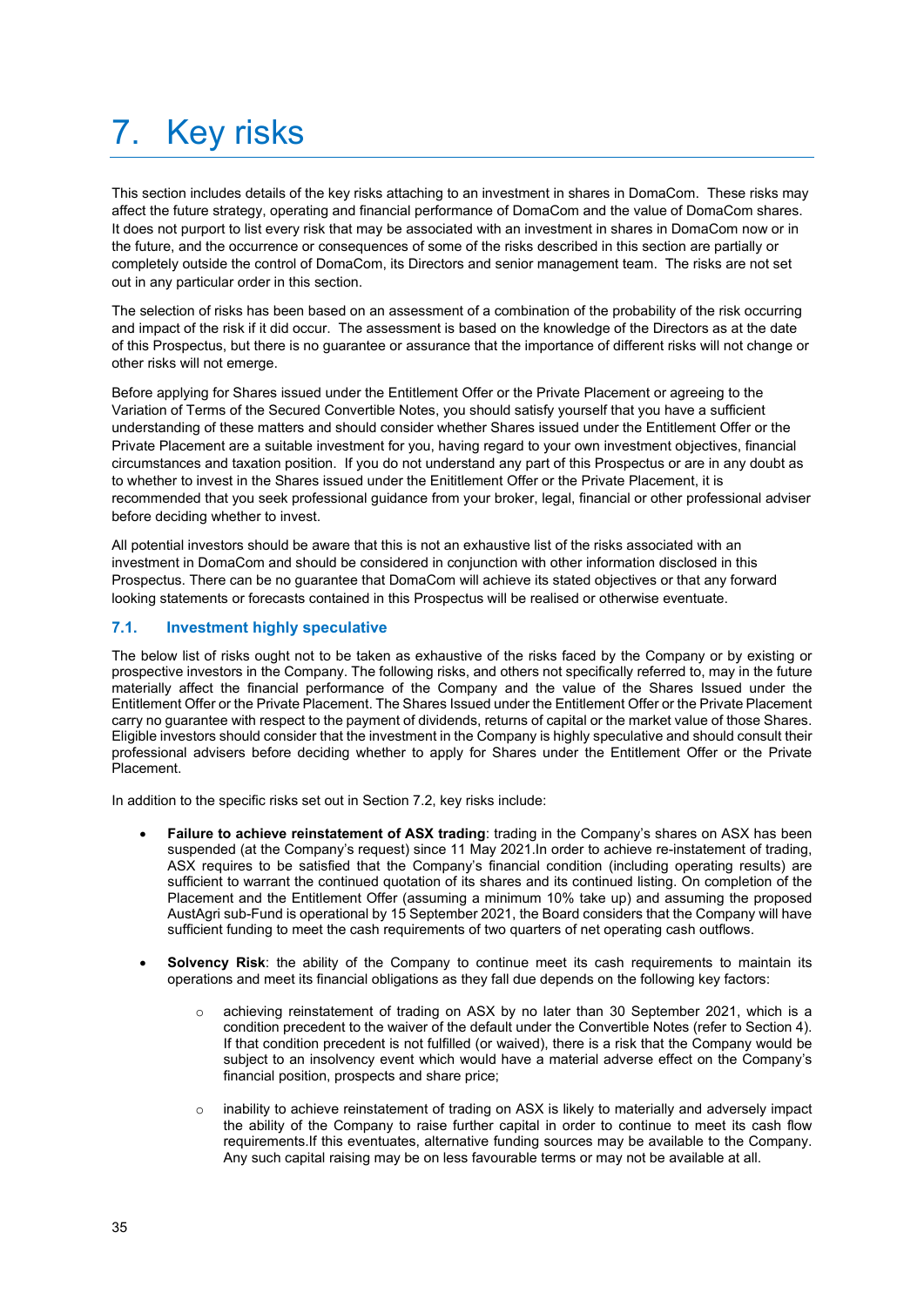## <span id="page-35-0"></span>**7.2. Specific investment risks**

#### **(a) Failure to attract customers and grow assets under management**

DomaCom is dependent on growing its customer base, increasing the number and value of properties and other assets in the DomaCom Fund and in turn the assets under management based on which it derives a management fee in order to more than offset its running expenses. Failure to attract customers and grow funds under management will negatively impact the DomaCom Group's financial position and prospects.

Failure to attract customers to the DomaCom Fund may also impact the secondary market on the Platform, which in turn could impact the ability of investors to trade Fractional Interests on the price achieved. The reputational consequences of this could negatively impact DomaCom Fund's growth and accordingly DomaCom revenues and financial position.

#### **(b) Competition**

While DomaCom believes it is the first to operate a fractional investment platform in the form of a registered managed investment scheme in Australia, there is a risk that existing financial service providers or new players enter this market or duplicate DomaCom's technology and business model.

The key industries in which the DomaCom operates are all competitive markets which are expected to remain competitive. Examples of factors that may impact on DomaCom competitive position include:

- level of innovation relative to that of competitors;
- commercial factors, including pricing and liability terms;
- ability to keep up with technological or regulatory change;
- ability to respond to client preferences for products and services; and
- ability to maintain strong relationships with existing clients by upholding the consistency and quality of its services.

In addition, DomaCom needs to respond effectively to any changes in the competitive landscape, which may evolve as a result of a number of factors, including the entry of new competitors into the market and the consolidation of existing market participants.

Increased competition may adversely affect DomaCom's business, financial performance and financial condition. Increased competition may also result in pressure on the management fees charged by DomaCom.

#### **(c) Termination of the Investment Management Agreement**

DomaCom Australia is the investment manager appointed by the Responsible Entity of the DomaCom Fund under the investment management agreement dated 18th October 2017. If the Responsible Entity as trustee of the DomaCom Fund terminates the Investment Management Agreement, DomaCom Australia could lose its primary source of income.

#### **(d) Reliance on platform technology**

The DomaCom Fund relies on an online technology solution which is delivered by the DomaCom Platform to facilitate the application process, the on boarding of clients and assets and regular on-going reporting.

There is a risk of cyber-attacks which could lead to loss, theft or corruption of data. This could render the Platform unavailable for a period of time and the unauthorised disclosure of client data.

This is a risk of disruption of Platform services due to:

- Inability of the system to handle increase in capacity of clients and transactions or errors or omissions that may occur in performing certain tasks and transactions.
- A force majeure event that affects the systems and in turn the clients of or suppliers to DomaCom.

#### **(e) Reliance on third party suppliers**

#### **IT Suppliers**

The DomaCom Group relies on certain contracts with third party suppliers to maintain and support its IT infrastructure and software, which underpins its core business activities. DomaCom's reliance on third parties to provide key services decreases its control over the delivery of these services and the quality and reliability of the services provided. DomaCom is also subject to the risk of any failures in each third-party provider's systems or IT infrastructure, which may impact that third party's ability to deliver the services it is contracted to provide. Any delay, disruption or deterioration in the level of service by a third-party provider could impair DomaCom's ability to provide services to its clients at all, or to the service levels DomaCom and its clients expect. In addition, if any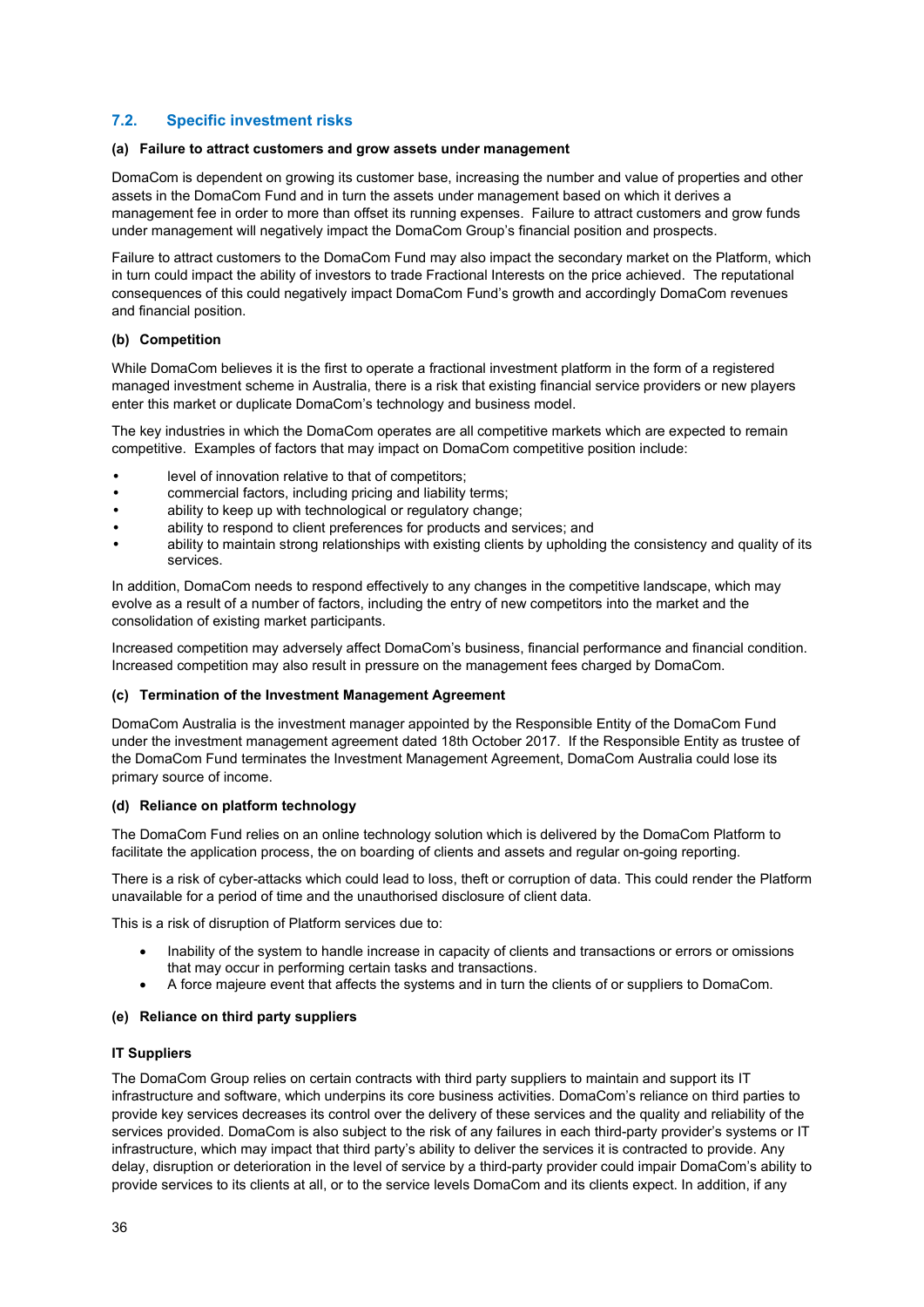such contracts are terminated for any reason and an alternative source of technology or systems is not found in a timely manner or on similar commercial terms, DomaCom's operations, earnings and financial condition could be adversely impacted.

#### **Performance of third-party infrastructure**

DomaCom Australia and the DomaCom Fund are dependent on the effective performance, reliability and availability of DomaCom's Platform, third party data centres and communication systems.

While DomaCom's Platform is designed to appropriately and effectively service the DomaCom Fund, changes and developments in technology, including by its competitors, or the commercial and/or regulatory environment may require DomaCom to develop and maintain new and/or enhanced technology platforms. There is a risk that DomaCom may fail to successfully achieve the required development of its technology and systems, which may, in turn, adversely affect its operations, relationship with clients, financial performance and financial condition.

Further, DomaCom's core technologies may be exposed to damage or interruption from system failures, viruses, cyber-attacks, telecommunication provider failures, disasters from natural or human causes, or other unforeseen events which may cause the systems to be unavailable from time to time. This may affect the ability of DomaCom to deliver consistent, quality services to its clients and lead to reputational damage and may also adversely impact DomaCom's operations, financial performance and financial condition.

#### **Risks associated with Third Party Suppliers**

DomaCom Australia utilises a range of third-party suppliers.

DomaCom Australia could face business interruption risk, brand and reputational risk if any of the third parties failed to perform and undertake their obligations.

#### **(f) Product Development**

DomaCom has completed significant product development and is now in the phase of leveraging the products into their targeted markets. However, there will be a continual need to refine and enhance the products, so they remain relevant to the market.

If these enhancements take longer to develop and/or obtain necessary regulatory approvals (if applicable), this could result in further investment than anticipated and / or slower progress in sales.

#### **(g) Failure to be included on Approved Product Lists**

DomaCom Australia's distribution strategy is an intermediated model. DomaCom is required to provide products and features that are relevant to Financial Planners and their investors including SMSF investors. DomaCom is also required to provide training on its products to Financial Planners.

DomaCom plans to leverage the networks of financial advisers to grow the DomaCom Fund. Most Australian Financial Planners are connected to Dealer Groups who provide the master AFSL through which the advisers are regulated. This means that Financial Planners can only recommend products that have been incorporated onto their Dealer Group's Approved Product List (APL). In order to qualify for inclusion on APLs DomaCom has commissioned independent research reports and will continue to need to commission such reports in the future. In the event that independent research reports are negative, the DomaCom Fund and its products may not be listed on APLs or may be removed from APLs. In such event DomaCom's financial performance and financial condition may be negatively impacted.

#### **(h) Regulatory changes**

DomaCom Australia operates within a registered managed investment scheme environment. Changes to laws, regulations, taxation, standards and practices applicable to the industry in which DomaCom Australia operates could adversely impact its business.

#### **(i) Key personnel risk**

DomaCom relies on a number of key personnel to conduct the business including certain personnel who are named as key persons on the DomaCom AFSL. If such key personnel were to leave the business or for other reasons could not perform their duties, and there was an inability to recruit suitable replacements, this could result in an inability to continue to promote or operate the DomaCom business and the DomaCom Fund in accordance with DomaCom's business plan.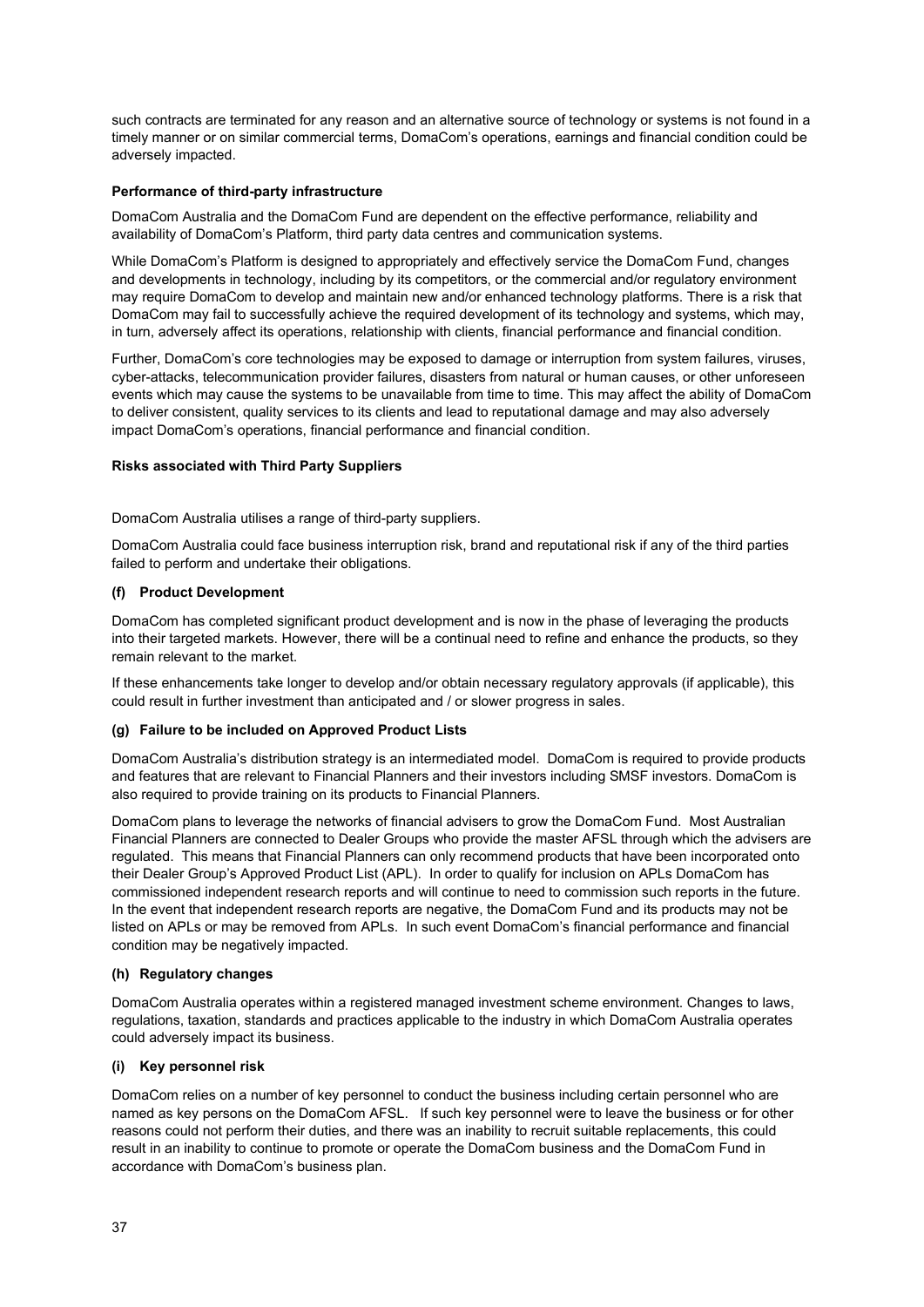#### **(j) Compliance with regulations**

DomaCom Australia operates a registered Managed Investment Scheme that is subject to regulations, laws, standards and practices.

DomaCom Australia holds an AFSL required for the conduct of its regulated activities. Failure to comply with the terms of this licence could have significant consequences for DomaCom Australia, including removal of the AFSL resulting in DomaCom Australia no longer being able to operate or promote the DomaCom Fund. Failure to comply with the regulations could result in an inability of the business to operate, suspension of its licence and reputational damage to its brand.

DomaCom is subject to privacy laws in Australia. These laws regulate the handling of personal information and data collection. Such laws impact the way DomaCom can collect, use, analyse, transfer and share personal and other information. Any actual or perceived failure by DomaCom to comply with relevant laws and regulations may result in the imposition of fines or other penalties, client losses, a reduction in existing services, and limitations on the development of technology and services making use of such data. Any of these events could adversely impact DomaCom's business, financial condition and financial performance.

#### **(k) Impairment of Intangible Assets**

DomaCom's balance sheet includes intangible assets. Under Australian Accounting Standards, goodwill and indefinite life intangible assets must be regularly tested for impairment.

If impaired, DomaCom would need to write down the value of its intangible assets which would result in an expense in the income statement, thereby potentially materially impacting DomaCom's financial condition and reported earnings.

#### **(l) Reputational damage**

DomaCom's brand is important in attracting and retaining clients to the DomaCom Fund. There is a risk that the brand may be tarnished by incidents such as negative publicity, data security breach or one-off unforeseen events that negatively impact DomaCom's operations. Even though the DomaCom Group is not involved in the selection of properties that the DomaCom Fund invests in, the failure of Fractional investments could indirectly have a negative impact on DomaCom's brand and reputation. The occurrence of any such incidents may lead to client loss and the failure to attract new clients and grow FUM, which, in turn, may have an adverse impact on DomaCom's financial performance.

#### **(m) Litigation**

DomaCom may in the ordinary course of business become involved in litigation and disputes, for example with its suppliers or clients. Any such litigation or dispute could involve significant economic costs and damage to relationships with suppliers, clients and/or other stakeholders. Any such outcomes may have an adverse impact on DomaCom's business, market reputation and financial condition and financial performance.

#### **(n) Failure to realise benefits from research and development investments**

Developing software and technology is expensive and the investment in the development of these product and service offerings often involves an extended period of time to achieve a return on investment. An important element of DomaCom's corporate strategy is to continue to make investments in innovation and related product and service opportunities through internal investments and, potentially, the acquisition of intellectual property or businesses from third parties. DomaCom believes that it must continue to dedicate resources to its innovation efforts to develop its software and technology service offering and embed its competitive position. However, DomaCom may not receive significant revenues from these investments for several years or may not realise such benefits at all.

#### **(o) Failure to protect intellectual property rights**

Third parties may knowingly or unknowingly infringe DomaCom's proprietary rights, and/or may challenge proprietary rights held by the DomaCom Group. In such cases, DomaCom may be required to expend significant time and expense in order to prevent infringement or to enforce its rights. If the protection of its proprietary rights is inadequate to prevent unauthorised use or appropriation by third parties, its competitors may be able to more effectively mimic its products, services, and methods of operation. Any of these events could have an adverse effect on its business, financial condition and financial performance.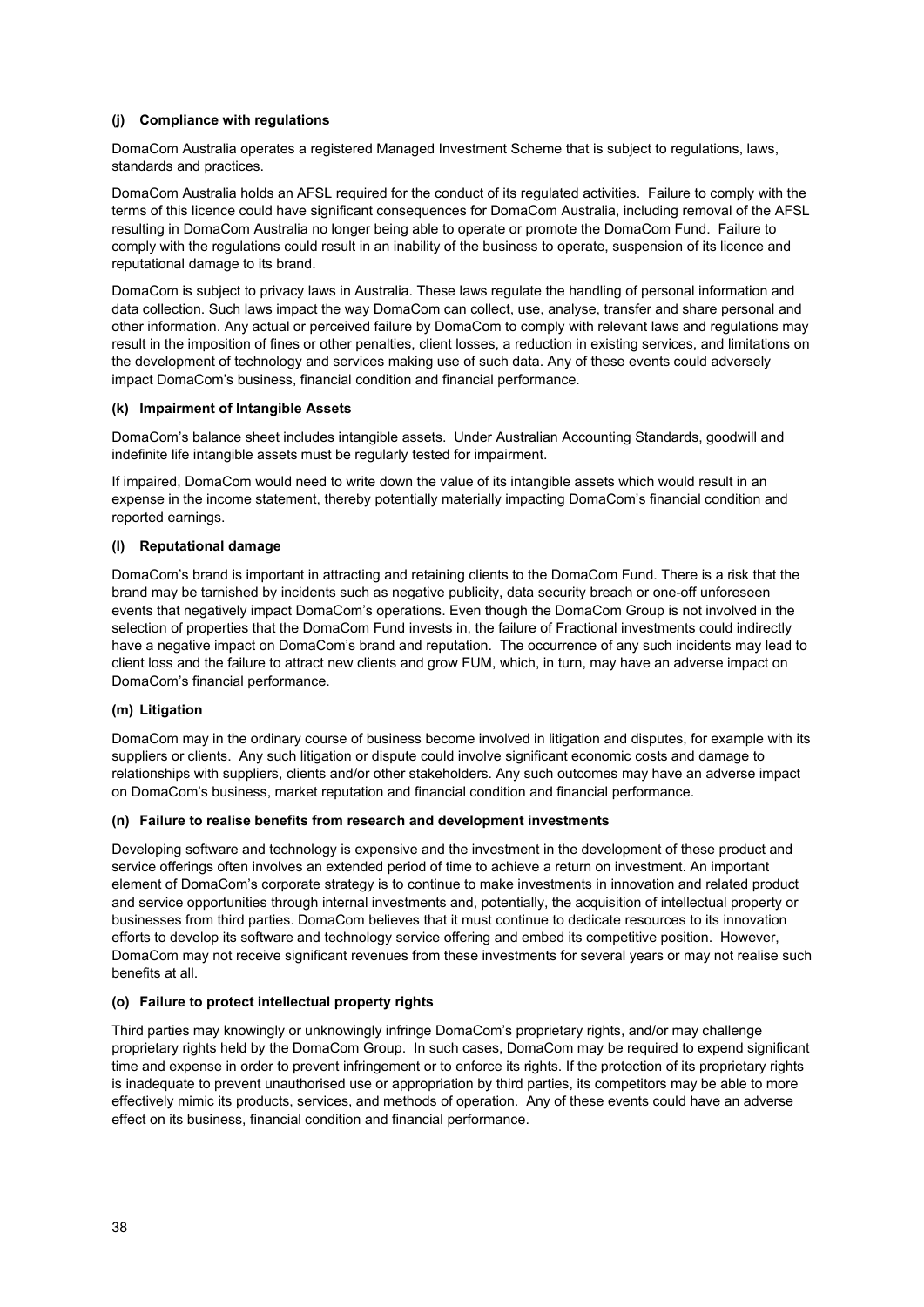#### **(p) Infringement of third-party intellectual property rights**

DomaCom may receive notices from third parties claiming infringement of their intellectual property rights and/or breach of its agreements with them. DomaCom cannot assure Applicants that such claims may not arise, including from its competitors, or that such claims may not require protracted negotiation, including litigation, to resolve, or the payment of monetary damages or the satisfaction of indemnification obligations in its agreements with suppliers. In addition, such claims may increase as DomaCom continues to grow and enter new markets. In such cases, if a determination was made that DomaCom had infringed such third-party rights, DomaCom's business and financial condition may be adversely affected.

#### **(q) Failure to execute the planned growth strategy**

DomaCom's growth strategy is focused on growing the number of members of the DomaCom Fund and the value of FUM. To the extent DomaCom is not able to execute its strategy, its business and growth prospects may be adversely impacted. This in turn could impact its financial position.

### <span id="page-38-0"></span>**7.3. General risks**

#### **(a) Price of shares**

The Shares are subject to general market risks applicable to all securities listed on a stock exchange. This may result in fluctuations in the Share price that are not explained by the performance of the Company.

The price at which Shares are quoted on the ASX may increase or decrease due to a number of factors, some of which may not relate directly or indirectly to the Company's performance or prospects.

There is no assurance that the price of the Shares will increase in the future, even if the Company's financial position or performance improve.

Some of the factors which may affect the price of the Shares include:

- fluctuations in the domestic and international markets for listed stocks;
- general economic conditions, including interest rates, inflation rates, exchange rates, commodity and oil prices or changes to government;
- fiscal, monetary or regulatory policies, legislation or regulation;
- inclusion in or removal from market indices;
- the nature of the markets in which the Company operates;
- general operational and business risks;
- variations in sector performance, which can lead to investors exiting one sector to prefer another; and
- initiatives by other sector participants which may lead to investors switching from one stock to another.

#### **(b) General economic conditions**

Deterioration of general economic conditions may also affect the Company's business operations, and the consequent returns from an investment in Shares.

#### **(c) Insurance**

No assurance can be given that the Company will obtain insurance cover for all risks faced by the Company or that any insurance cover it arranges will be adequate and available to cover all possible claims. The occurrence of an event that is not covered or fully covered by insurance could have a material adverse effect on the business, financial condition and results of the Company.

#### **(d) Changes to Regulations, accounting standards and taxation**

There is always a risk that a change may occur in the applicable laws and regulations, across accounting standards and within the Australian taxation regime. These changes could have an impact on DomaCom's business and in turn its share price.

#### **(e) Force majeure events**

Events may occur within or outside Australia that could impact upon global, Australian or other local economies relevant to the Company's financial performance, the operations of the Company and the price of the Shares. These events include but are not limited to acts of terrorism, an outbreak of international hostilities, fires, floods, earthquakes, labour strikes, civil wars, natural disasters, outbreaks of disease or other man-made or natural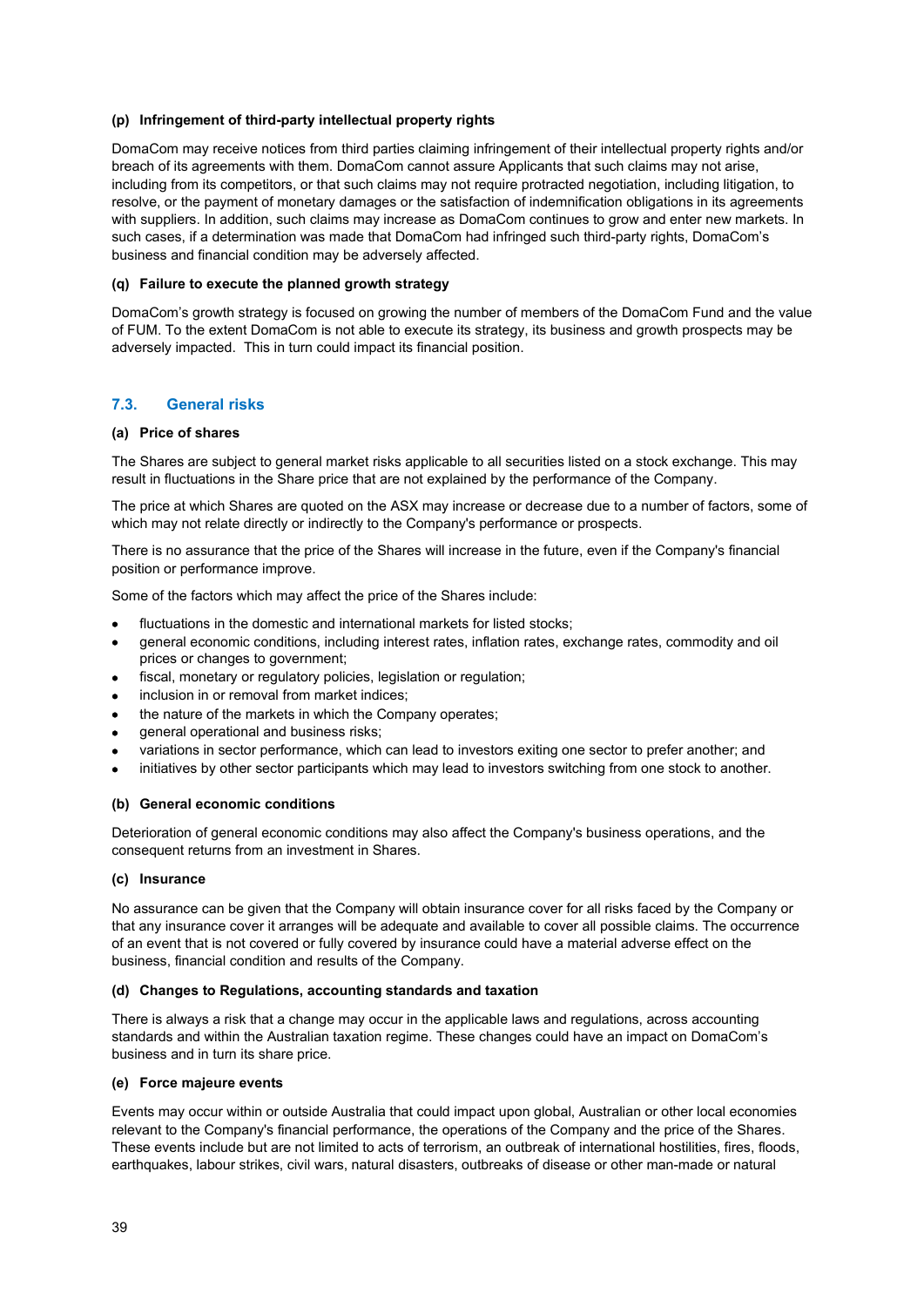events or occurrences that can have an adverse effect on the Company's ability to conduct business and its ability to achieve its goals and objectives.

## **(f) Shareholder dilution**

In the future, the Company may elect to issue further Shares in connection with fundraisings, including to raise proceeds for acquisitions. While the Company will be subject to the constraints of the Listing Rules regarding the percentage of its capital it is able to issue within a 12-month period (other than where exceptions apply), Shareholders may be diluted as a result of such fundraisings.

### **(g) Liquidity of shares**

There can be no guarantee that there will be an active market in DomaCom Shares and therefore shareholders may have an inability to sell their shares and realise their investment in the Company.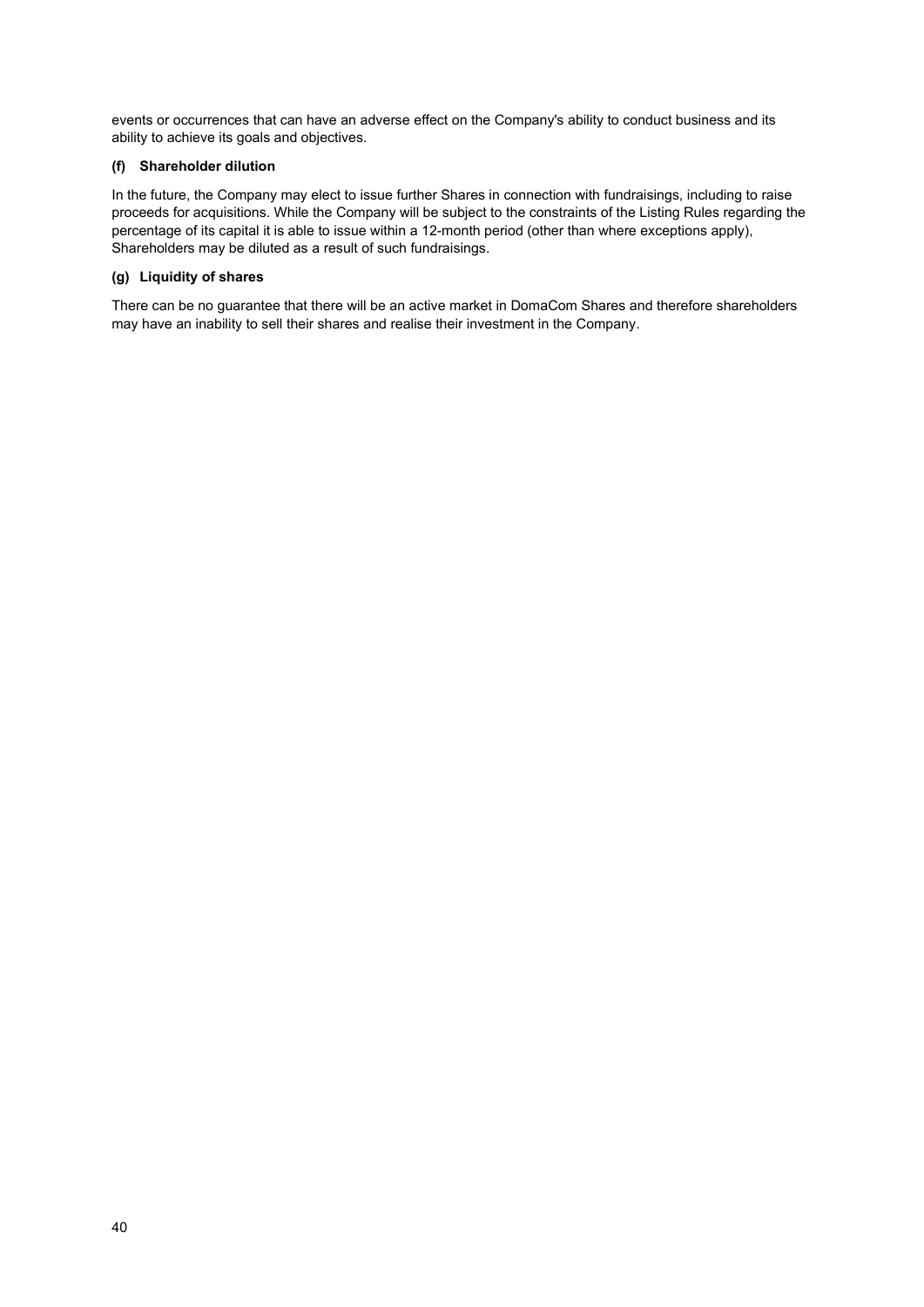## <span id="page-40-1"></span><span id="page-40-0"></span>**8.1. Directors' interests**

#### **Holding of Shares**

Relevant interests in Shares held by Directors the date of this Prospectus are set out in the table below:

| <b>Director</b>              | <b>Number of Shares held</b><br>(as at the date of this<br><b>Prospectus)</b> | <b>Voting power in Shares</b><br>(as at the date of this<br><b>Prospectus)</b> |
|------------------------------|-------------------------------------------------------------------------------|--------------------------------------------------------------------------------|
| <b>Grahame Evans</b>         | 1,232,957                                                                     | 0.4%                                                                           |
| <b>Arthur Naoumidis</b>      | 14,201,094                                                                    | 4.6%                                                                           |
| David Archbold               | 464,837                                                                       | 0.2%                                                                           |
| Peter Church OAM             | 222,178                                                                       | 0.1%                                                                           |
| Ross Laidlaw                 | 2,308,166                                                                     | 0.8%                                                                           |
| Matthew Roberts <sup>1</sup> |                                                                               |                                                                                |
| George Paxton                |                                                                               |                                                                                |
| Hilal Yassine <sup>2</sup>   |                                                                               |                                                                                |

No options or performance rights were held by any of the Directors at the date of this Offer Document.

<sup>1</sup> Matthew Roberts is deemed to have an interest in 54,220,850 ordinary shares held by Halo Investment Co Pty Limited

2 Hilal Yassine is deemed to have a beneficial interest in 8,333,333 ordinary shares held by FQC Fintech Pty Limited

#### <span id="page-40-2"></span>**8.2. Potential effect on control of the Company**

As at the date of this Prospectus, Halo Investment Co Pty Ltd, a company associated with Mr Matt Roberts and Mr George Paxton, holds 54,220,850 Existing Shares (representing 17.7% of the Company's issued capital). The holding of Halo Investment Co Pty Ltd will not increase as a result of the Entitlement Offer or the Variation of Terms of Convertible Notes.

Halo Investment Co Pty Ltd is applying for 3,052,969 Shares under the Private Placement that will change its holding to 57,273,819, representing 17.0% of the Company's issued capital, 14.4% of the Company's issued capital if the Entitlement Offer is fully subscribed, and 16.7% of the Company's issued capital if the Entitlement Offer is 10% subscribed.

As at the date of this Prospectus, FQC Fintech 2 Pty Ltd, a company associated with Mr Hilal Yassine, holds 44,166,666 Existing Shares (representing 14.4% of the Company's issued capital). The holding of FQC Fintech 2 Pty Ltd will not increase as a result of the Placement, Entitlement Offer or the Variation of Terms of Convertible Notes.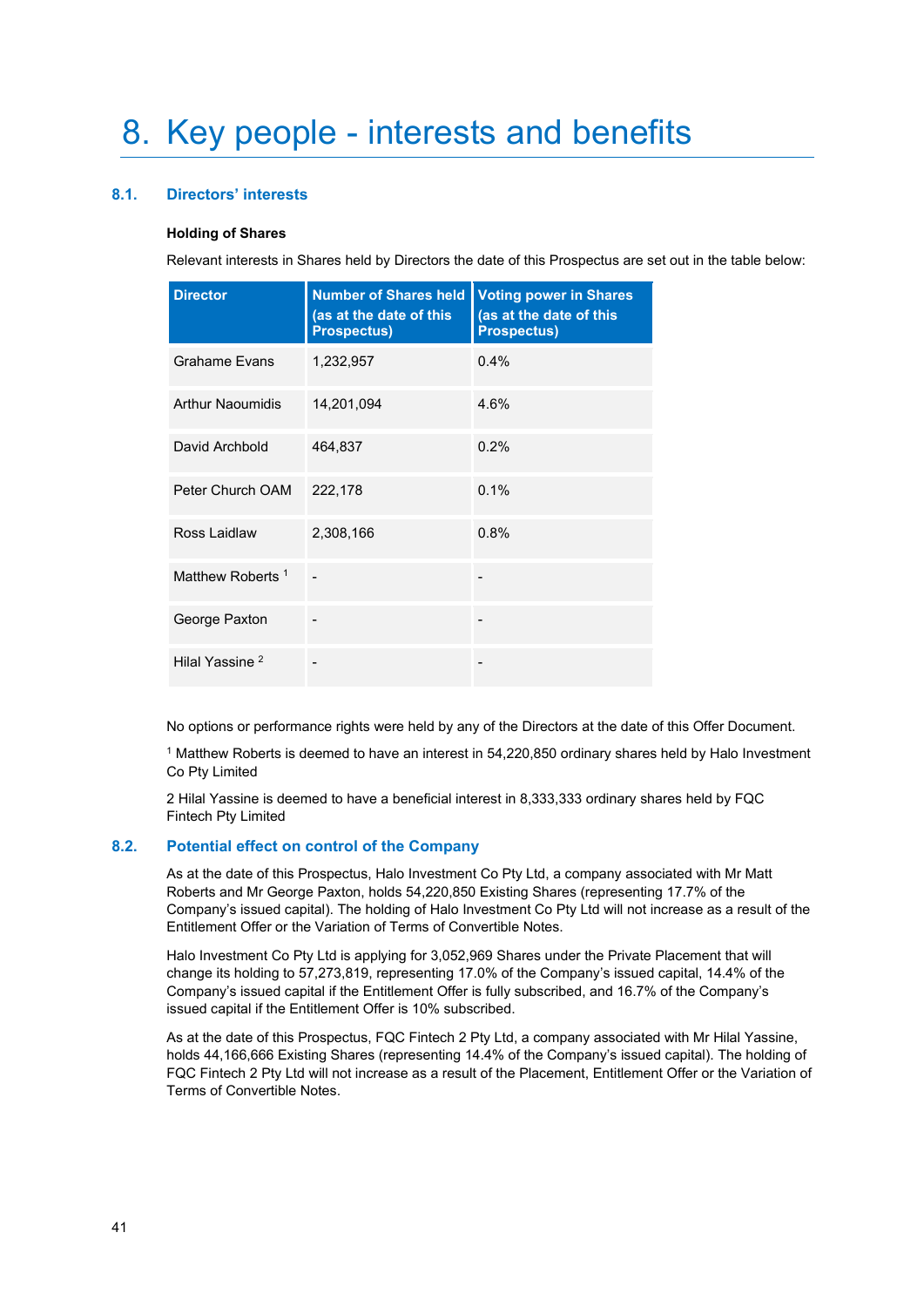#### <span id="page-41-0"></span>**8.3. Interests of experts and advisers**

Except as disclosed in this Prospectus, no:

- (a) person named in this Prospectus as performing a function in a professional, advisory or other capacity in connection with the preparation or distribution of the Prospectus;
- (b) promoter of DomaCom; or
- (c) broker to the Entitlement Offer, Private Placement or Variation of Terms of Convertible Notes,

(each a **relevant person**) holds, at the time of lodgement of this Prospectus with ASIC, or has held in the two years before lodgement of this Prospectus with ASIC, an interest in:

- (a) the formation or promotion of DomaCom; and
- (b) the Entitlement Offer, the Private Placement or the Variation of Terms of Convertible Notes.

Except as set out in this Prospectus, no one has paid or agreed to pay any amount or given or agreed to give any benefit for services provided by a relevant person in connection with the formation or promotion of DomaCom or the Entitlement Offer, the Private Placement or the Variation of Terms of Convertible Notes. The amounts below are exclusive of GST.

Hall & Wilcox has acted as Australian legal adviser to DomaCom in connection with the Entitlement Offer. DomaCom has agreed to pay approximately \$35,000 (excluding GST and disbursements) for legal services in connection with the Entitlement Offer to the date of this Prospectus. Further amounts may be paid to Hall & Wilcox in accordance with its usual time-based charges.

## <span id="page-41-1"></span>9. Additional information

#### <span id="page-41-2"></span>**9.1. Tax status**

The Company is taxed as an Australian tax resident public company for the purpose of Australian income tax law.

## <span id="page-41-3"></span>**9.2. Nature of this Prospectus**

Having been admitted to Official Quotation in 2016, Shares in DomaCom have been continuously quoted for more than three months prior to the date of this Prospectus.

As a result of this, this Prospectus is a "transaction-specific prospectus" for continuously quoted securities to which the special content rules under section 713 of the Corporations Act apply.

In general terms, a transaction specific prospectus is only required to contain information in relation to the effect of the issue of securities on a company and the rights and liabilities attaching to the securities. It is not necessary to include general information in relation to all of the assets and liabilities, financial position, profits and losses or prospects of the issuing company.

As an ASX-listed company, DomaCom has provided the ASX with a substantial amount of information regarding its activity and that information is publicly available on the ASX market announcements platform. The Prospectus is intended to be read in conjunction with that publicly available information. You should therefore review and have regard to all other publicly available information before making a decision of whether or not to invest.

Information that is already in the public domain has not been reported in this Prospectus other than that which is considered necessary to make this Prospectus complete.

#### <span id="page-41-4"></span>**9.3. Reporting and disclosure obligations**

DomaCom is a "disclosing entity" (as defined in section 111AC of the Corporations Act) for the purposes of section 713 of the Corporations Act. As such, DomaCom is subject to the regime of continuous disclosure and periodic reporting requirements.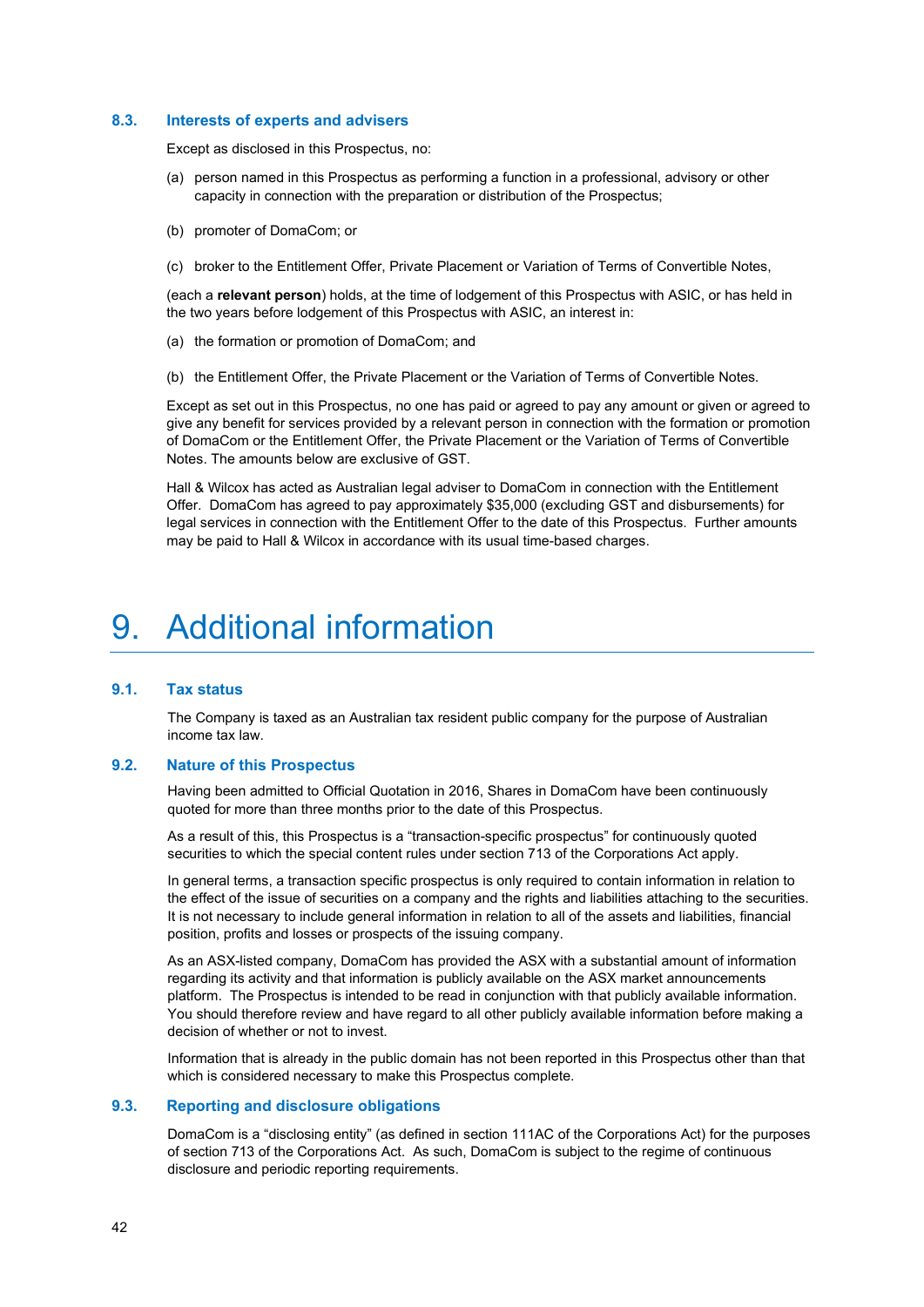As a listed company, DomaCom is subject to the ASX Listing Rules, which (in addition to the Corporations Act) require continuous disclosure to the market of any information possessed by DomaCom which a reasonable person would expect to have a material effect on the price or value of its Shares (subject to certain exceptions).

In accordance with the Corporations Act and the ASX Listing Rules, DomaCom is required to prepare and lodge with ASIC and the ASX yearly and half-yearly financial reports.

## <span id="page-42-0"></span>**9.4. Availability of other documents**

The ASX maintains files containing publicly disclosed information about all listed companies. DomaCom's file is available for inspection at the ASX during normal working hours, and DomaCom's announcements may be viewed on the ASX website [\(www.asx.com.au\)](http://www.asx.com.au/). In addition, documents lodged by, or in relation to DomaCom, with ASIC may be obtained from, or inspected at, an ASIC office.

DomaCom will provide a copy of any of the following documents, free of charge, to any investor who so requests during the application period under this Prospectus:

- (a) the annual financial report for the year ended 30 June 2020;
- (b) the half year financial report for the half-year ended 31 December 2020; and
- (c) any other document used to notify the ASX of information relating to DomaCom under the continuous disclosure provisions of the Listing Rules and the Corporations Act before lodgement of this Prospectus with ASIC.

Details of documents lodged by DomaCom with ASX since the date of lodgement of DomaCom's latest annual financial report and before the lodgement of this Prospectus with ASIC are set out in the table below.

| Date       | <b>Description of Announcement</b>                          |
|------------|-------------------------------------------------------------|
| 26/7/2021  | Appendix 4C - quarterly                                     |
| 26/7/2021  | DomaCom Quarterly Activity Report                           |
| 23/7/2021  | Proposed issue of securities - DCL                          |
| 23/7/2021  | Update on Secured Convertible Notes                         |
| 13/07/2021 | Proposed Issue of Securities - DCL                          |
| 13/07/2021 | Update on ASX Suspension and Proposed Capital Raise         |
| 22/06/2021 | DomaCom Investor Presentation                               |
| 18/06/2021 | Response to ASX Query Letter                                |
| 16/06/2021 | DomaCom Option Expiry                                       |
| 16/06/2021 | Notification of cessation of securities - DCL               |
| 16/06/2021 | Resignation of Director                                     |
| 11/05/2021 | <b>Voluntary Suspension</b>                                 |
| 07/05/2021 | <b>Trading Halt</b>                                         |
| 07/05/2021 | Pause in Trading                                            |
| 30/04/2021 | DomaCom Quarterly Activity Report                           |
| 30/04/2021 | Appendix 4C - quarterly                                     |
| 26/04/2021 | DomaCom AustAgri Social Media Posts                         |
| 01/04/2021 | DomaCom nears completion of AustAgri transaction            |
| 30/03/2021 | <b>Investor Presentation March 2021</b>                     |
| 18/03/2021 | Appendix 3X Initial Director's Interest Notice              |
| 17/03/2021 | Appointment of New Director to the Board of DomaCom Limited |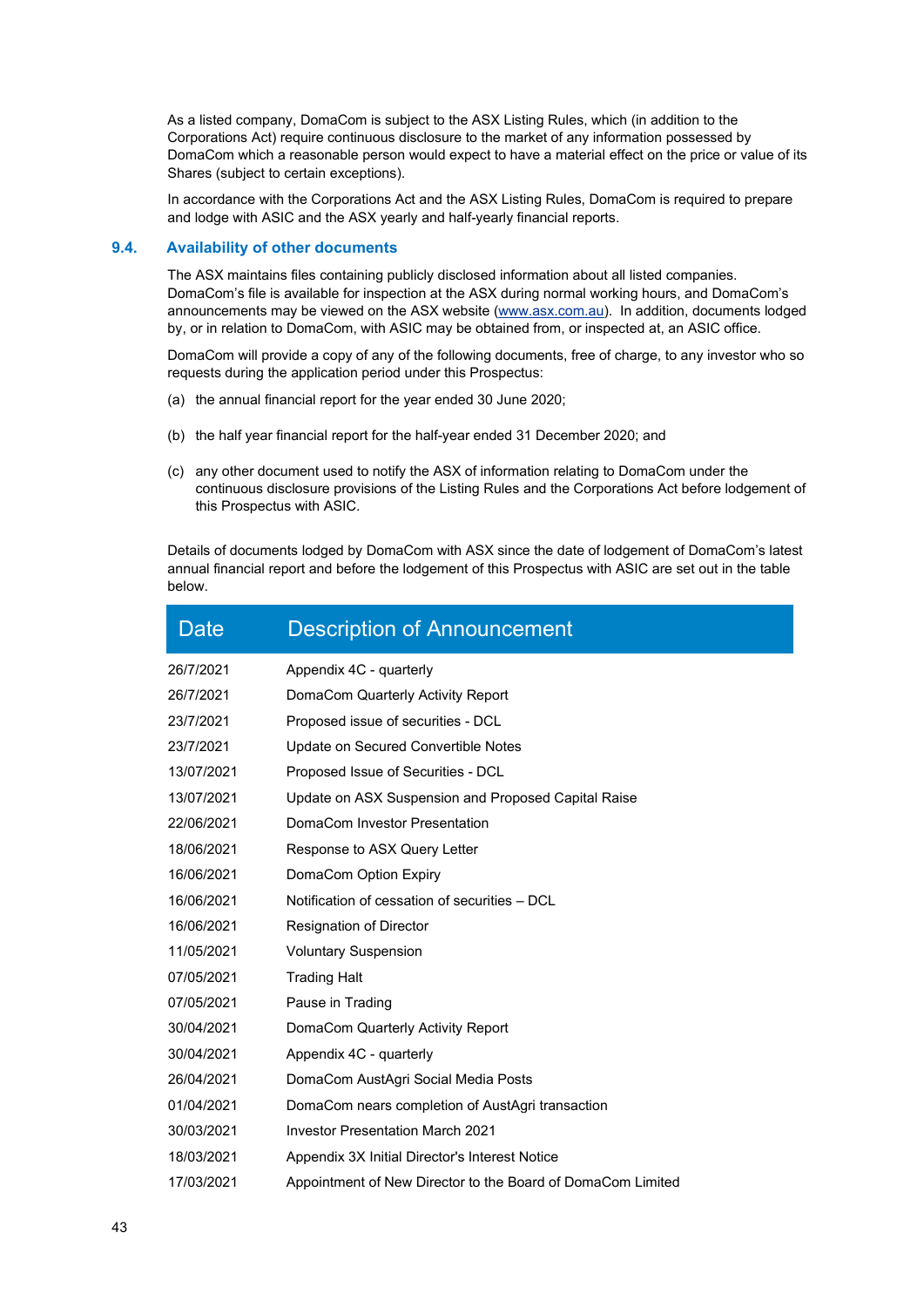| <b>Date</b> | <b>Description of Announcement</b>                            |
|-------------|---------------------------------------------------------------|
| 02/03/2021  | DomaCom completes integration with BGL                        |
| 26/02/2021  | AustAgri transaction update                                   |
| 26/02/2021  | Appendix 4D & Half Year Financial Report - 31 December 2020   |
| 28/01/2021  | Appendix 4C - quarterly                                       |
| 28/01/2021  | DomaCom Quarterly Activity Report                             |
| 25/01/2021  | Expiry of unlisted options                                    |
| 21/12/2020  | AustAgri transaction update                                   |
| 18/12/2020  | DomaCom-Crescent Group Shariah-compliant financing solution   |
| 10/12/2020  | Appendix 2A - share issue under LTIP                          |
| 02/12/2020  | Results of Annual General Meeting                             |
| 02/12/2020  | Chairman and CEO Presentation to AGM                          |
| 02/12/2020  | Impact of Retirement Income Review                            |
| 09/11/2020  | DomaCom partners with BlueCHP to deliver affordable housing   |
| 29/10/2020  | DomaCom Quarterly Activity Report                             |
| 29/10/2020  | Appendix 4C - quarterly                                       |
| 28/10/2020  | Notice of Annual General Meeting / Proxy Form                 |
| 21/10/2020  | <b>Results of Extraordinary Meeting</b>                       |
| 16/10/2020  | Form 604 - Change in interests of substantial holder          |
| 16/10/2020  | Form 605 - Ceasing to be a substantial holder                 |
| 15/10/2020  | Form 604 - Change in interests of substantial holder          |
| 09/10/2020  | <b>Cleansing Notice</b>                                       |
| 08/10/2020  | Appendix 2A - Application for Quotation                       |
| 29/09/2020  | Form 604 - Change in interests of substantial holder          |
| 29/09/2020  | Appendix 3Y - Change of Director's Interest Notice            |
| 16/09/2020  | Notice of Extraordinary General Meeting / Proxy Form          |
| 15/09/2020  | Stockbroker Presentation September 2020                       |
| 07/09/2020  | Notice of initial substantial holder                          |
| 04/09/2020  | <b>Cleansing Notice</b>                                       |
| 04/09/2020  | Appendix 2A - Application for Quotation                       |
| 04/09/2020  | <b>Reinstatement to Official Quotation</b>                    |
| 04/09/2020  | Proposed issue of Securities - DCL                            |
| 04/09/2020  | Proposed issue of Securities - DCL                            |
| 04/09/2020  | Proposed issue of Securities - DCL                            |
| 04/09/2020  | \$3.6m Placement as part of \$16.6m Recapitalisation Proposal |

All documents are available on DomaCom's website [\(www.domacom.com\)](http://www.domacom.com/) and on the ASX website [\(www.asx.com.au\)](http://www.asx.com.au/).

All requests for copies of the above documents should be addressed to:

Attn: Mr Philip Chard, Company Secretary, DomaCom Limited, Level 6, 99 Queen Street, Melbourne VIC 3000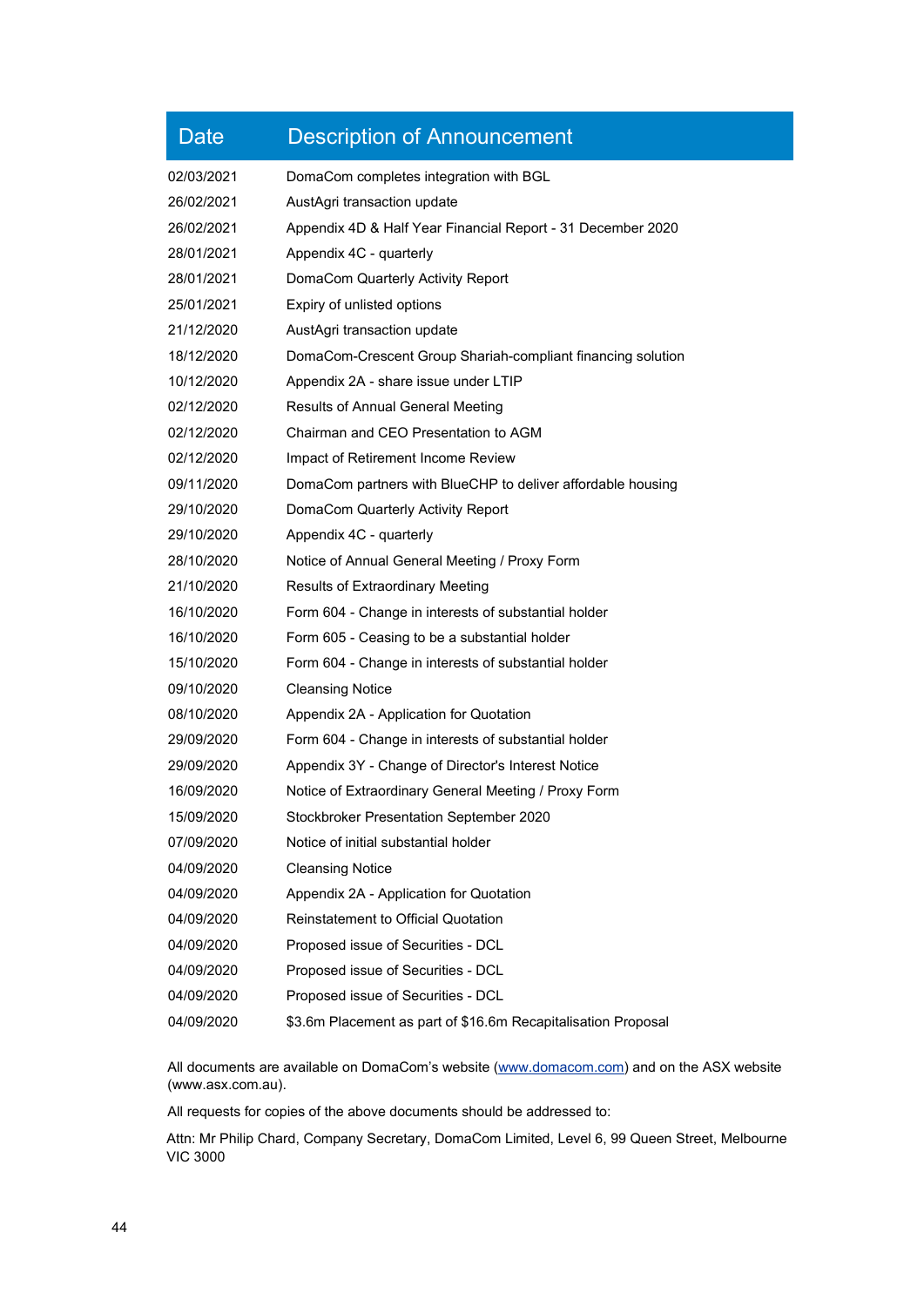#### <span id="page-44-0"></span>**9.5. Rights and liabilities attaching to Convertible Notes**

The rights and liabilities attaching to the Convertible Notes are set out in Section 4.

#### <span id="page-44-1"></span>**9.6. Rights and liabilities attaching to Shares**

The rights and liabilities attaching to ownership of Shares arise from a combination of the Constitution, statute, the ASX Listing Rules and general law. A summary of the significant rights, liabilities and obligations attaching to the Shares and a description of other material provisions of the Constitution are set out below. This summary is not exhaustive nor does it constitute a definitive statement of the rights and liabilities of Shareholders.

#### **Voting at a general meeting**

At a general meeting of DomaCom, every Shareholder present in person or by proxy, representative or attorney has one vote on a show of hands and, on a poll, one vote for each fully paid Share held by that Shareholder.

#### **Meetings of members**

Each Shareholder is entitled to receive notice of, attend and vote at, general meetings of DomaCom and to receive all notices, accounts and other documents required to be sent to Shareholders under the Constitution, the Corporations Act and the Listing Rules.

#### **Dividends**

The Board may from time to time resolve to pay dividends to Shareholders and fix the amount of the dividend, the time for determining entitlements to the dividend and the timing and method of payment.

#### **Transfer of Shares**

Subject to the Constitution, Shares may be transferred by a proper transfer effected in accordance with the ASX Settlement Operating Rules, by a written instrument of transfer which complies with the Constitution or by any other method permitted by the Corporations Act, the Listing Rules or the ASX Settlement Operating Rules.

The Board may refuse to register a transfer of Shares where permitted to do so under the Corporations Act, the Listing Rules or the ASX Settlement Operating Rules. The Board must refuse to register a transfer of Shares when required to by the Corporations Act, the Listing Rules or the ASX Settlement Operating Rules.

#### **Issue of further shares**

Subject to the Corporations Act, the Listing Rules and the ASX Settlement Operating Rules and any rights and restrictions attached to a class of shares, DomaCom may issue, or grant options in respect of, or otherwise dispose of further shares on such terms and conditions as the Directors resolve.

#### **Winding up**

If DomaCom is wound up, then subject to the Constitution and any special resolution or preferential rights or restrictions attached to a class of shares, any surplus must be divided among DomaCom's members in the proportions which the amount paid and payable (including amounts credited) on the shares of a member is of the total amount paid and payable (including amounts credited) on the shares of all members of the Company.

#### **Variation of class rights**

At present, DomaCom's only class of shares on issue is ordinary shares. Subject to the Corporations Act and the terms of issue of a class of shares, the rights attaching to any class of shares may be varied or cancelled:

- (a) with the consent in writing of the holders of three-quarters of the issued shares included in that class; or
- (b) by a special resolution passed at a separate meeting of the holders of the issued shares included in that class.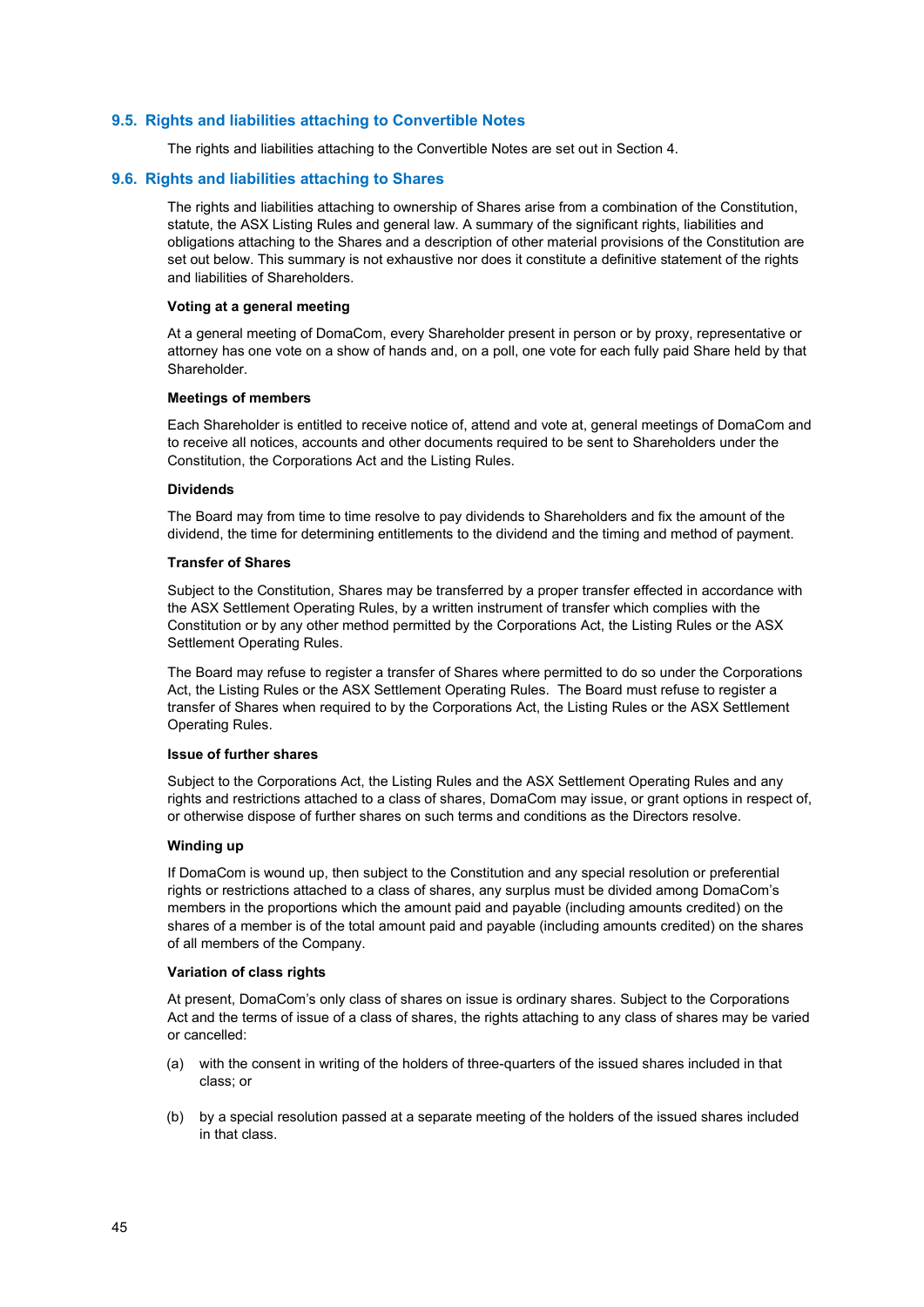In either case, in accordance with the Corporations Act, the holders of not less than 10% of the votes in the class of shares, the rights of which have been varied or cancelled, may apply to a court of competent jurisdiction to exercise its discretion to set aside such variation or cancellation.

#### **Directors – appointment**

Under the Constitution, the minimum number of Directors that may comprise the Board is 3 and the maximum is 9. The Directors may appoint a Director to fill a casual vacancy on the Board or in addition to the existing Directors, who will then hold office until the next annual general meeting of DomaCom.

#### **Directors – voting**

Questions arising at a meeting of the Board will be decided by a majority of votes of the Directors present at the meeting and entitled to vote on the matter. In the case of an equality of votes on a resolution, the chairperson of the meeting has a casting vote.

#### **Directors – remuneration**

The Directors (excluding Executive Directors) are to be paid out of the funds of DomaCom as remuneration for their services as Directors, as determined by the DomaCom in general meeting.

The Constitution also makes provision for:

- (a) any director who devotes special attention to the business of DomaCom, or who otherwise performs services which in the opinion of the Board of Directors are out of scope of the ordinary duties of a Director, or who at the request of the Board engages in any journey on the business of the Company. may be paid extra remuneration as determined by the Board of Directors; and
- (b) Directors may also be reimbursed for expenses reasonably incurred in attending to DomaCom affairs, including expenses associated with reasonable travel, accommodation and other expenses incurred by the Directors in attending meetings of DomaCom or the Board of Directors or while engaged on the business of DomaCom.

#### **Indemnities**

DomaCom, to the extent permitted by law, indemnifies each Director, company secretary and executive officer against any liability incurred by that person as an officer of DomaCom, and reasonable legal costs incurred by that person in defending an action for a liability of that person. DomaCom, to the extent permitted by law, may make a payment (whether by way of an advance, loan or otherwise) to a Director in respect of legal costs incurred by that person in defending an action for a liability of that person.

DomaCom, to the extent permitted by law, may pay, or agree to pay, a premium for a contract insuring any Director against any liability incurred by that person as an officer of DomaCom and legal costs incurred by that person in defending an action for a liability of that person.

#### **Amendment**

The Constitution may be amended only by special resolution passed by at least three-quarters of the Shareholders present (in person or by proxy) and entitled to vote on the resolution at a general meeting of DomaCom. DomaCom must give at least 28 days written notice of a general meeting.

#### <span id="page-45-0"></span>**9.7. ASX and ASIC**

DomaCom has not obtained any ASIC relief from compliance with the Corporations Act or waivers from ASX from the application of the Listing Rules in connection with this Entitlement Offer.

### <span id="page-45-1"></span>**9.8. Representations by acceptance of Entitlement Offer**

By completing and returning your personalised Entitlement and Acceptance Form or making a payment by BPAY® as outlined in section [2,](#page-19-0) you will be deemed to have represented to DomaCom that you are an Eligible Retail Shareholder and:

- (a) acknowledge that you have read and understand this Prospectus and your personalised Entitlement and Acceptance Form in their entirety;
- (b) agree to be bound by the terms of the Entitlement Offer, the provisions of this Prospectus, and DomaCom's Constitution;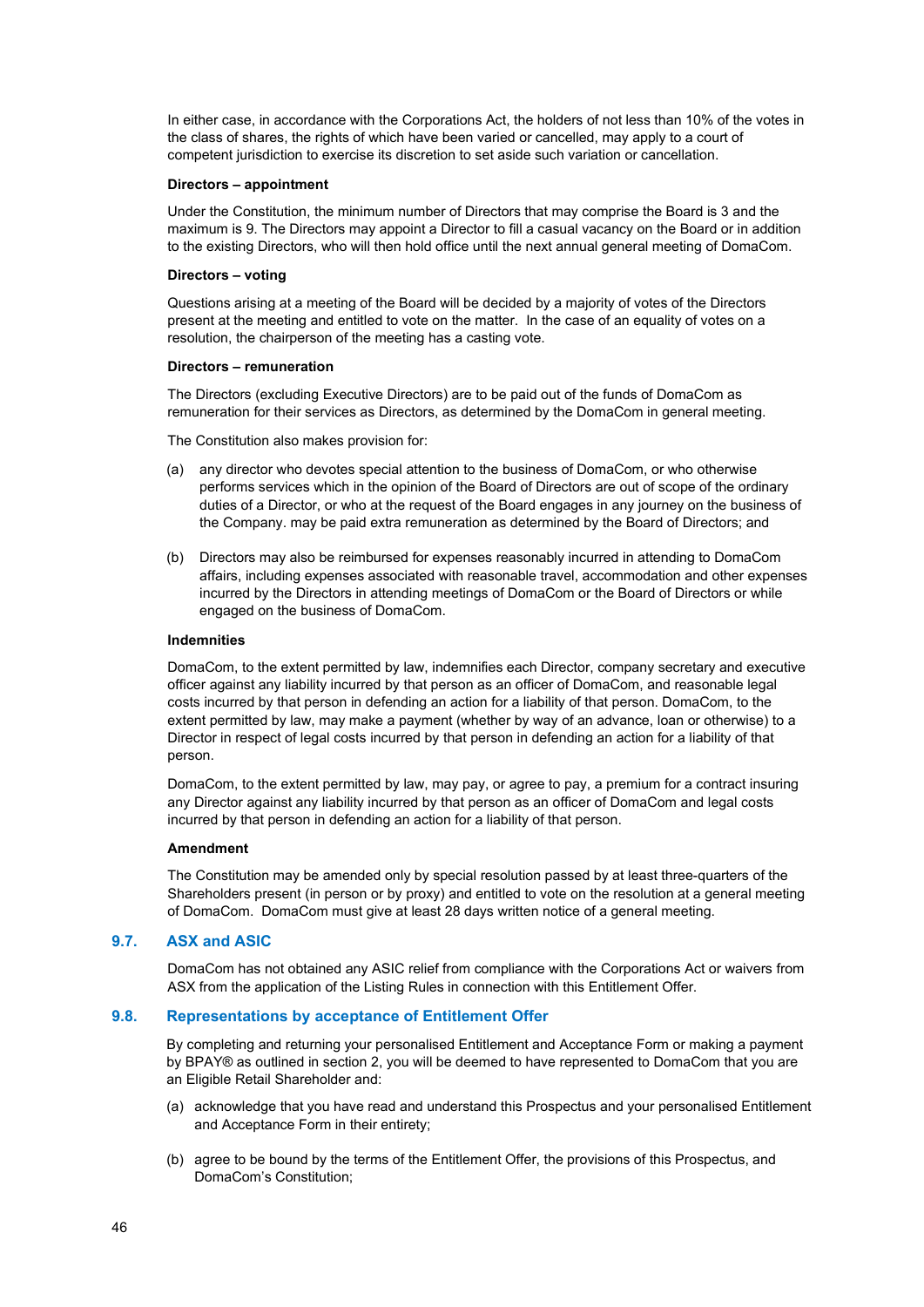- (c) authorise DomaCom to register you as the holder(s) of Shares issued under the Entitlement Offer allotted to you;
- (d) declare that all details and statements in the personalised Entitlement and Acceptance Form are complete and accurate;
- (e) declare you are over 18 years of age and have full legal capacity and power to perform all of your rights and obligations under the personalised Entitlement and Acceptance Form;
- (f) acknowledge that once DomaCom receives your personalised Entitlement and Acceptance Form or any payment of Application Monies via BPAY®, you may not withdraw your application or funds provided except as allowed by law;
- (g) agree to apply for and be issued up to the number of Shares specified in the personalised Entitlement and Acceptance Form, or for which you have submitted payment of any Application Monies via BPAY®, at the Offer Price per New Share;
- (h) authorise DomaCom, the Share Registry and their respective officers or agents to do anything on your behalf necessary for Shares to be issued to you under the Entitlement Offer, including to act on instructions of the Share Registry upon using the contact details set out in your personalised Entitlement and Acceptance Form;
- (i) acknowledge and agree that:
	- a. determination of eligibility of investors for the purposes of the Entitlement Offer is determined by reference to a number of matters, including legal and regulatory requirements, logistical and registry constraints and the discretion of DomaCom; and
	- b. DomaCom, respective related bodies corporate and affiliates, and their respective directors, officers, partners, employees and agents disclaim any duty or liability (including negligence) in respect of that determination and the exercise or otherwise of that discretion, to the maximum extent permitted by law;
- (j) if you are participating in the Entitlement Offer, declare that you were the registered holder(s) at the Record Date of the Shares indicated on the personalised Entitlement and Acceptance Form as being held by you on the Record Date;
- (k) acknowledge that the information contained in this Prospectus and your personalised Entitlement and Acceptance Form is not investment advice nor a recommendation that Shares issued under the Entitlement Offer are suitable for you given your investment objectives, financial situation or particular needs;
- (l) acknowledge the statement of risks included in section [7](#page-34-0) of this Prospectus, and that investments in DomaCom are subject to risk;
- (m) acknowledge that none of DomaCom, respective related bodies corporate and affiliates and their respective directors, officers, partners, employees, representatives, agents, consultants or advisers, guarantees the performance of DomaCom, nor do they guarantee the repayment of capital;
- (n) agree to provide (and direct your nominee or custodian to provide) any requested substantiation of your eligibility to participate in the Entitlement Offer including, in the case of participation in the Entitlement Offer, of your holding of Shares on the Record Date;
- (o) authorise DomaCom to correct any errors in your personalised Entitlement and Acceptance Form or other form provided by you;
- (p) represent and warrant (for the benefit of DomaCom, respective related bodies corporate and affiliates) that you did not receive an invitation to participate in the Entitlement Offer either directly or through a nominee, are not an Ineligible Shareholder and are otherwise eligible to participate in the Entitlement Offer;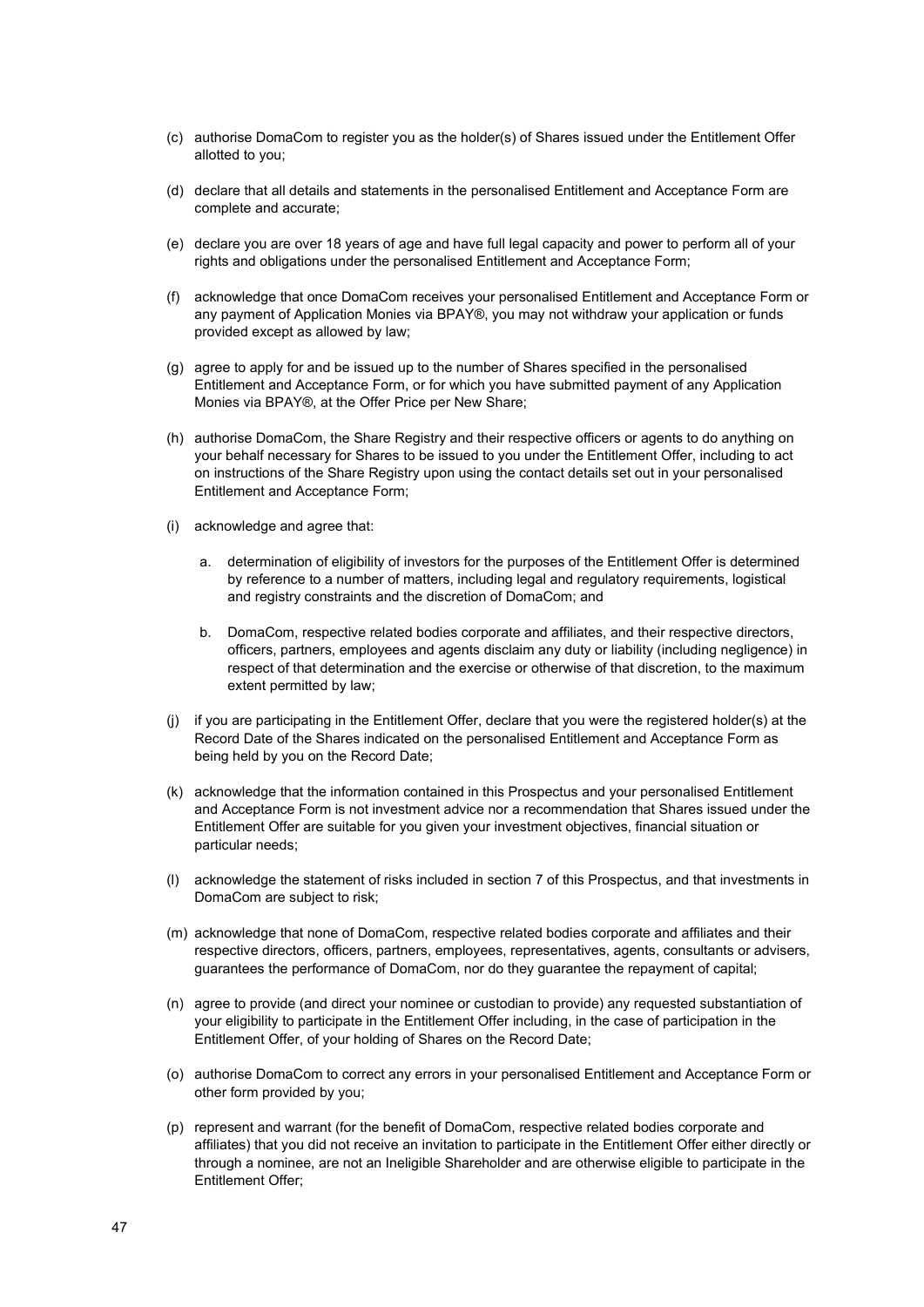- (q) represent and warrant that the law of any place does not prohibit you from being given this Prospectus and the personalised Entitlement and Acceptance Form, nor does it prohibit you from making an application for Shares under the Entitlement Offer and that you are otherwise eligible to participate in the Entitlement Offer;
- (r) represent and warrant that you are not in the United States and you are not acting for the account or benefit of a person in the United States (to the extent such person holds ordinary shares in DomaCom and is acting for the account or benefit of a person in the United States);
- (s) you understand and acknowledge that the Entitlements and the Shares under the Entitlement Offer have not been, and will not be, registered under the US Securities Act or the securities laws of any state or other jurisdiction in the United States. Accordingly, the Entitlements under the Entitlement Offer may not be issued to, taken up, or exercised by, and the Shares to be offered or sold in the Entitlement Offer may not be offered or sold to persons in the United States or persons who are acting for the account or benefit of a person in the United States (to the extent such person holds ordinary shares in DomaCom and is acting for the account or benefit of a person in the United States). You further understand and acknowledge that the Entitlements under the Entitlement Offer and the Shares under the Entitlement Offer may only be offered, sold and resold outside the United States in "offshore transactions" (as defined in Rule 902(h) under the US Securities Act) in reliance on Regulation S under the US Securities Act;
- (t) represent and warrant that you are subscribing for or purchasing Shares under the Entitlement Offer outside the United States in an "offshore transaction" (as defined in Rule 902(h) under the US Securities Act) in reliance on Regulation S under the US Securities Act;
- (u) declare that if in the future you decide to sell or otherwise transfer any Shares issued under the Entitlement Offer, you will only do so in a transaction exempt from, or not subject to, the registration requirements of the US Securities Act, including in a standard (regular way) brokered transaction on the ASX, where neither you nor any person acting on your behalf knows, or has reason to know, that the sale has been pre-arranged with, or that the purchaser is, a person in the United States, in accordance with Regulation S under the US Securities Act;
- (v) represent and warrant that you have not and will not send this Prospectus, the Entitlement and Acceptance Form, or any other materials relating to the Entitlement Offer to any person in the United States or any other country outside Australia; and
- (w) declare that if you are acting as a nominee or custodian, each beneficial holder on whose behalf you are submitting the Entitlement and Acceptance Form is resident in Australia (or in the case of a beneficial holder who is an Eligible Shareholder, Australia or New Zealand) and is not in the United States and is not acting for the benefit of a person in the United States (to the extent such person holds ordinary shares in DomaCom and is acting for the account or benefit of a person in the United States), and you have not sent this Prospectus, the Entitlement and Acceptance Form or any information relating to the Entitlement Offer to any such person.

### <span id="page-47-0"></span>**9.9. Consents**

Each party referred to as a consenting party (who are named below):

- (a) has not authorised or caused the issue of this Prospectus;
- (b) does not make, or purport to make, any statement in this Prospectus or on which a statement made in the Prospectus is based other than as specified in this section; and
- (c) to the maximum extent permitted by law, expressly disclaims and takes no responsibility for any part of this Prospectus other than a reference to its name and a statement included in this Prospectus with the consent of that party as specified in this section.

Each of the following has consented to being named in the Prospectus in the capacity as noted below and have not withdrawn such consent prior to the lodgement of this Prospectus with ASIC:

(a) Hall & Wilcox as legal adviser to DomaCom in relation to the Entitlement Offer; and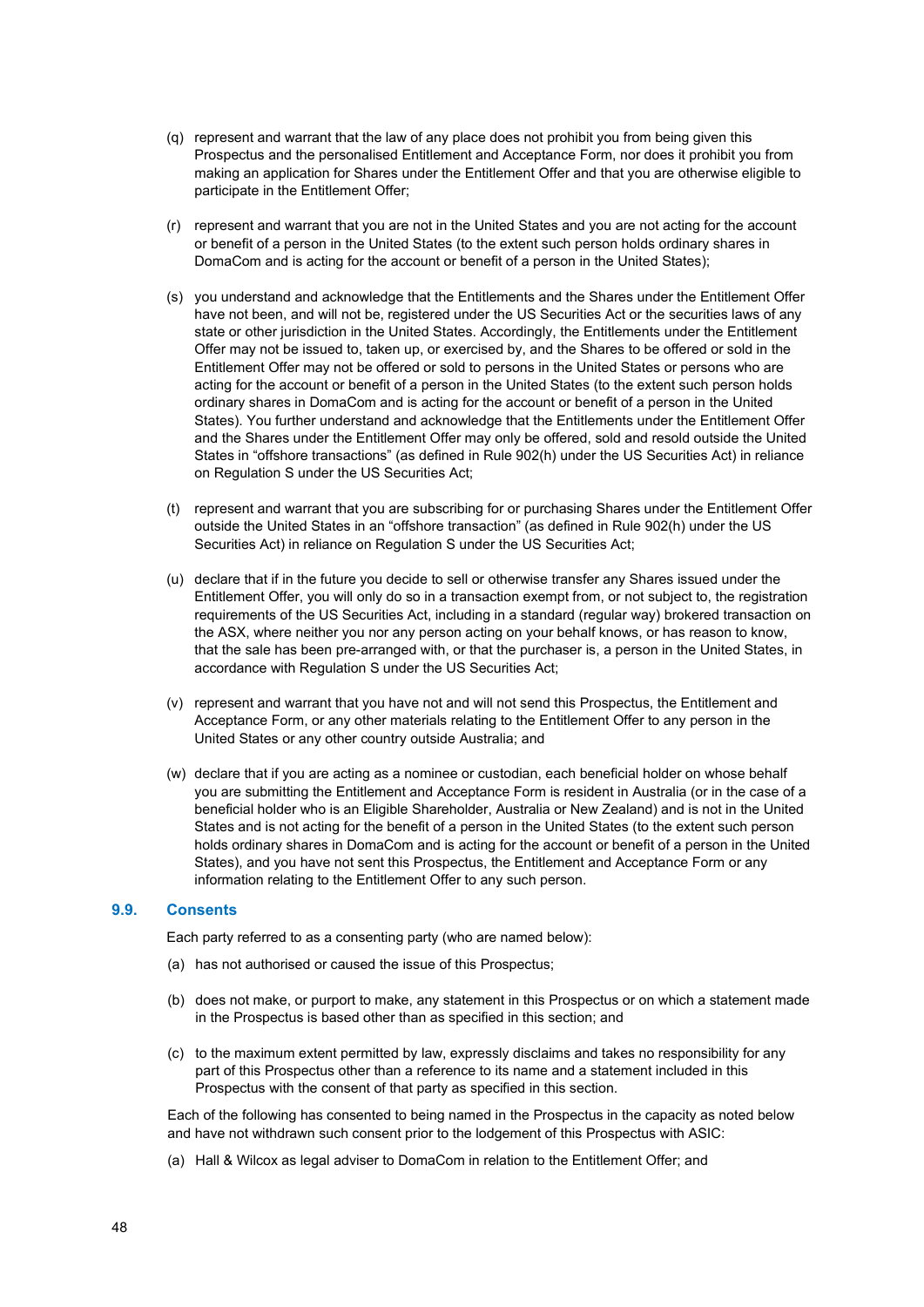(b) Boardroom Pty Limited as the Share Registry.

There are a number of persons referred to elsewhere in this Prospectus who are not experts and who have not made statements included in this Prospectus nor are there any statements made in this Prospectus on the basis of any statements made by those persons.

These persons did not consent to being named in the Prospectus and did not authorise or cause the issue of the Prospectus.

#### <span id="page-48-1"></span>**9.10. Withdrawal of Offers**

DomaCom and the Directors reserve the right to withdraw or vary all or part of the Entitlement Offer, Private Placement and Variation of Terms of Secured Convertible Notes and this Prospectus at any time prior to the issue of Shares under the Entitlement Offer.

#### <span id="page-48-0"></span>**9.11. Privacy**

As a Shareholder, DomaCom and the Share Registry have already collected certain personal information from you. If you apply for Shares under the Entitlement Offer or Private Placement, DomaCom and the Share Registry may update that personal information or collect, hold and use additional personal information about you. Such information may be used to assess your acceptance of Shares issued under the Entitlement Offer, service your needs as a Shareholder, provide facilities and services that you request and carry out appropriate administration.

To do that, DomaCom and the Share Registry may disclose your personal information, for purposes related to your shareholding, to their agents, contractors or third party service providers to whom they outsource services in order to assess your acceptance of Shares Issued under the Entitlement Offer, the Share Registry for ongoing administration of the register, printers and mailing houses for the purposes of preparation and distribution of Shareholder information and for handling of mail, or as otherwise authorised under the *Privacy Act 1988* (Cth).

Company and tax laws require some personal information to be collected. If you do not provide us with your personal information we may not be able to process your application. In most cases you can gain access to your personal information held by (or on behalf of) DomaCom or the Share Registry. DomaCom aims to ensure that the personal information it retains about you is accurate, complete and up to date. To assist with this, please contact the Share Registry if any of the details you have provided change. If you have concerns about the completeness or accuracy of the information DomaCom or the Share Registry have about you, they will take steps to correct it. You can request access to your personal information by telephoning or writing to DomaCom through the Share Registry as follows:

Boardroom Pty Limited Level 12, 225 George Street Sydney, NSW 2000 1300 737 760

#### <span id="page-48-2"></span>**9.12. Governing law**

This Prospectus and the contracts that arise from the acceptance of Entitlements for Shares under the Entitlement Offer or Private Placement are governed by the law applicable in Victoria and each applicant submits to the non-exclusive jurisdiction of the courts of Victoria.

#### <span id="page-48-3"></span>**9.13. Statement of Directors**

The issue of this Prospectus has been authorised by each Director. Each Director has consented to lodgement of this Prospectus and issue of this Prospectus and has not withdrawn that consent prior to its lodgement with ASIC.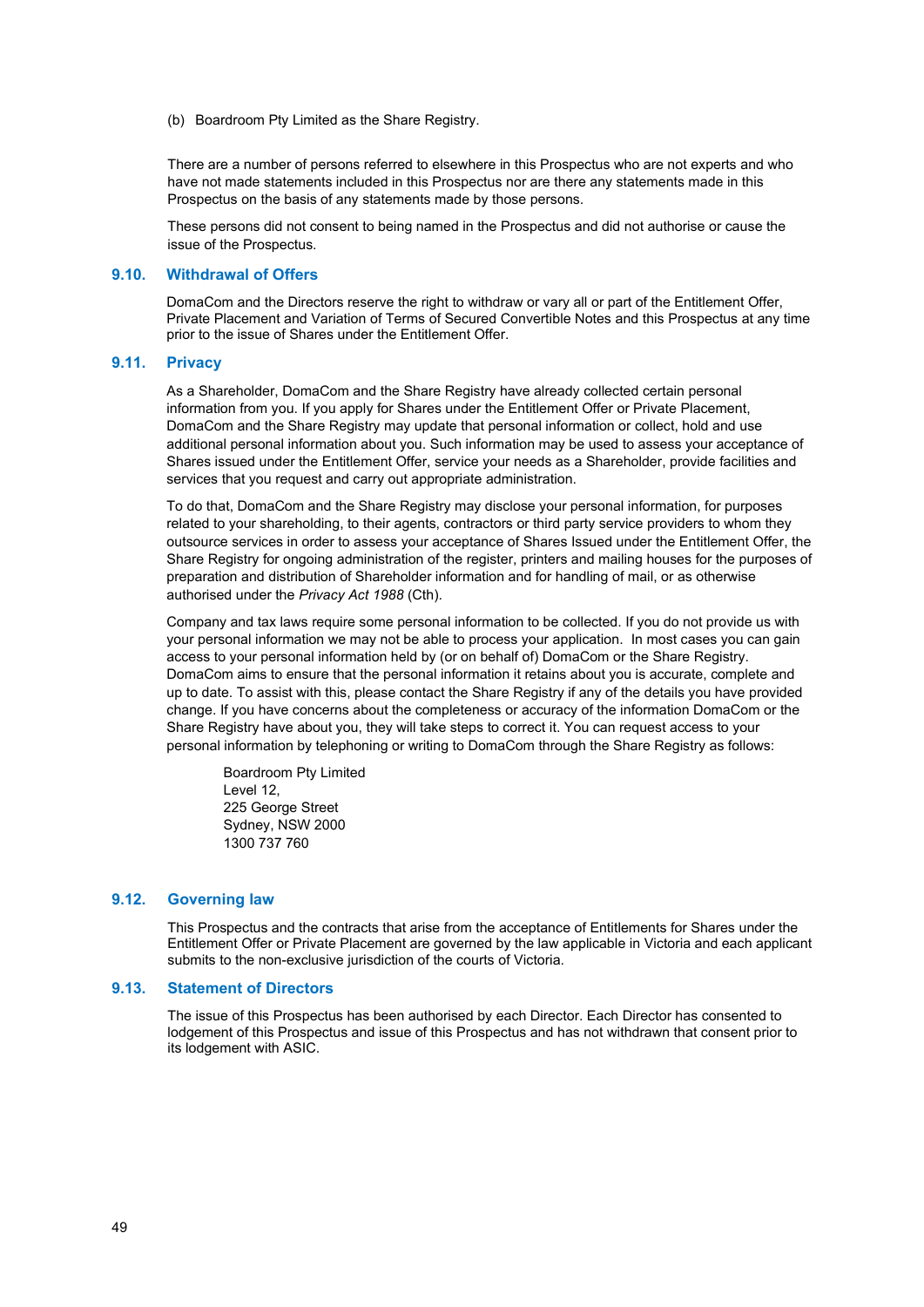#### <span id="page-49-0"></span>**9.14. Foreign selling restrictions**

This Prospectus does not constitute an offer of Shares of DomaCom in any jurisdiction in which it would be unlawful. In particular, this Prospectus may not be distributed to any person, and the Shares issued under the Entitlement Offer and Private Placement may not be offered or sold, in any country outside Australia except to the extent permitted below.

This Entitlement Offer and the Private Placement are not open to Foreign Holders on the basis that the Directors have formed the view that it is unreasonable to make an offer to those persons having regard to the number of Foreign Holders, the Shares held by Foreign Holders, and the costs of complying with the legal and regulatory requirements in the place of residence of the Foreign Holders.

#### **New Zealand**

The Shares issued under the Entitlement Offer are not being offered or sold to the public in New Zealand other than to existing shareholders of the Company with registered addresses in New Zealand to whom the offer of Shares under the Entitlement Offer is being made in reliance on the transitional provisions of the Financial Markets Conduct Act 2013 (New Zealand) and the Financial Markets Conduct (Incidental Entitlement Offers) Exemption Notice 2016 (New Zealand).

This Prospectus contains offers to Eligible Shareholders and Sophisticated and Institutional Investors of continuously quoted securities and has been prepared in accordance with section 713 of the Australian Corporations Act. This Prospectus has not been registered, filed with or approved by any New Zealand regulatory authority under the Financial Markets Conduct Act 2013 (New Zealand). This Prospectus is not a product disclosure statement under New Zealand law and is not required to, and may not, contain all the information that a product disclosure statement under New Zealand law is required to contain.

#### **United States**

This Prospectus, the investor presentation, any accompanying ASX announcement relating to the Entitlement Offer, the Entitlement and Acceptance Form, the Private Placement and the Variation of Terms of Secured Convertible Notes do not constitute an offer to sell, or a solicitation of an offer to buy, any securities in the United States or to any person who is acting for the account or benefit of any person in the United States (to the extent such person holds ordinary shares in DomaCom and is acting for the account or benefit of the person in the United States).

The Shares issued under the Entitlement Offer, the Entitlements and the Shares issued through the Private Placement have not been, and will not be, registered under the US Securities Act or the securities laws of any state or other jurisdiction of the United States. Accordingly, the Shares issued under the Entitlement Offer, the Entitlements and the Shares issued through the Private Placement may not be offered, sold, resold or otherwise transferred, directly or indirectly, in the United States or to persons acting for the account or benefit of a person in the United States (to the extent such persons hold ordinary shares in DomaCom and are acting for the account or benefit of a person in the United States).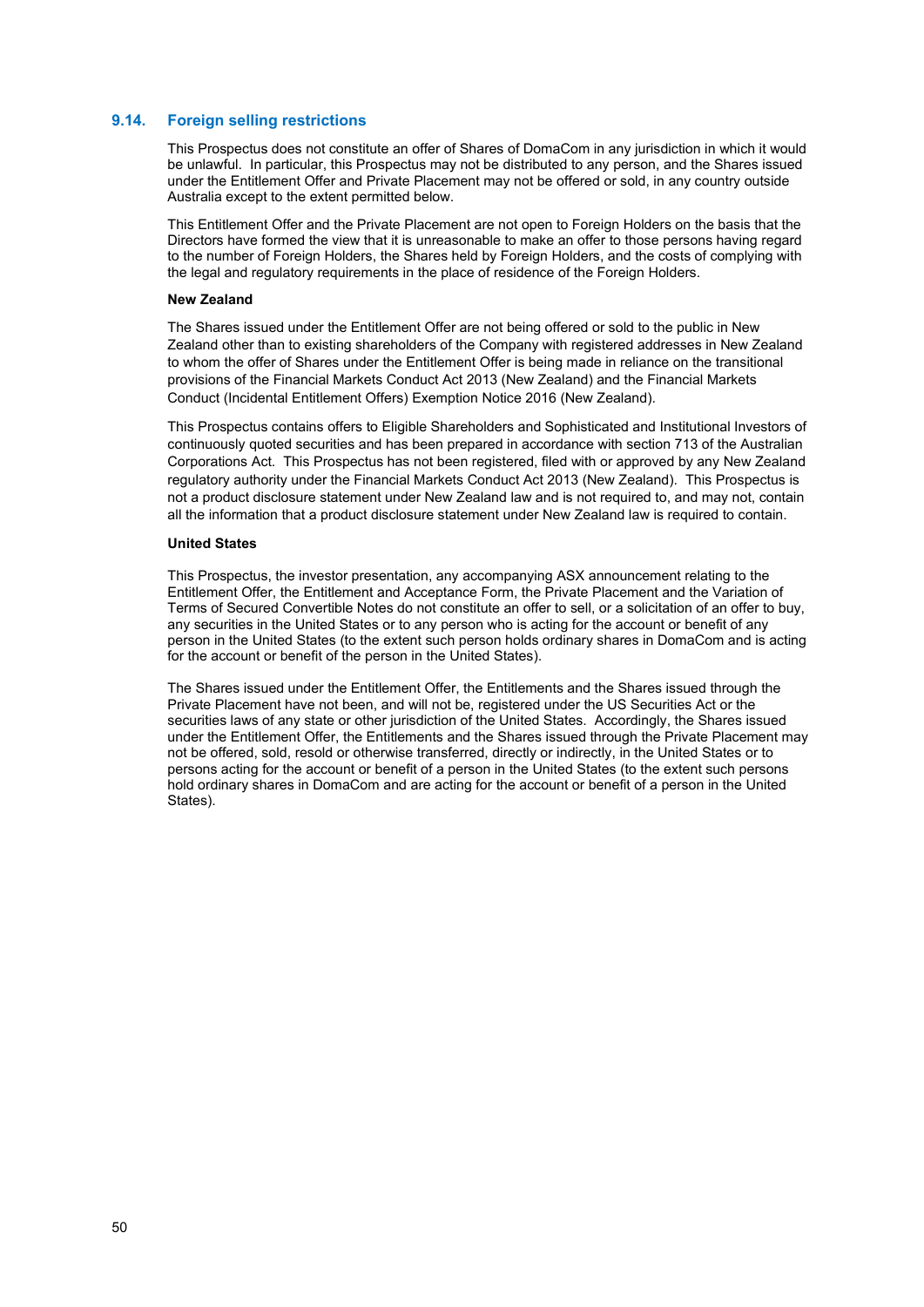## <span id="page-50-0"></span>10. Glossary

| <b>TERM</b>                                      | <b>MEANING</b>                                                                                                                                                                                                                                                                                                                                                                                                                |
|--------------------------------------------------|-------------------------------------------------------------------------------------------------------------------------------------------------------------------------------------------------------------------------------------------------------------------------------------------------------------------------------------------------------------------------------------------------------------------------------|
| \$ or A\$                                        | Australian dollars.                                                                                                                                                                                                                                                                                                                                                                                                           |
| <b>Allotment Date</b>                            | 25 August 2021                                                                                                                                                                                                                                                                                                                                                                                                                |
| <b>Applicable Law</b>                            | All laws of jurisdictions applicable to the Offer and/or DomaCom within or<br>outside Australia, including the Listing Rules and applicable policies,<br>guidelines, official directives, class orders or requests of or by any<br>Government Agency, whether or not having the force of law, expect to the<br>extent compliance is duly modified, waived or exempted in favour of a<br>person in the relevant circumstances. |
| <b>Applicant(s)</b>                              | An Eligible Shareholder or Eligible Applicant who submits a valid Application<br>pursuant to this Prospectus.                                                                                                                                                                                                                                                                                                                 |
| <b>Application(s)</b>                            | An application made to subscribe for New Shares offered under this<br>Prospectus.                                                                                                                                                                                                                                                                                                                                             |
| <b>Application Monies</b>                        | Monies received from Applicants in respect of their Application for New<br>Shares.                                                                                                                                                                                                                                                                                                                                            |
| <b>ASIC</b>                                      | Australian Securities and Investment Commission.                                                                                                                                                                                                                                                                                                                                                                              |
| <b>ASX</b>                                       | ASX Limited (ACN 008 624 691) or the securities exchange operated by it<br>(as the case requires).                                                                                                                                                                                                                                                                                                                            |
| <b>ASX Settlement Operating</b><br><b>Rules</b>  | The rules of ASX Settlement Pty Ltd (ACN 008 504 532).                                                                                                                                                                                                                                                                                                                                                                        |
| ATO                                              | Australian Taxation Office.                                                                                                                                                                                                                                                                                                                                                                                                   |
| <b>Australian Accounting</b><br><b>Standards</b> | Australian Accounting Standards and other authoritative pronouncements<br>issued by the Australian Accounting Standards Board.                                                                                                                                                                                                                                                                                                |
| <b>AustAgri or AAGL</b>                          | AustAgri Group Limited ACN 636 994 628                                                                                                                                                                                                                                                                                                                                                                                        |
| <b>Board or Board of Directors</b>               | The board of directors of DomaCom.                                                                                                                                                                                                                                                                                                                                                                                            |
| Chairman                                         | Chairman of the Board of Directors.                                                                                                                                                                                                                                                                                                                                                                                           |
| <b>CHESS</b>                                     | Clearing House Electronic Sub-register System, operated in accordance<br>with the Corporations Act.                                                                                                                                                                                                                                                                                                                           |
| <b>Closing Date</b>                              | The date by which Applications must be lodged for the Entitlement Offer,<br>being Thursday 19 August 2021. This date may be varied by DomaCom<br>without prior notice.                                                                                                                                                                                                                                                        |
| <b>Company or DomaCom</b>                        | DomaCom Limited (ABN 69 604 384 885).                                                                                                                                                                                                                                                                                                                                                                                         |
| <b>Constitution</b>                              | The constitution of DomaCom as amended, varied or replaced from time to<br>time.                                                                                                                                                                                                                                                                                                                                              |
| <b>Corporations Act</b>                          | Corporations Act 2001 (Cth).                                                                                                                                                                                                                                                                                                                                                                                                  |
| <b>Corporate Directory</b>                       | The Corporate Directory at the back of this Prospectus.                                                                                                                                                                                                                                                                                                                                                                       |
| <b>Director</b>                                  | A member of the Board of DomaCom.                                                                                                                                                                                                                                                                                                                                                                                             |
| <b>DomaCom Offer Information</b><br>Line         | 1300 737 760                                                                                                                                                                                                                                                                                                                                                                                                                  |
| <b>EBIT</b>                                      | Earnings before interest and tax.                                                                                                                                                                                                                                                                                                                                                                                             |
| <b>EBITDA</b>                                    | Earnings before interest, tax, depreciation and amortisation.                                                                                                                                                                                                                                                                                                                                                                 |
| <b>Eligible Applicant</b>                        | A person who is:                                                                                                                                                                                                                                                                                                                                                                                                              |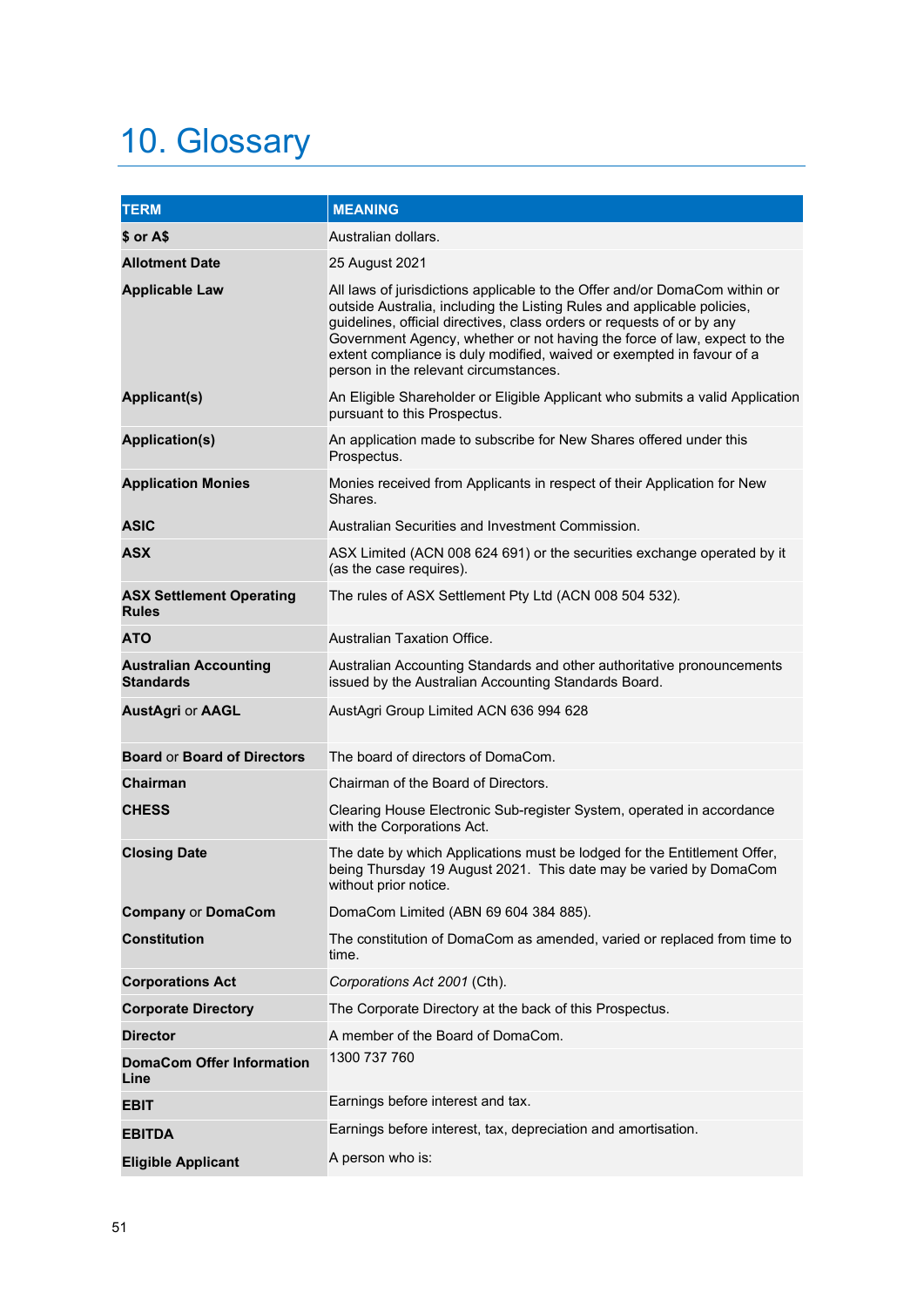|                                                  | (a) an Eligible Shareholder who has subscribed to take up their full<br>Entitlement under the Entitlement Offer; or<br>(b) not a Shareholder, who has a registered address in Australia or New<br>Zealand.                                                                                                                                                                                                        |
|--------------------------------------------------|-------------------------------------------------------------------------------------------------------------------------------------------------------------------------------------------------------------------------------------------------------------------------------------------------------------------------------------------------------------------------------------------------------------------|
| <b>Eligible Shareholder</b>                      | A Shareholder who, as at the Record Date:                                                                                                                                                                                                                                                                                                                                                                         |
|                                                  | (a) has a registered address in Australia or New Zealand; and                                                                                                                                                                                                                                                                                                                                                     |
|                                                  | (b) is not in the United States and is not acting for the account or benefit of<br>a person in the United States (to the extent that such a person holds<br>ordinary shares in DomaCom and is acting for the account or benefit of<br>a person in the United States).                                                                                                                                             |
| <b>Entitlement</b>                               | The number of Shares for which an Eligible Shareholder is entitled to<br>subscribe for under the Entitlement Offer, being 1 New Share for every 5<br>Existing Share held as at the Record Date, subject to rounding up fractional<br>entitlements and to the terms of the Entitlement Offer.                                                                                                                      |
| <b>Entitlement and Acceptance</b><br><b>Form</b> | The entitlement and acceptance form either attached to or accompanying<br>this Prospectus.                                                                                                                                                                                                                                                                                                                        |
| <b>Entitlement Offer</b>                         | The offer of New Shares to Eligible Shareholders under the Entitlement<br>Offer.                                                                                                                                                                                                                                                                                                                                  |
| <b>Existing Shares</b>                           | A Share on issue at the Record Date.                                                                                                                                                                                                                                                                                                                                                                              |
| <b>Expiry Date</b>                               | The date that is 13 months after the Prospectus Date.                                                                                                                                                                                                                                                                                                                                                             |
| <b>FY</b>                                        | Financial year or year ended 30 June. For example FY20 would be the<br>financial year ended 30 June 2020.                                                                                                                                                                                                                                                                                                         |
| <b>Government Agency</b>                         | Any government or any government department of governmental agency<br>including without limitation any semi-governmental, administrative, fiscal,<br>judicial, investigative, review or regulatory body, department, commission<br>(including ASIC, ATO, ACCC), authority, tribunal, agency, stock exchange<br>(including the ASX) or entity in any jurisdiction relevant to the Entitlement<br>Offer or DomaCom. |
| <b>GST</b>                                       | Goods and services or similar tax imposed in Australia                                                                                                                                                                                                                                                                                                                                                            |
| <b>Ineligible Shareholder</b>                    | A Shareholder on the Record Date who does not satisfy the criteria to be an<br>Eligible Shareholder.                                                                                                                                                                                                                                                                                                              |
| <b>Listing Rules</b>                             | The listing rules of ASX as amended or varied from time to time.                                                                                                                                                                                                                                                                                                                                                  |
| <b>New Shares</b>                                | The Shares Offered under the Offers                                                                                                                                                                                                                                                                                                                                                                               |
| <b>Offer Price</b>                               | \$0.06551 per New Share under the Private Placement. \$0.066 per New<br>Share under the Entitlement and Shortfall Offers (rounded up from the<br>Private Placement price to allow compliance with Listing Rule 7.11.2 that<br>limits the use of fractions of cents in Entitlement Offers).                                                                                                                        |
| <b>Official Quotation</b>                        | The quotation of securities on the ASX.                                                                                                                                                                                                                                                                                                                                                                           |
| <b>Permitted Jurisdiction</b>                    | Australia and New Zealand                                                                                                                                                                                                                                                                                                                                                                                         |
| <b>Prospectus</b>                                | This document (including the electronic form of this Prospectus) and any<br>supplementary or replacement Prospectus in relation to this document.                                                                                                                                                                                                                                                                 |
| <b>Prospectus Date</b>                           | The date on which a copy of this Prospectus is lodged with ASIC, being 30<br><b>July 2021</b>                                                                                                                                                                                                                                                                                                                     |
| <b>Record Date</b>                               | The time and date for determining which Shareholders are entitled to the<br>Entitlement, being 7:00 pm (Melbourne time) on Thursday 5 August 2021.                                                                                                                                                                                                                                                                |
| <b>Share</b>                                     | A fully paid ordinary share in the capital of DomaCom.                                                                                                                                                                                                                                                                                                                                                            |
| <b>Share Registry</b>                            | Boardroom Pty Limited                                                                                                                                                                                                                                                                                                                                                                                             |
| <b>Shareholder</b>                               | A holder of Shares.                                                                                                                                                                                                                                                                                                                                                                                               |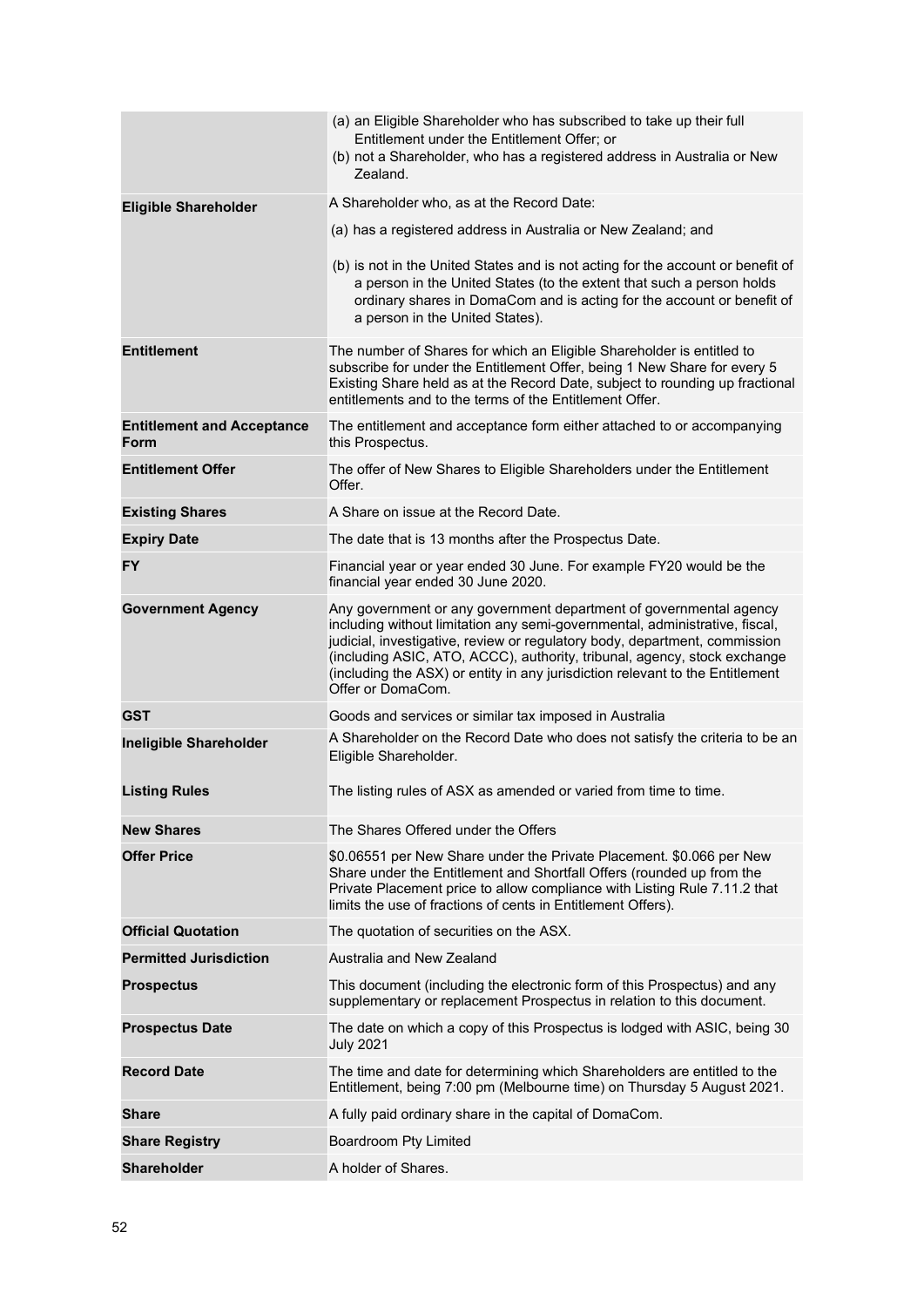| <b>Shortfall</b>                  | Any shortfall in subscription for New Shares after the close of the<br><b>Entitlement Offer</b> |
|-----------------------------------|-------------------------------------------------------------------------------------------------|
| <b>Shortfall Application Form</b> | The shortfall application form either attached to or accompanying this<br>Prospectus.           |
| <b>Shortfall Offer</b>            | An offer to acquire the Shortfall under this Prospectus.                                        |
| <b>Shortfall Shares</b>           | Those New Shares issued pursuant to the Shortfall Offer.                                        |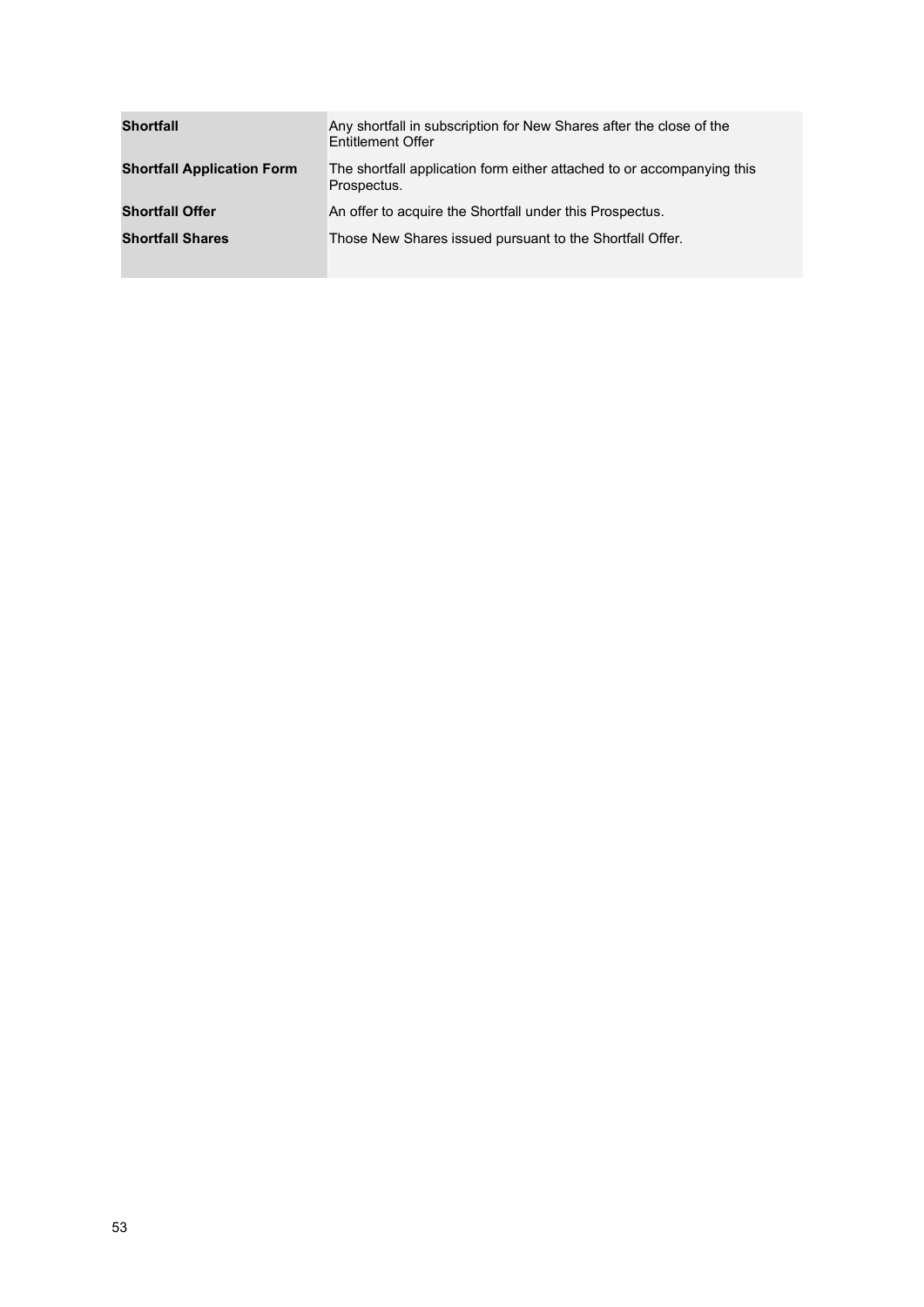## <span id="page-53-0"></span>Corporate directory

## **DOMACOM REGISTERED OFFICE**

**DomaCom Limited Level 6, 99 Queen Street Melbourne, VIC 3000**

## **LEGAL ADVISER TO THE OFFER**

**Hall & Wilcox Level 11, 525 Collins Street Melbourne VIC 3000**

## **SHARE REGISTRY**

**Boardroom Pty Limited Level 12, 225 George Street Sydney, NSW 2000**

### **DOMACOM ENTITLEMENT OFFER INFORMATION LINE**

**Number:** 1300 737 760 **Hours of operation:** 9:0am to 5:30pm AEST Monday to Friday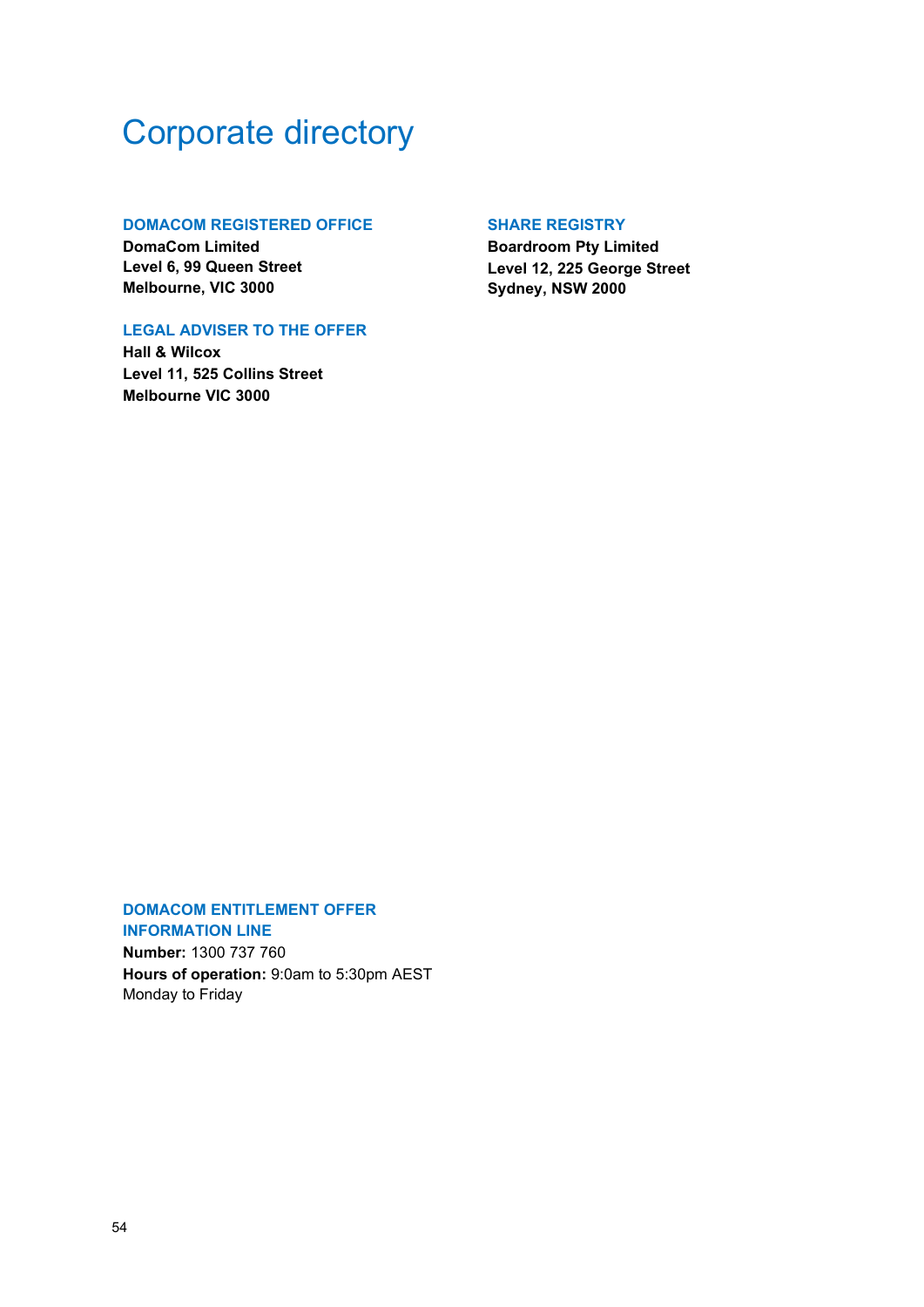## **Back cover**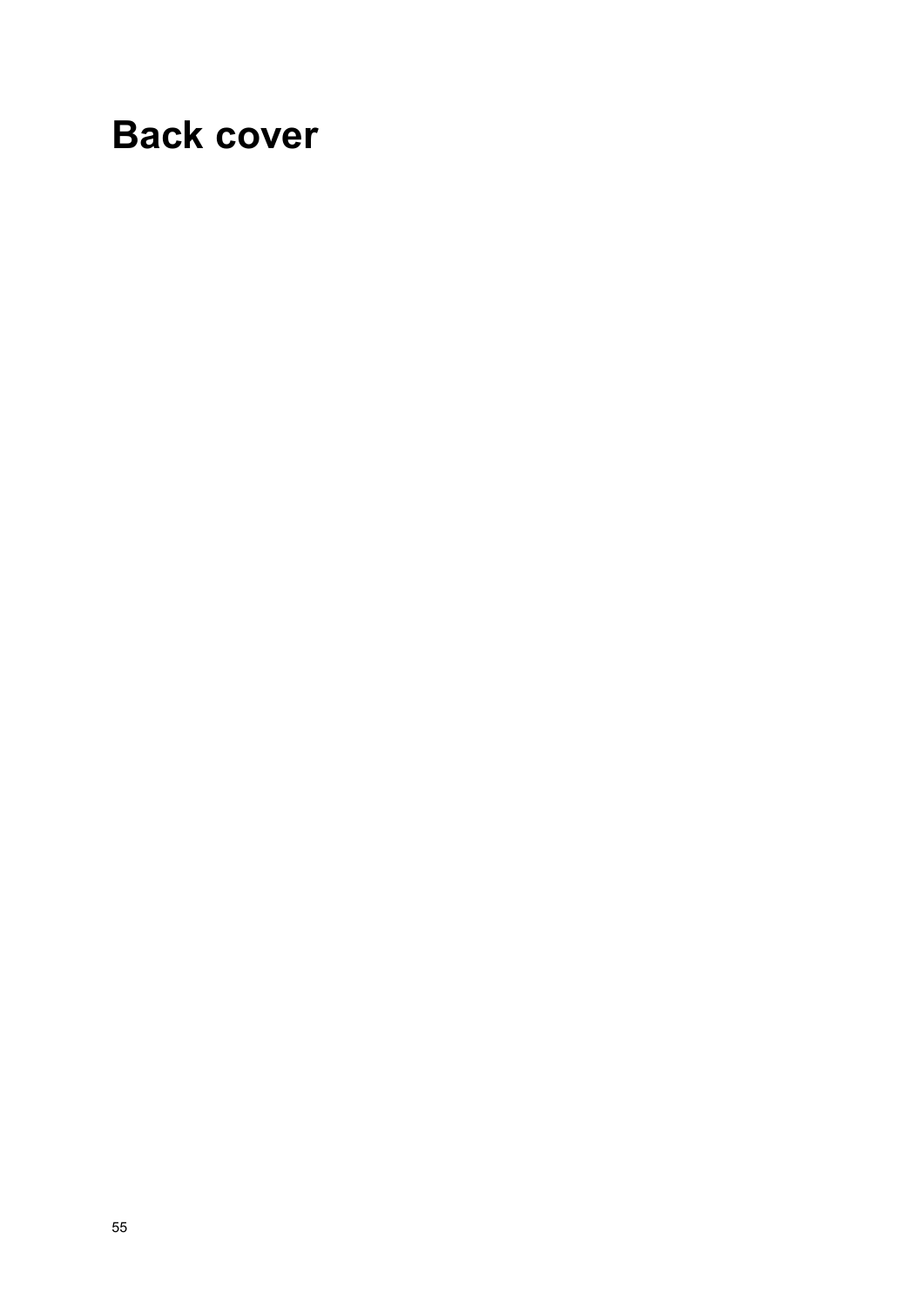

**ABN: 69 604 384 885**

## ENTITLEMENT AND ACCEPTANCE FORM - ENTITLEMENT OFFER

### **Entitlement No.**

**Subregister**

**SRN/HIN.**

**Number of Shares held at 7pm (AEST) on 5 August 2021**

## **Offer Closes: 19 August 2021 at 5:00pm (AEST)**

## **A Rights Acceptance**

If you wish to accept your **FULL ENTITLEMENT,** please complete and return this form **WITH YOUR PAYMENT FOR THE AMOUNT SHOWN BELOW**. The return of this form by the Closing Date being by 5pm on 19 August 2021 with payment will constitute acceptance of the Entitlement Offer. Your signature is only required when an alteration to your address is indicated by you over the page.

| <b>Entitlement to New Shares on the</b><br>basis of 1 New Share for every 5<br><b>Ordinary Shares held</b> | <b>Price Per Share</b> | <b>Amount Payable for Full Acceptance,</b><br>at \$0.066 per New Share |
|------------------------------------------------------------------------------------------------------------|------------------------|------------------------------------------------------------------------|
|                                                                                                            | $$0.066$ per Share =   |                                                                        |

If you wish to accept **PART OF YOUR ENTITLEMENT ONLY,** please complete this form showing in the box below the **NUMBER OF NEW SHARES BEING ACCEPTED** and the appropriate amount payable.

| <b>Number of New Shares accepted</b><br><b>Price Per Share</b> |  | <b>Amount Enclosed</b> |  |
|----------------------------------------------------------------|--|------------------------|--|
|                                                                |  | $$0.066$ per Share =   |  |
| <b>B</b> Apply for Shortfall Shares (if available)             |  |                        |  |

If you wish to apply for additional shares to your Entitlement above, please insert the number of additional shares in the box below and the appropriate amount payable. These additional shares will only be allotted if available and will be at the discretion of the Underwriter.

| <b>Number of Additional Shares</b><br><b>Applied for</b> | <b>Price Per Share</b> | <b>Amount Enclosed</b> |
|----------------------------------------------------------|------------------------|------------------------|
|                                                          | $$0.066$ per Share =   |                        |
| $\sim$<br><b>B. B. B. B. B. A.</b>                       |                        |                        |

## **C Payment**

Payment may only be made by electronic BPAY, cheque or bank draft. Cash will not be accepted via the mail or at the DomaCom Limited Share Registry. Payments cannot be made at any bank.

## **Payment Option 1 – BPAY**



**Biller Code: Ref:**

**Telephone & Internet Banking - BPAY**

Contact your bank, credit union or building society to make this payment from your cheque or savings account.

More info[: www.bpay.com.au](http://www.bpay.com.au/)

® Registered to BPAY Ltd ABN 69 079 137 518

To pay via BPAY please contact your participating financial institution.

**If paying by BPAY you do not need to return the Entitlement and Acceptance Form.**

If paying by BPAY the amount of your payment received in the account divided by the issue price will be deemed to be the total number of shares you are applying for. Applicants should be aware that their own financial institutions may impose earlier cut off times regarding electronic payment, and should therefore take this into consideration when making payment.

## **Payment Option 2 – Cheque (Record cheque details below)**

| <b>DRAWER</b> | <b>CHEQUE NO.</b> | <b>BSB NO.</b> | ACCOUNT NO. | <b>AMOUNT SAUD</b> |
|---------------|-------------------|----------------|-------------|--------------------|
|               |                   |                |             |                    |

• Only cheques or bank drafts in Australian dollars and drawn on a bank or financial institution in Australia will be accepted.

- Your cheque or bank draft must be made payable to **"DomaCom Limited"** and crossed "Not Negotiable."
- Please ensure that you submit the correct amount. Incorrect payments may result in your application being rejected.

## **THIS FORM CONTINUES OVERLEAF**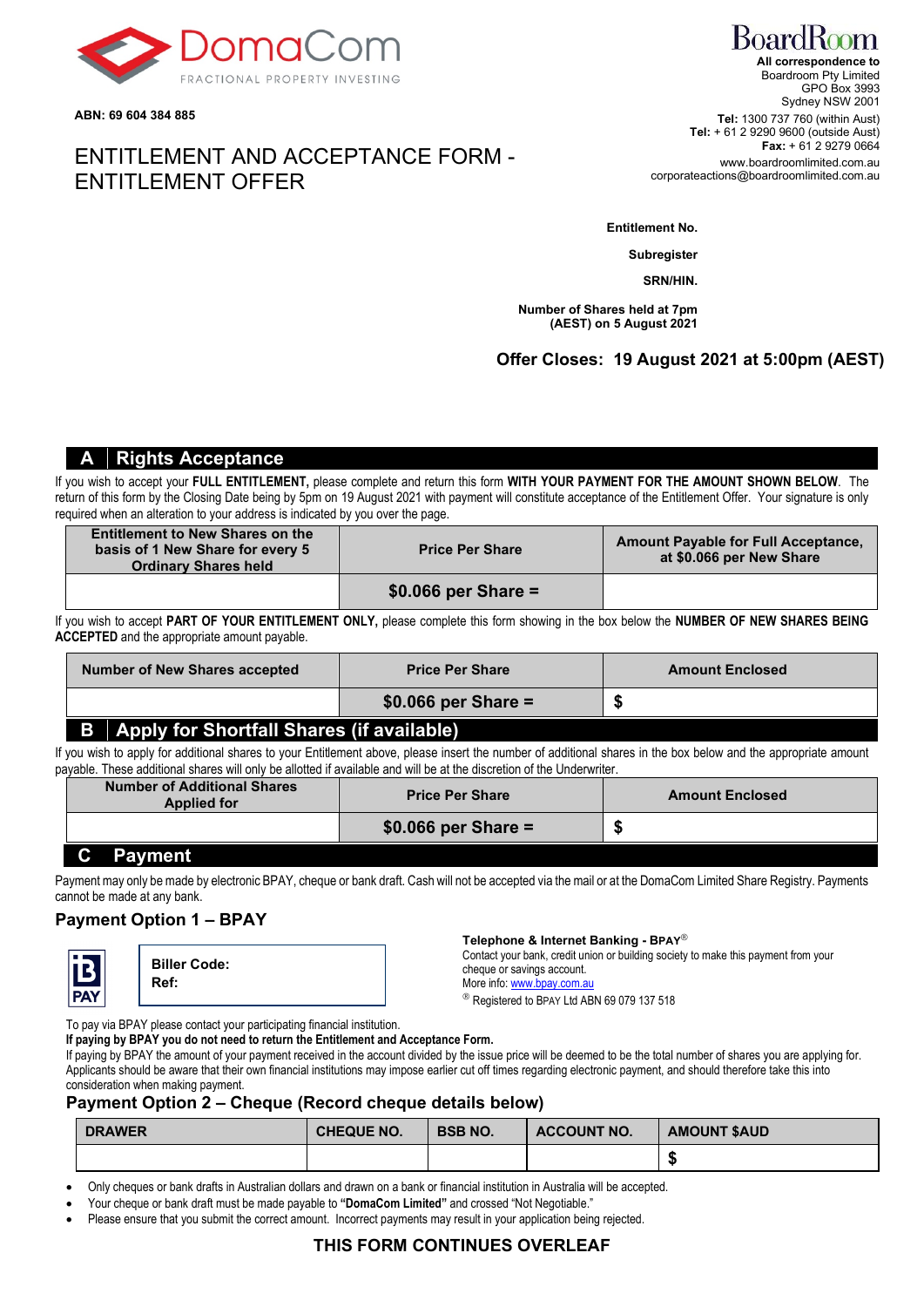| D<br><b>Contact Details</b> |                       |                       |                      |
|-----------------------------|-----------------------|-----------------------|----------------------|
| <b>CONTACT NAME</b>         | <b>TELEPHONE WORK</b> | <b>TELEPHONE HOME</b> | <b>EMAIL ADDRESS</b> |
|                             |                       |                       |                      |

By submitting this Entitlement and Acceptance Form or by payment by electronic funds, I/We represent and warrant that I/we have read and understood the Offer Document to which this Entitlement and Acceptance Form relates and declare that this Application is completed and lodged according to the Offer Document and the instructions on the reverse of the Entitlement and Acceptance Form and declare that all details and statements made by me/us are complete and accurate. I/We agree to be bound by the constitution of DomaCom Limited and agree to the terms and conditions of the Entitlement Offer. I/We represent and warrant that I/we have not relied on any other information provided by the Company other than as set out in the Offer Document when making my/our decision to invest.

## LODGEMENT INSTRUCTIONS TO APPLICANTS

Please read these instructions carefully

## **ACCEPTANCE OF YOUR ENTITLEMENT IN FULL OR PART**

Multiply the number of New Shares for which you are accepting by \$0.066 then fill in the acceptance details, where necessary, in the space provided on the front of this form. Complete your cheque details on the front of this form and send your cheque/draft and completed form to:

| Boardroom Pty Limited |               |              |
|-----------------------|---------------|--------------|
| GPO Box 3993          | Telephone No. | 02 9290 9600 |
| SYDNEY NSW 2001       | Facsimile No. | 02 9279 0664 |

**If you do not deal with your Entitlement, it will lapse at 5pm on 19 August 2021.**

## **PAYMENT**

#### **Cheque or Draft**

All cheques or drafts (expressed in Australian currency) are to be made payable to **"DomaCom Limited"** and crossed "Not Negotiable".

#### **BPAY**

If you make payment using BPAY you must contact your Australian bank, credit union or building society to make this payment from your cheque or savings account. For more information: [www.bpay.com.au.](http://www.bpay.com.au/) Refer to the front of this form for the Biller Code and Customer Reference Number. Payments must be received by BPAY before **5.00 pm on 19 August 2021**.

### **INTERPRETATION**

Terms used in this Entitlement and Acceptance Form have the same meaning as defined in the Offer Document.

### **CHANGES OF ADDRESS SUPPORTED BY YOUR SIGNATURE(S)**

If your address is not exactly as shown, please provide details below. This is only relevant for Issuer Sponsored registered holdings. CHESS holders must notify your sponsoring broker for amendments to holdings on the CHESS Subregister.

| <b>CHANGE OF ADDRESS DETAILS - ISSUER SPONSORED ONLY</b> |                                    |                                    |  |  |
|----------------------------------------------------------|------------------------------------|------------------------------------|--|--|
|                                                          |                                    |                                    |  |  |
|                                                          |                                    |                                    |  |  |
| <b>SIGN HERE FOR ADDRESS AMENDMENTS:</b>                 |                                    |                                    |  |  |
|                                                          |                                    |                                    |  |  |
|                                                          |                                    |                                    |  |  |
| Shareholder 1 (Individual) /                             | Joint Shareholder 2 (Individual) / | Joint Shareholder 3 (Individual) / |  |  |
| Sole Director & Sole Company                             | <b>Director</b>                    | Director/Company Secretary         |  |  |

## **Secretary**

*(Delete one)* **Privacy Statement:** Boardroom Pty Limited advises that Chapter 2C of the Corporations Act 2001 (Cth) requires information about you as a shareholder (including your name, address and details of the shares you hold) to be included in the public register of the entity in which you hold shares. Information is collected to administer your shareholding and if some or all of the information is not collected then it might not be possible to administer your shareholding. Your personal information may be disclosed to the entity in which you hold shares. You can obtain access to your personal information by contacting us at the address or telephone number

shown on the Entitlement and Acceptance Form.

Our privacy policy is available on our website (http://www.boardroomlimited.com.au/privacy.html).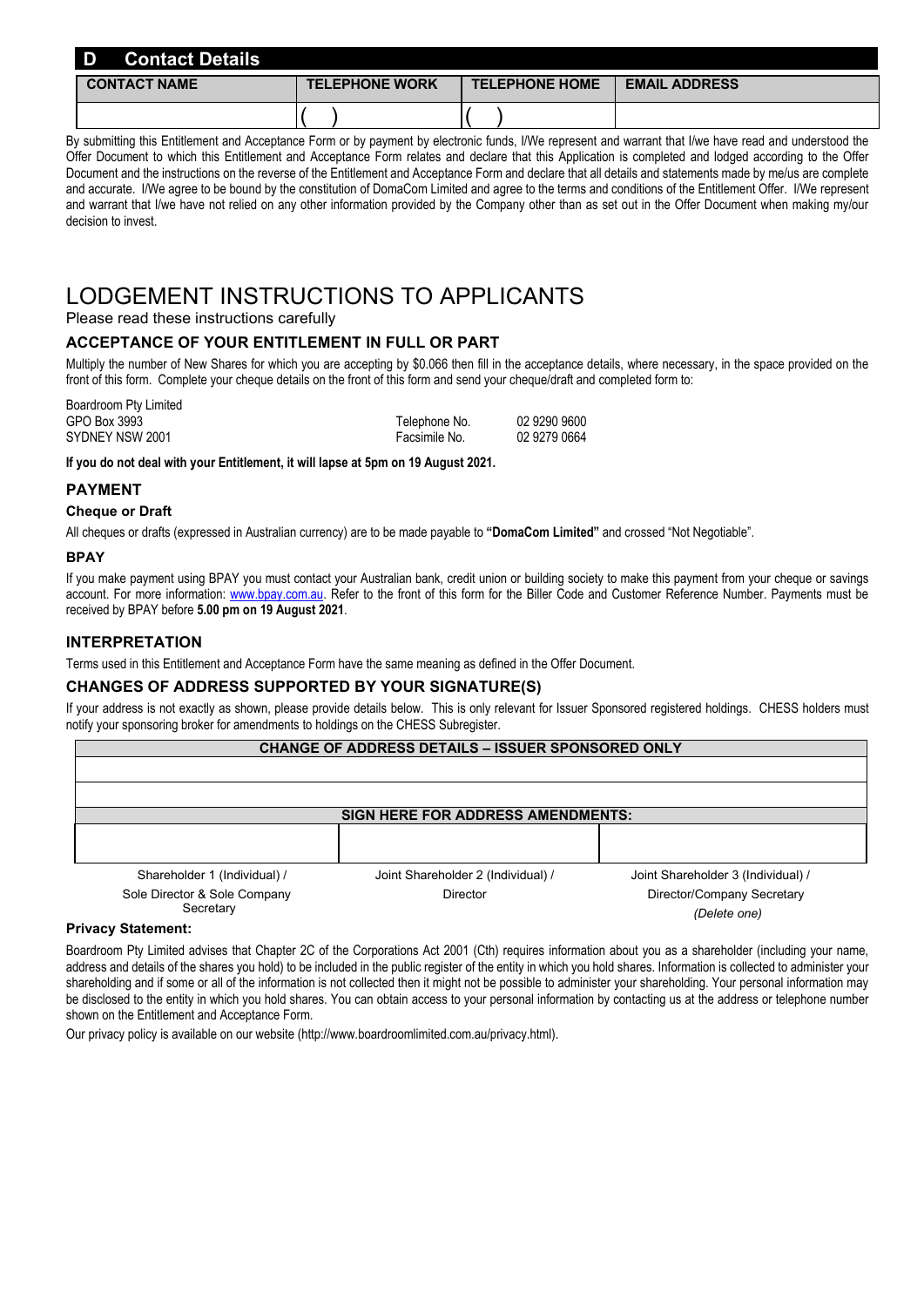| $\blacktriangleright$ PIN CHEQUE(S) HERE<br><b>DomaCom Limited</b>                                                                                                                                                                      |                                                                                                                                                                                                                                                    |
|-----------------------------------------------------------------------------------------------------------------------------------------------------------------------------------------------------------------------------------------|----------------------------------------------------------------------------------------------------------------------------------------------------------------------------------------------------------------------------------------------------|
| <b>Shortfall Application Form</b>                                                                                                                                                                                                       | Broker Reference - Stamp Only<br><b>Advisor Code</b><br><b>Broker Code</b>                                                                                                                                                                         |
| Fill out this Application form if you want to apply for shares in DomaCom Limited<br>Follow the instructions to complete this Application form (see reverse).<br>Print clearly in capital letters using black or blue pen.<br>$\bullet$ |                                                                                                                                                                                                                                                    |
| A<br>B<br>Number of shares you are applying for<br>$X0.066$ per share =                                                                                                                                                                 | <b>Total amount payable</b>                                                                                                                                                                                                                        |
| $C$ Write the name(s) you wish to register the units in (see reverse for instructions)<br><b>Applicant 1</b>                                                                                                                            |                                                                                                                                                                                                                                                    |
|                                                                                                                                                                                                                                         |                                                                                                                                                                                                                                                    |
| Name of Applicant 2 or < Account Name>                                                                                                                                                                                                  |                                                                                                                                                                                                                                                    |
| Name of Applicant 3 or < Account Name>                                                                                                                                                                                                  |                                                                                                                                                                                                                                                    |
|                                                                                                                                                                                                                                         |                                                                                                                                                                                                                                                    |
| D Write your postal address here<br>Number / Street                                                                                                                                                                                     |                                                                                                                                                                                                                                                    |
|                                                                                                                                                                                                                                         |                                                                                                                                                                                                                                                    |
| Suburb/Town                                                                                                                                                                                                                             | <b>State</b><br>Postcode                                                                                                                                                                                                                           |
| E CHESS Participant - Holder Identification Number<br>subregister.                                                                                                                                                                      | Important please note if the name & address details above in<br>sections C & D do not match exactly with your registration<br>details held at CHESS, any Securities issued as a result of<br>your application will be held on the Issuer Sponsored |
| $\mathsf F$ Enter your Tax File Number(s), ABN, or exemption category<br>Applicant #1<br>Applicant #2<br>Applicant #3                                                                                                                   |                                                                                                                                                                                                                                                    |
| G Cheque payment details                                                                                                                                                                                                                |                                                                                                                                                                                                                                                    |
| Please enter details of the cheque(s) that accompany this application.                                                                                                                                                                  |                                                                                                                                                                                                                                                    |
| Name of drawer of cheque<br>Cheque No.<br>Account No.<br>BSB No.                                                                                                                                                                        | Cheque Amount A\$                                                                                                                                                                                                                                  |
|                                                                                                                                                                                                                                         |                                                                                                                                                                                                                                                    |
| H Contact telephone number (daytime/work/mobile)<br><b>Email address</b><br>By outpointing this Application form JANs declare that this Application is completed and ledged according to the instructio                                 |                                                                                                                                                                                                                                                    |

By submitting this Application form, I/We declare that this Application is completed and lodged according to the instructions on the reverse of the Application form and declare that all details and statements made by me/us are compete and accurate. I/We agree to be bound by the constitution of DomaCom Limited. I/We represent, warrant and undertake to the Company that our subscription for the above shares will not cause the Company or me/us to violate the laws of Australia or any other jurisdiction which may be applicable to this subscription for shares in the Company.